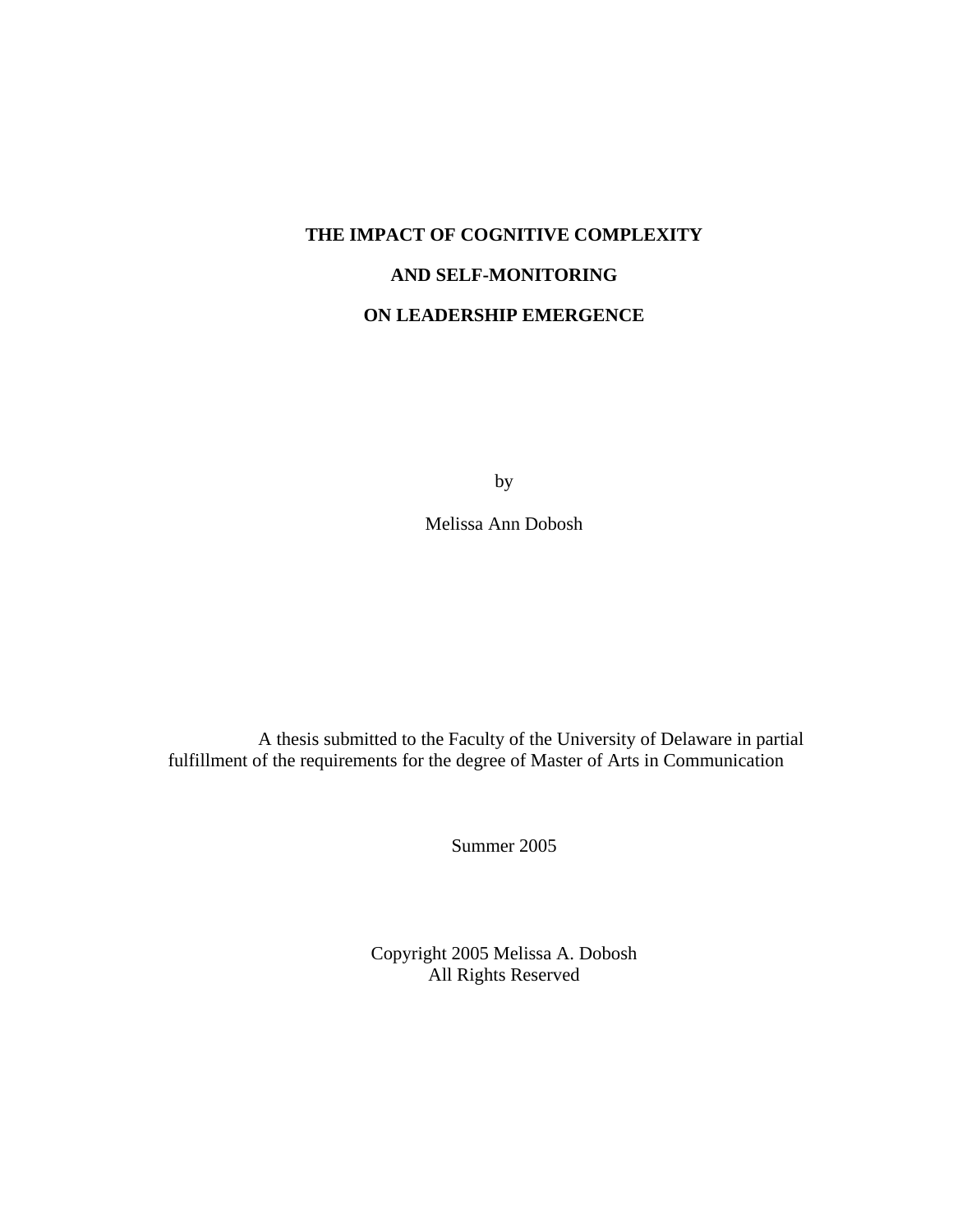# **THE IMPACT OF COGNITIVE COMPLEXITY**

#### **AND SELF-MONITORING**

# **ON LEADERSHIP EMERGENCE**

by

Melissa Ann Dobosh

Approved:

Charles Pavitt, Ph.D. Professor in charge of thesis on behalf of the Advisory Committee

Approved:

Elizabeth Perse, Ph.D. Chair of the Department of Communication

Approved:

Tom Apple, Ph.D. Dean of the College of Arts and Sciences

Approved:

Conrado M. Gempesaw II, Ph.D. Vice Provost for Academic and International Programs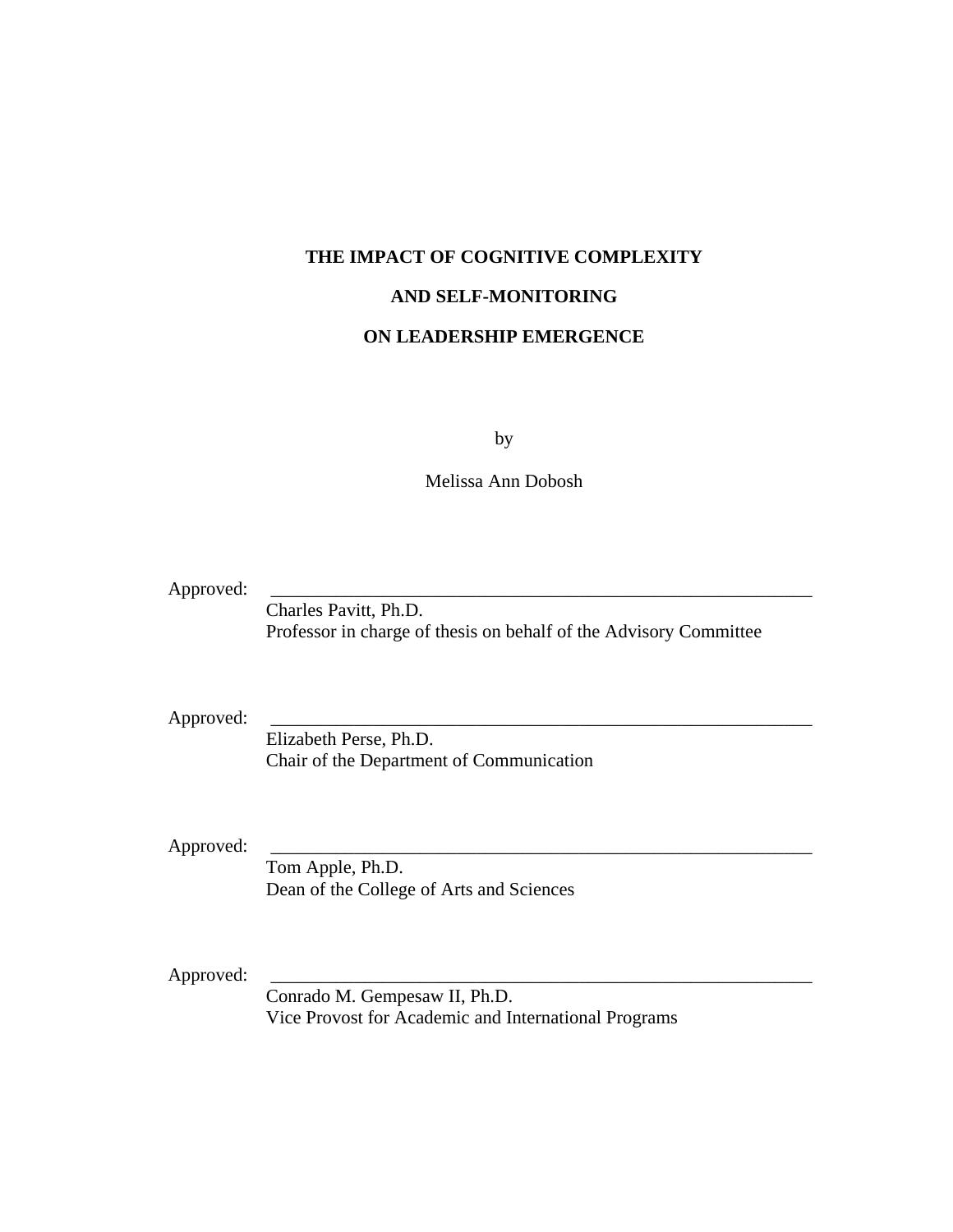#### **ACKNOWLEDGMENTS**

This project is a result of the efforts of many people. I would like to thank John Courtright for serving on my committee and offering his insight and expertise. Furthermore, I would have been lost without Beth Haslett, whose advice and willingness to listen was always appreciated. She is a true role model and mentor. Finally, I am forever indebted to my "academic father," Charlie Pavitt. I can never begin to express how grateful I am for everything he has done for me. Thank you, Charlie, for believing in me, pushing me, and guiding me through.

My family has been, and continues to be, my secret weapon. They have instilled in me the confidence to go after my dreams. Even when they do not necessarily agree with or understand the choices that I make, my parents are unwavering in their support and love. For that, I am forever grateful. Finally, I would like to thank my aunt and uncle who took me in as a surrogate daughter while pursuing my Master's degree. The gift of spending the last two years in their home provided me with a much needed escape from the pressures of graduate school. Getting to know them as individuals has given me immense respect and appreciation for just how spectacular they are and I will miss them greatly.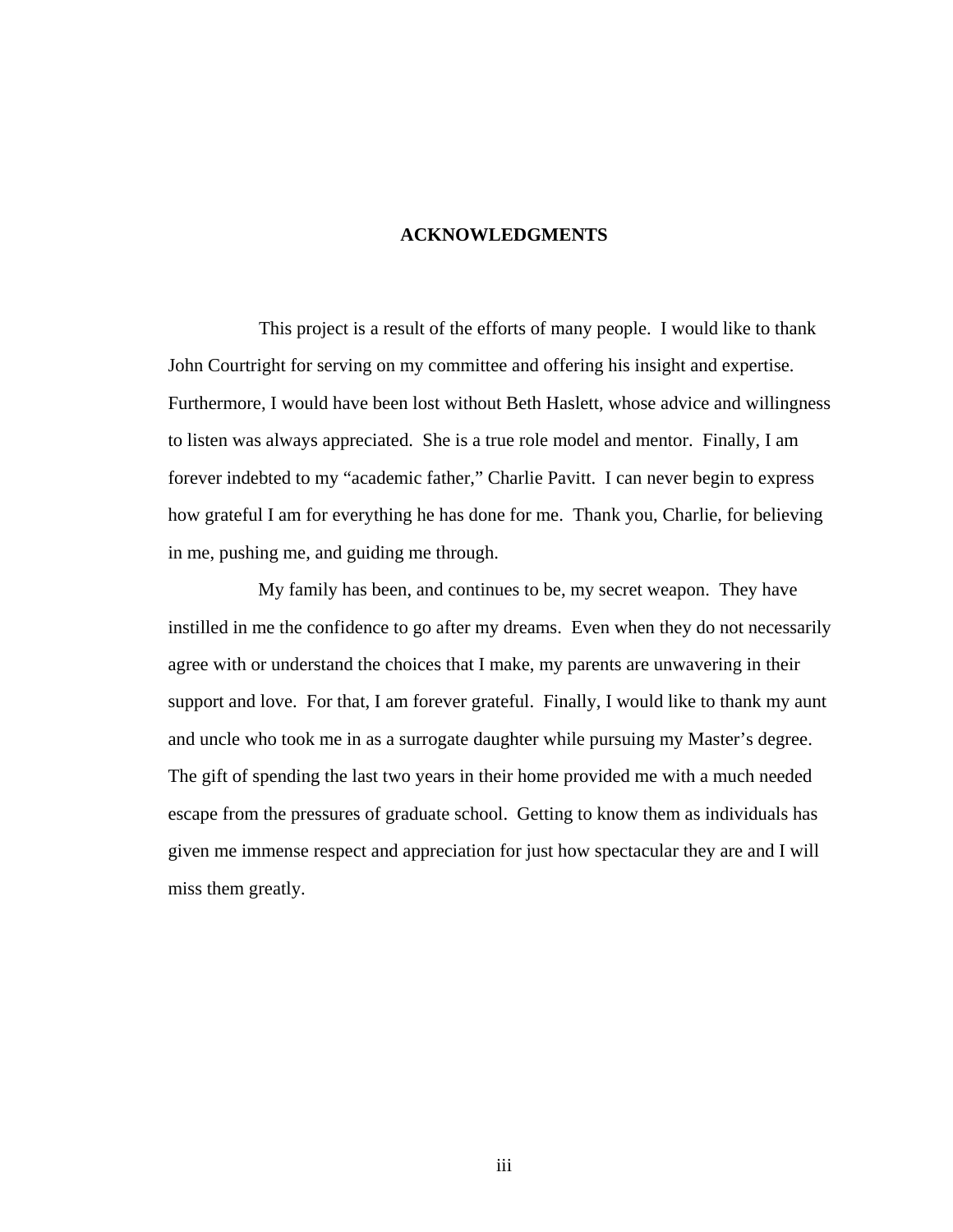# **TABLE OF CONTENTS**

| Chapter      |  |  |  |  |
|--------------|--|--|--|--|
| $\mathbf{1}$ |  |  |  |  |
|              |  |  |  |  |
|              |  |  |  |  |
|              |  |  |  |  |
|              |  |  |  |  |
|              |  |  |  |  |
|              |  |  |  |  |
|              |  |  |  |  |
|              |  |  |  |  |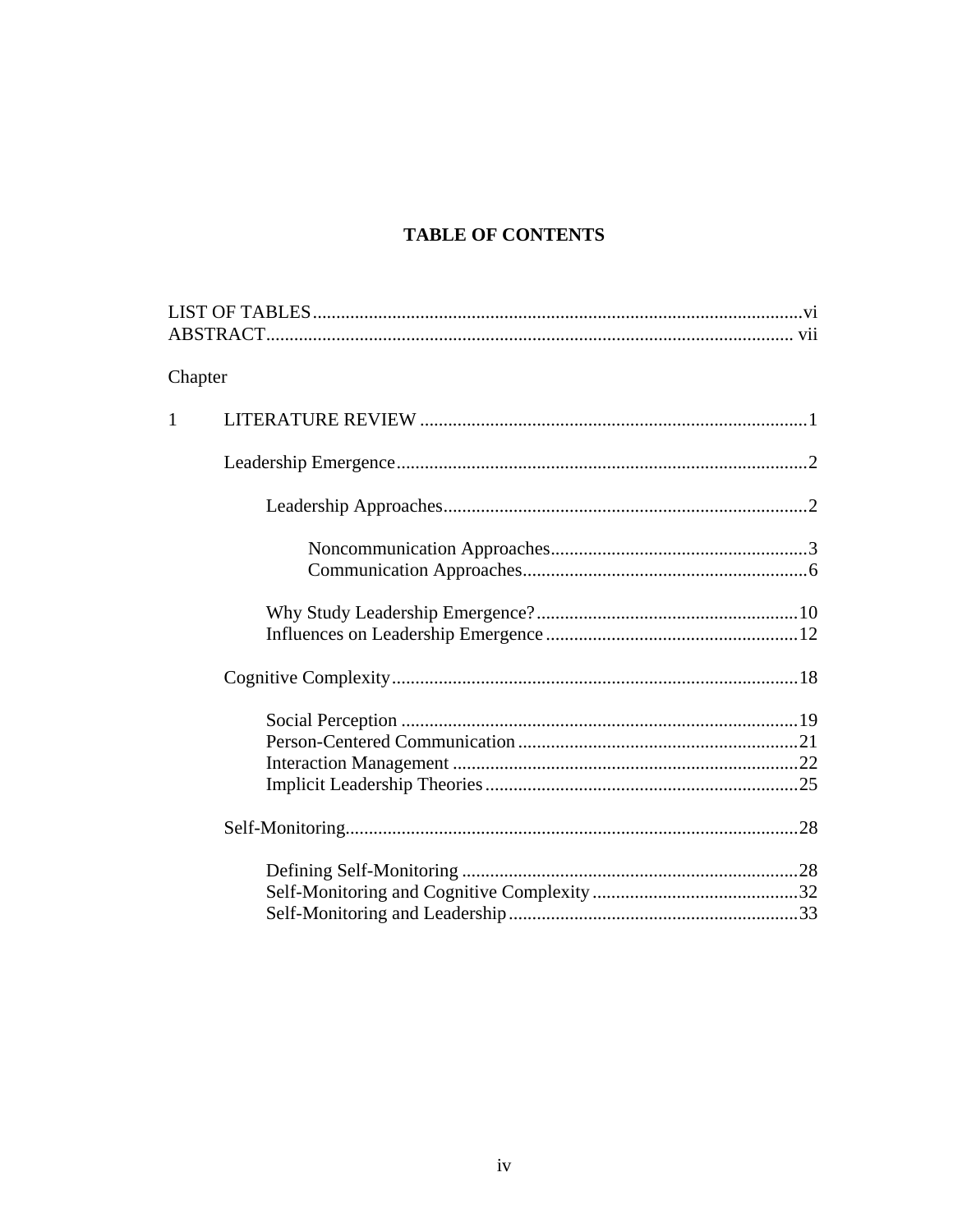| $\overline{2}$ |  |
|----------------|--|
|                |  |
|                |  |
|                |  |
|                |  |
|                |  |
|                |  |
| 3              |  |
|                |  |
|                |  |
|                |  |
|                |  |
|                |  |
| 4              |  |
|                |  |
|                |  |
|                |  |
|                |  |
|                |  |
|                |  |
|                |  |
|                |  |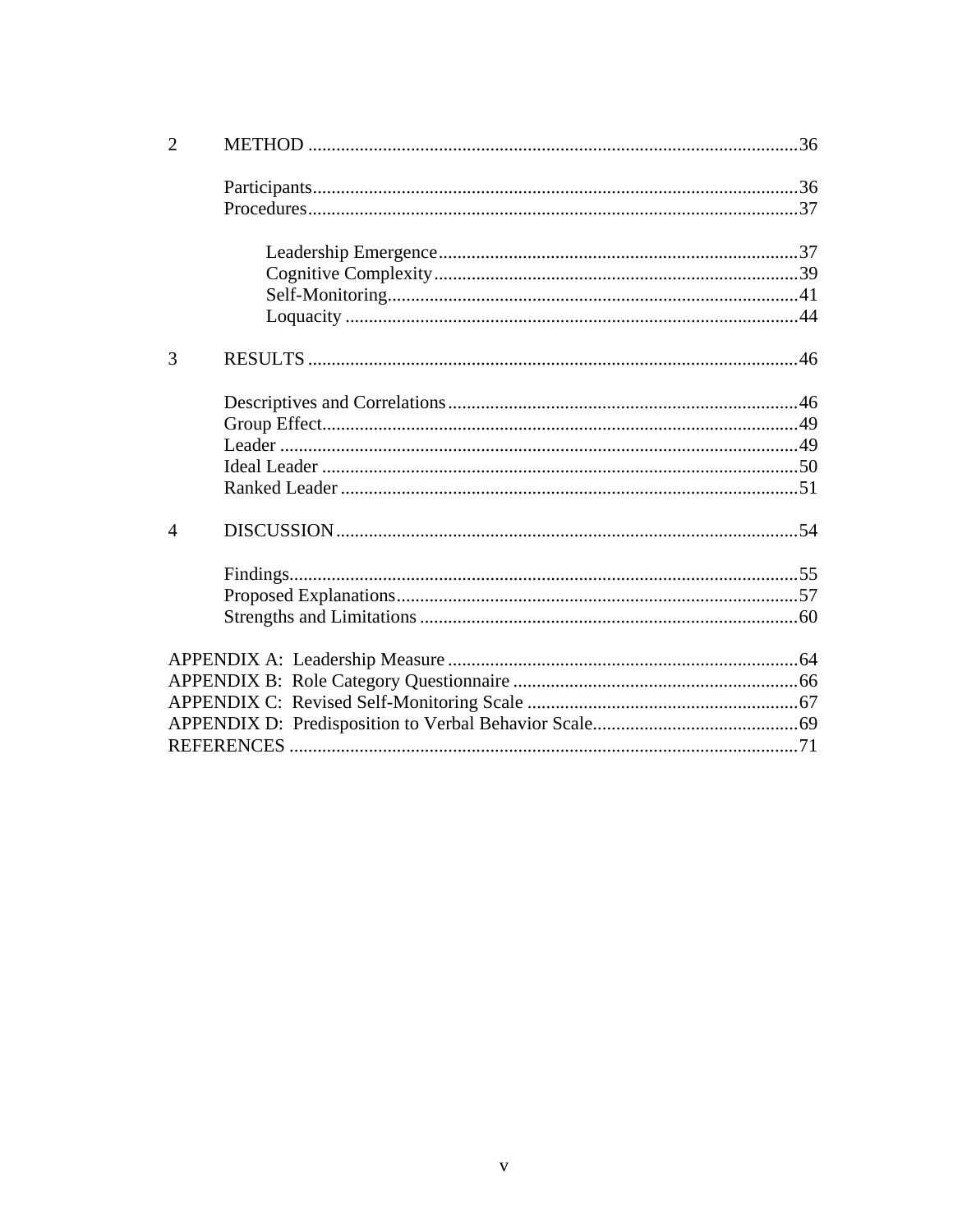# **TABLES**

| 2.1 | Rotated Factor Matrix for Items Measuring Ability to Modify Self- |  |
|-----|-------------------------------------------------------------------|--|
| 3.1 |                                                                   |  |
| 3.2 |                                                                   |  |
| 3.3 |                                                                   |  |
| 3.4 |                                                                   |  |
|     |                                                                   |  |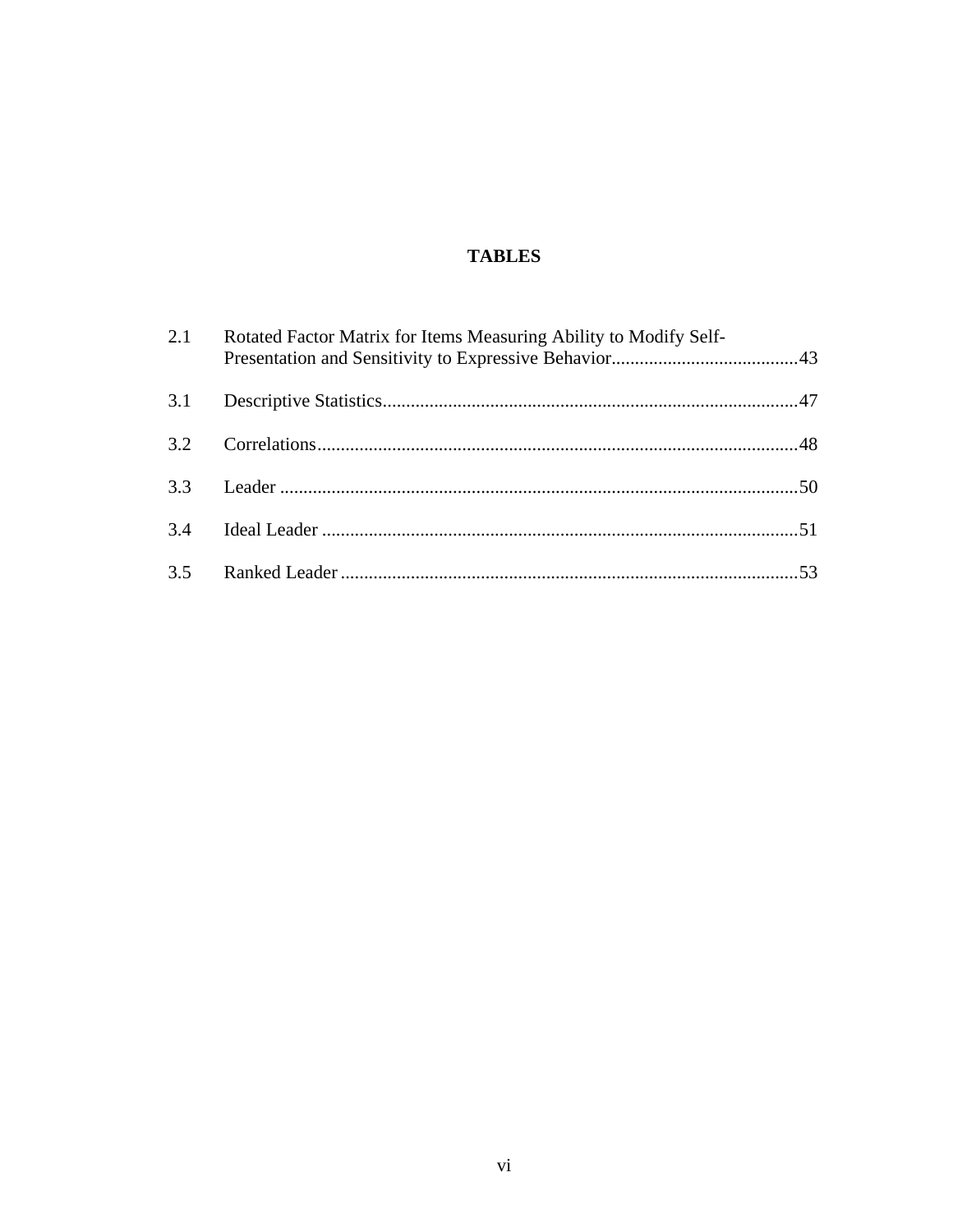# **ABSTRACT**

Understanding the individual difference variables that influence why some individuals emerge over others to perform traditional leadership functions provides insight into leadership emergence. Cognitive complexity and self-monitoring are two such variables. Both deal with tailoring communication to be situation-specific. Thus, this study examined the role that cognitive complexity and self-monitoring play in leadership. Participants in student groups completed questionnaires that measured leadership perceptions, cognitive complexity, self-monitoring, and predisposition to verbal behavior. While the results did not indicate a significant relationship among the variables, the findings do lead to an increased understanding of emergent leadership.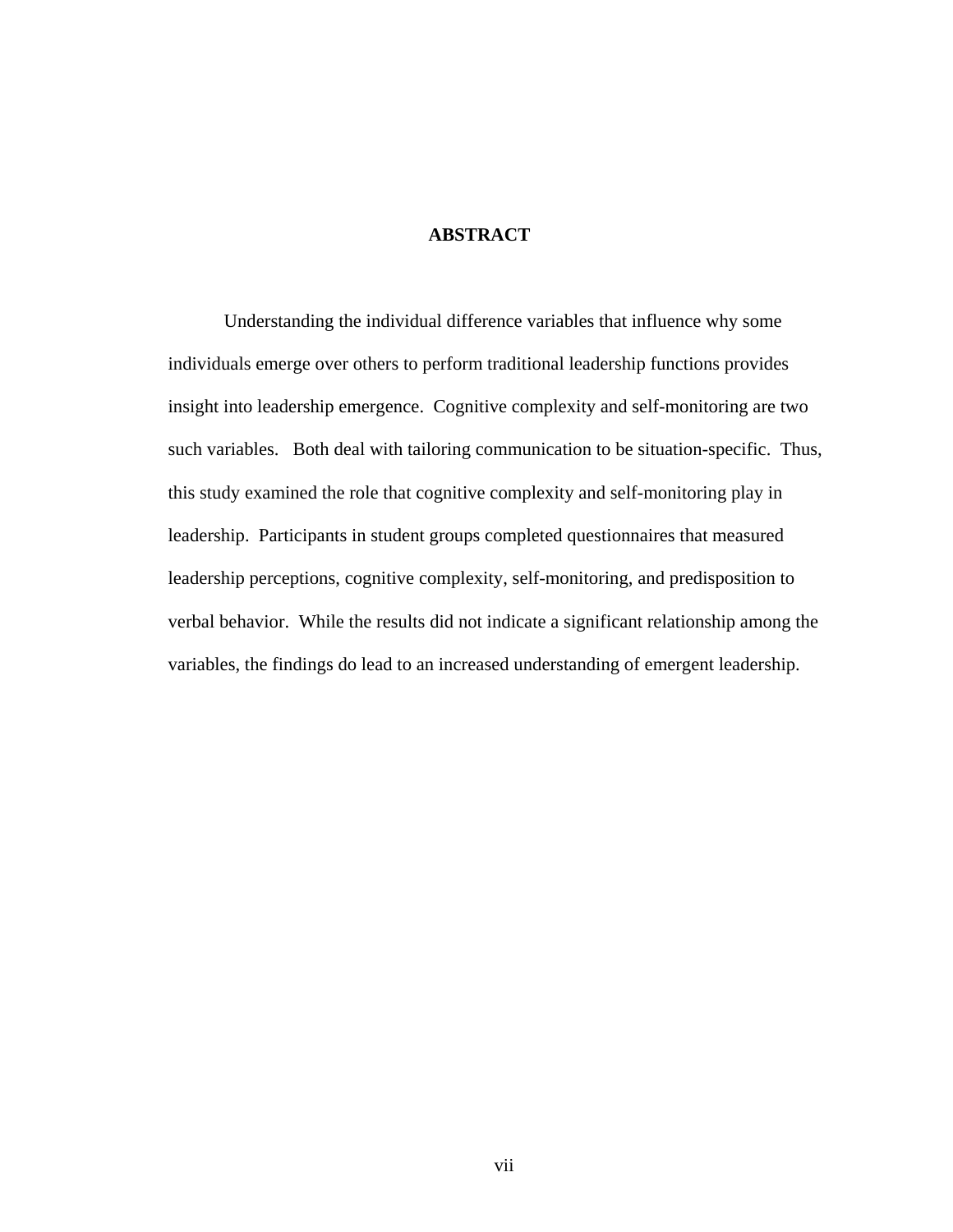### **Chapter 1**

# **LITERATURE REVIEW**

 Leadership has long been an area of great interest for researchers and practitioners alike. Organizations devote time and money to leadership training and development (Zorn & Leichty, 1991). In addition, "a large portion of leadership perspectives concur that individuals will be more successful in emerging as leaders and influencing group members when they perform particular types of behaviors" (Barge, 1989, p. 237). Therefore, it becomes imperative to understand leadership theories and the factors that influence leadership. Investigating the influence of cognitive complexity, "an individual-difference variable associated with a broad range of communication skills and related abilities" (Burleson & Caplan, 1998, p. 233), as well as self-monitoring, an "ability to modify self-presentation" (Ifert & Roloff, 1997, p. 56), on leadership may provide insight into predicting and distinguishing effective leadership skills.

This thesis examines the extent to which a group member's level of cognitive complexity and self-monitoring skill is associated with the perceptions of fellow group members. More specifically, perceptions regarding the extent to which group members are seen as having emerged as leader will be examined. This chapter will review relevant literature pertaining to leadership emergence, cognitive complexity, and self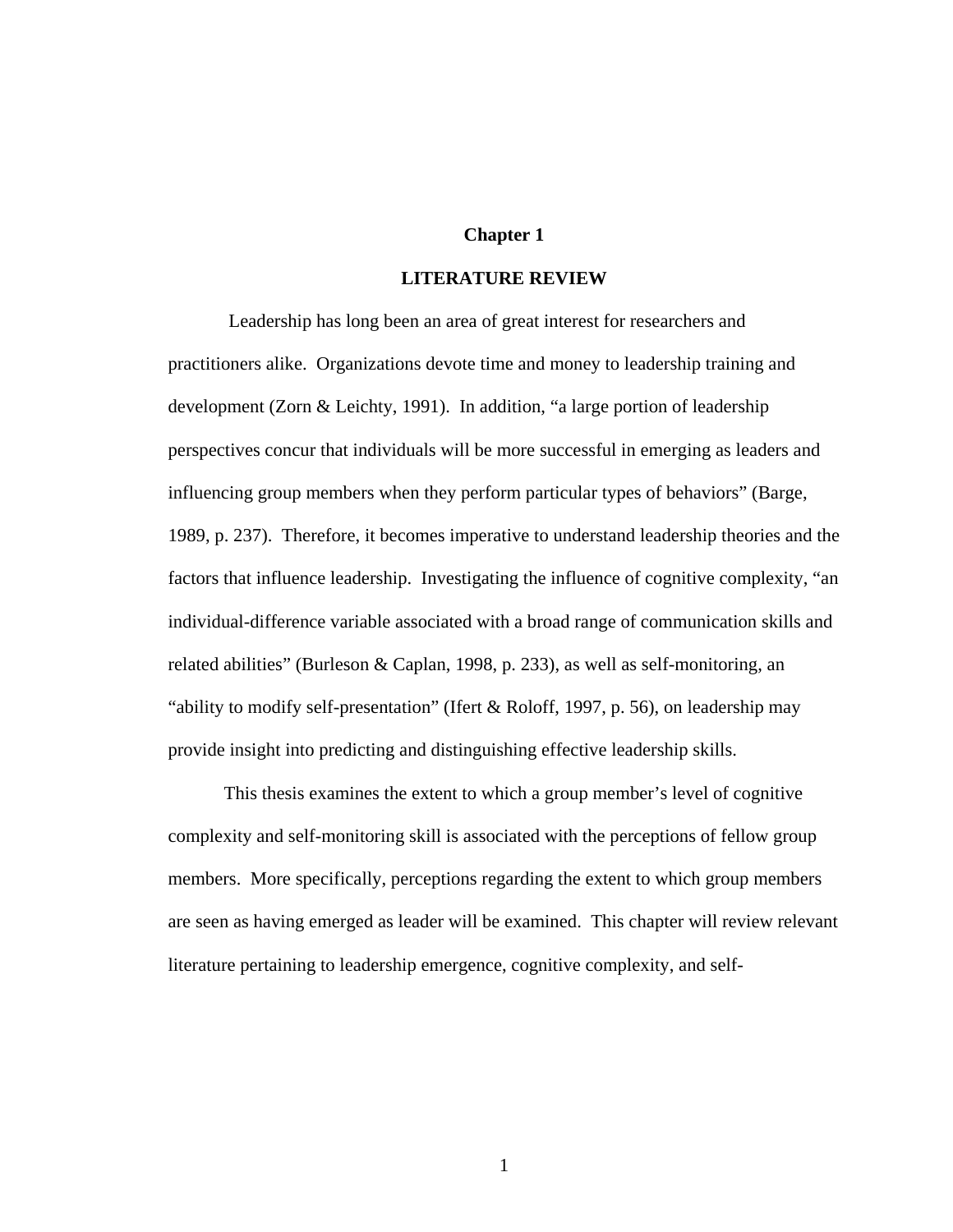monitoring. The subsequent chapters will outline a study of the associations among these variables and discuss both the results and implications of the findings.

#### Leadership Emergence

Understanding the role of leadership within the small group dynamic remains a vital area of communication research. According to Kolb (1998), emphasis on teamwork in organizations has led to an increase in the amount of small group and leadership research, along with the enormous impact that effective leadership has on organizational success. In fact, many organizations dedicate significant time and money towards leadership training for the employees (Zorn & Leichty, 1991). In addition, leadership style, amongst other factors, has been linked to the communication between subordinates and superiors (Richmond, Wagner, & McCroskey, 1983). According to Zorn (1991), "an integration of communication and leadership theory should provide a clearer understanding of leadership communication and the communication-related abilities that leaders rely upon to influence others" (p. 178). Therefore, this section will examine the most dominant approaches to leadership, make a case for the study of leadership emergence, and outline some variables, specifically cognitive complexity and selfmonitoring, that influence emergent leadership.

#### Leadership Approaches

As long as there have been great leaders throughout the world, there have been questions surrounding leadership. What makes someone a great leader? What qualities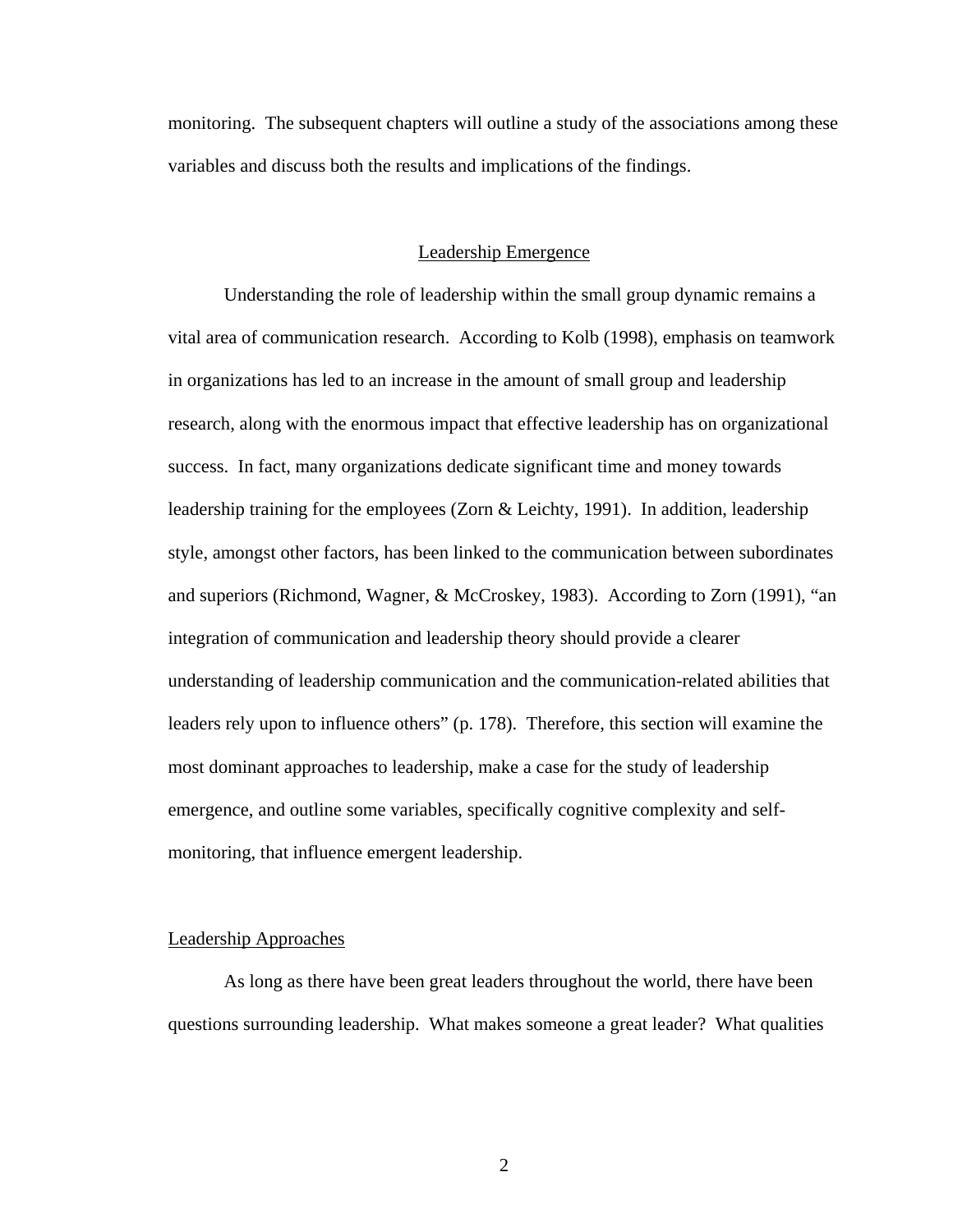does a leader possess? Are there different types of leaders? How can one become a better leader? What are the differences between an effective and ineffective leader? In attempts to better understand leadership, a number of leadership approaches have been proposed and examined. Leadership can be defined as a process of influence between a leader and group members towards goal achievement (Bryman, 1996). Although the focus of this study is on the communication-centered approach of emergent leadership, it is still necessary to understand other major leadership approaches, as they tend to influence and relate to one another. Approaches where communication has not been granted a key role, classified here as non-communication approaches, will be discussed, in addition to communication leadership approaches, as these non-communication approaches have still been used in communication studies (i.e., Zorn & Leichty, 1991).

Non-communication Approaches. According to Pavitt (1998, 1999), communication is not given a central role in many of the traditional approaches to leadership such as the trait approach, style approach, situational approach, and contingency approach. The idea that leaders possess certain traits that set them apart from non-leaders encompasses the *trait approach* to leadership (Bryman, 1996; Pavitt, 1998). In other words, leadership skills cannot be developed because one either has them or not (Shockley-Zalabak, 2002). The majority of the traits fall into the three categories of physical traits, abilities, and personality characteristics (Bryman, 1996). However, the trait theory has failed to distinguish a stable set of characteristics that consistently predict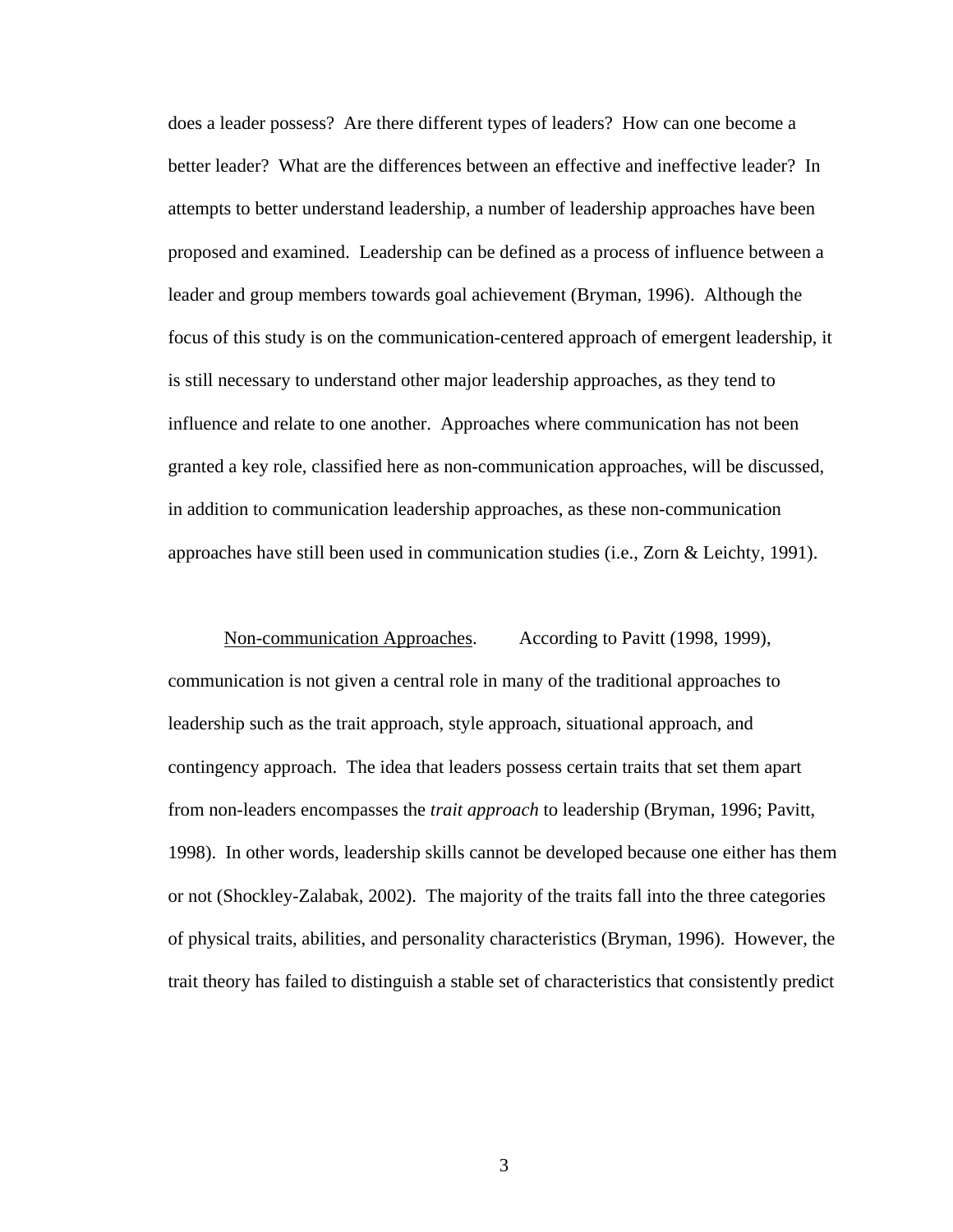effective leadership across differing situations (Shockley-Zalabak, 2002) and the trend in leadership studies shifted to the style approach.

 The *style approach* encompasses the idea that an individual's behavior, as opposed to their traits, indicates their leadership ability (Bryman, 1996). One basic distinction is made among democratic, authoritarian, and laissez-faire leadership styles (Pavitt, 1999). Democratic leaders tend to involve others in the decision-making process (Shockley-Zalabak, 2002) and help the group reach its own goals, while authoritarian leaders force the group to reach the leader's goals and make most of the group's decisions with little input from others (Pavitt, 1998). Finally, laissez-faire leaders are sometimes characterized as nonleaders, as they expect and allow individuals and groups to make their own decisions (Shockley-Zalabak, 2002). In addition to these three classic styles of leadership, a second distinction is made between two other leadership styles, termed consideration and initiating structure (Bryman, 1996). According to Bryman (1996), a leader displaying an initiating structure style "defines closely and clearly what subordinates are supposed to do and how, and actively schedules work for them," while leaders displaying a consideration style are "concerned about their subordinates as people, are trusted by subordinates, are responsive to them, and promote camaraderie" (p. 278). Similar to the trait approach, the style approach fails to account for why this theory of leadership works in some situations and not in others (Shockley-Zalabak, 2002).

Building off of the style approach, the *situational approach* recognizes the importance of situational factors on effective leadership. Although the style approach emphasized the importance of balancing task and relational, Hersey and Blanchard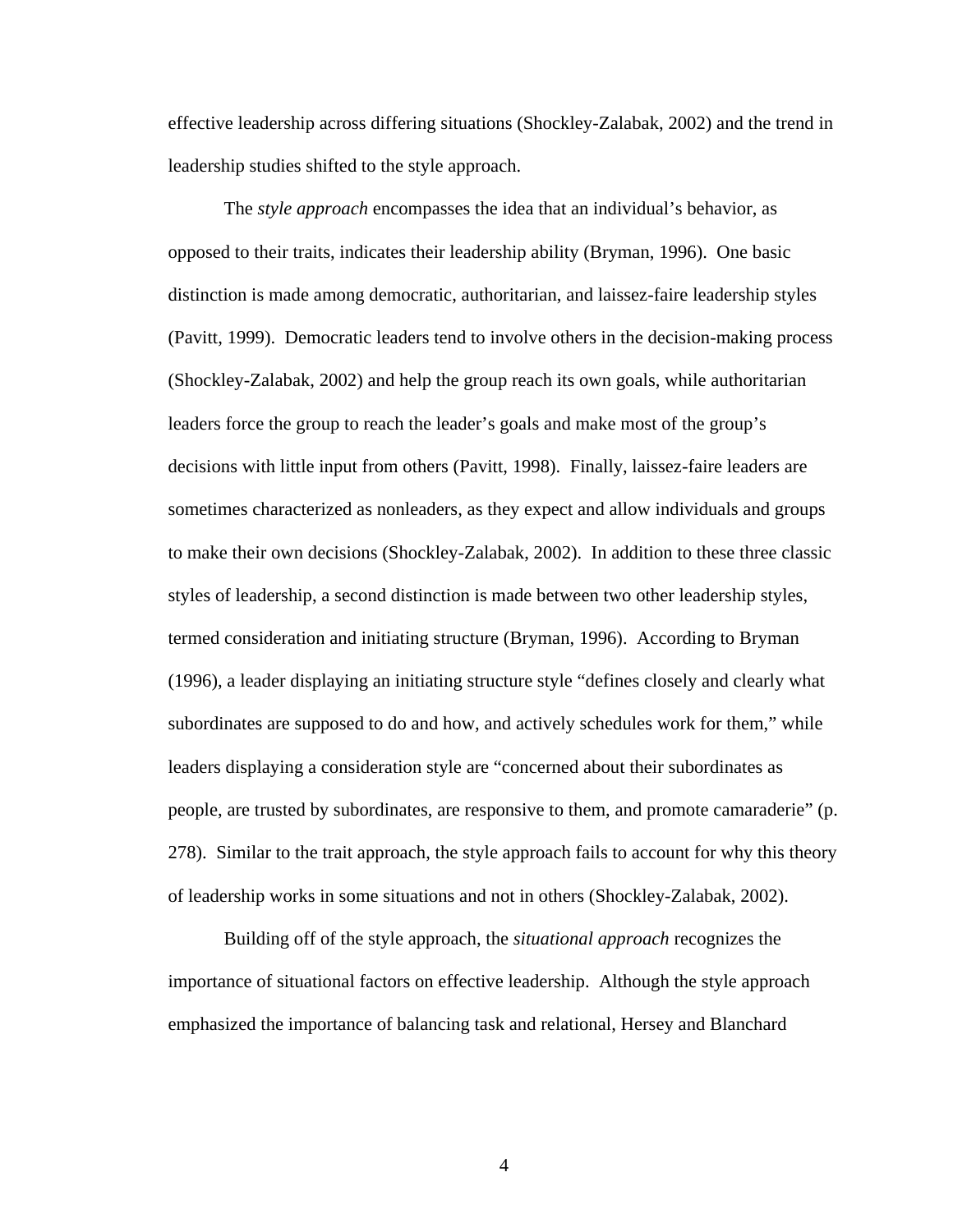(1969) claimed that there is not a perfect style of leadership and that different situations require different leadership styles. Instead of just focusing on certain behaviors, such as initiating structure and consideration, the effectiveness of the leader also needs to be examined by looking at a combination of their style and the environment (Hersey & Blanchard, 1969). For example, the level of maturity or other characteristics of the followers should impact a leader's behavior. While accounting for uniqueness of situations and taking the style approach one step further, the situational approach offered a different perspective on leadership.

 Finally, the *contingency approach* to leadership attempts to overcome shortcomings of the trait, style, and situational approaches by incorporating elements of each (Pavitt, 1998). Several variables are investigated in terms of their impact on leadership (Pavitt, 1999) and the emphasis swings away from a "universalistic" theory of leadership where specific styles or traits account for leadership toward a "particularistic" approach where leadership is understood through an "it all depends" style of thinking (Bryman, 1996, p. 279). An example of the contingency approach in action is Fiedler's use of the least preferred coworker (LPC) scale, which is intended to measure the leadership orientation of an individual and indicates if a respondent is more relationship or task oriented as a leader. In addition, situational favorableness, defined by leadermember relations, task structure, and position power, interacts with leader LPC to determine leadership effectiveness (Bryman, 1996).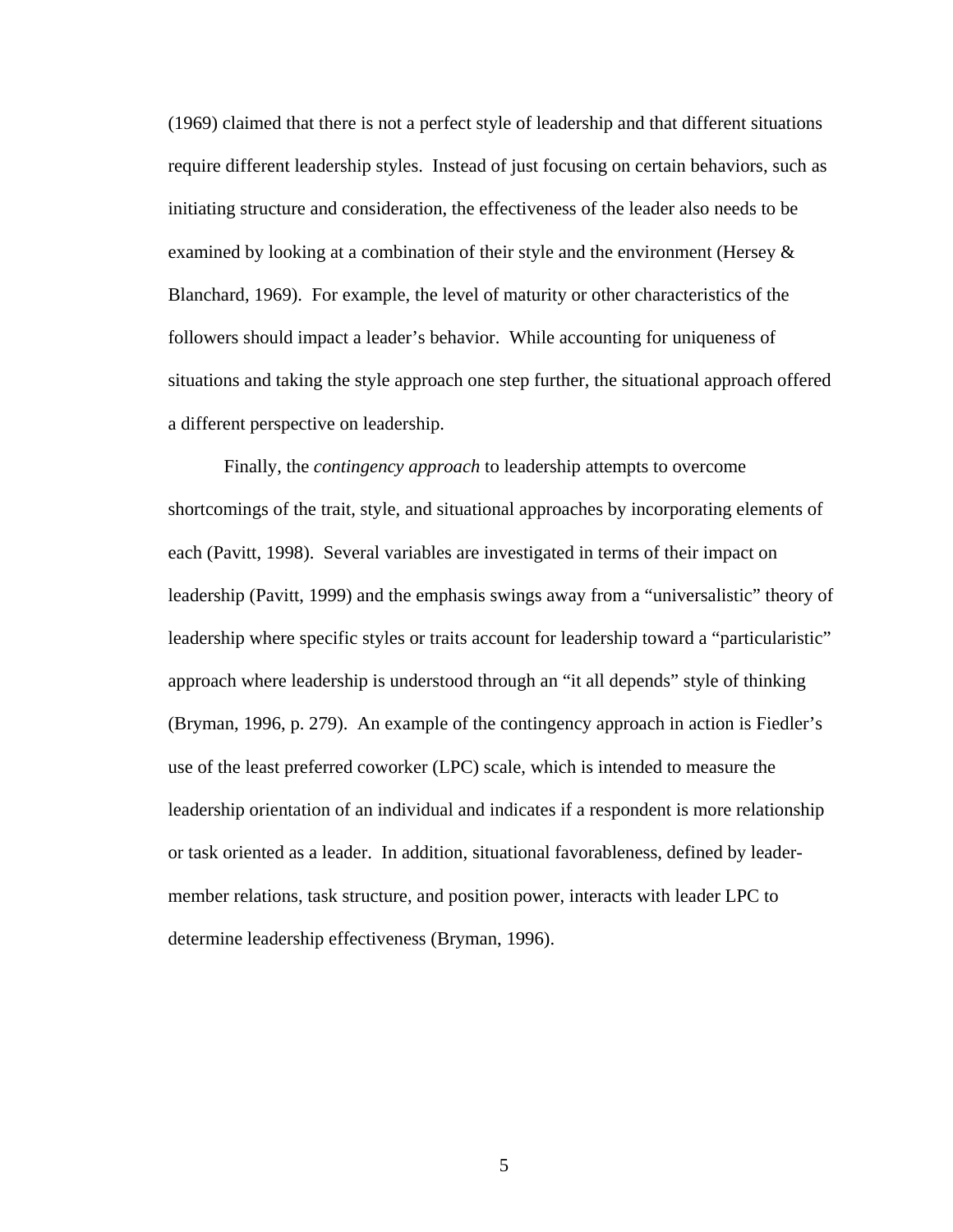Communication Approaches. Although the trait, style, situational, and contingency approach contribute much to leadership study, the central role of communication in the leadership process is rarely, if at all, indicated in these leadership theories. However, other central approaches to leadership have recognized the fundamental impact of communication in the explanation and prediction of leadership. The functional, perceptual, charismatic, communication competency, and emergent approaches put the focus on communication and will be outlined in the following section.

 The *functional approach* to leadership focuses on the behaviors that aid a group in performing their task, maintaining group cohesiveness, and interacting with the environment (Pavitt, 1998). In other words, leadership involves fulfilling certain functions, duties, and/or responsibilities in order to achieve the goals of the group (Barge & Hirokawa, 1989). All group members can perform these functions and all group members can take a role in providing leadership. However, usually only a few individuals take on the duties and responsibilities associated with leadership and necessary to maintain and achieve the group's objectives (Bales, 1953). Communication is integral to this approach in that the majority (if not all) of the behaviors used in achieving the group's goals are communicative in nature (Pavitt, 1999).

While most approaches are concerned with leadership as an objectively real phenomenon, the *perceptual approach* claims that leadership exists solely in individuals' minds and that the only way to study leadership is to study how people believe leaders behave and what traits they should possess (Calder, 1977). The basic idea is that each person has characteristics in their mind that differentiate an effective leader from an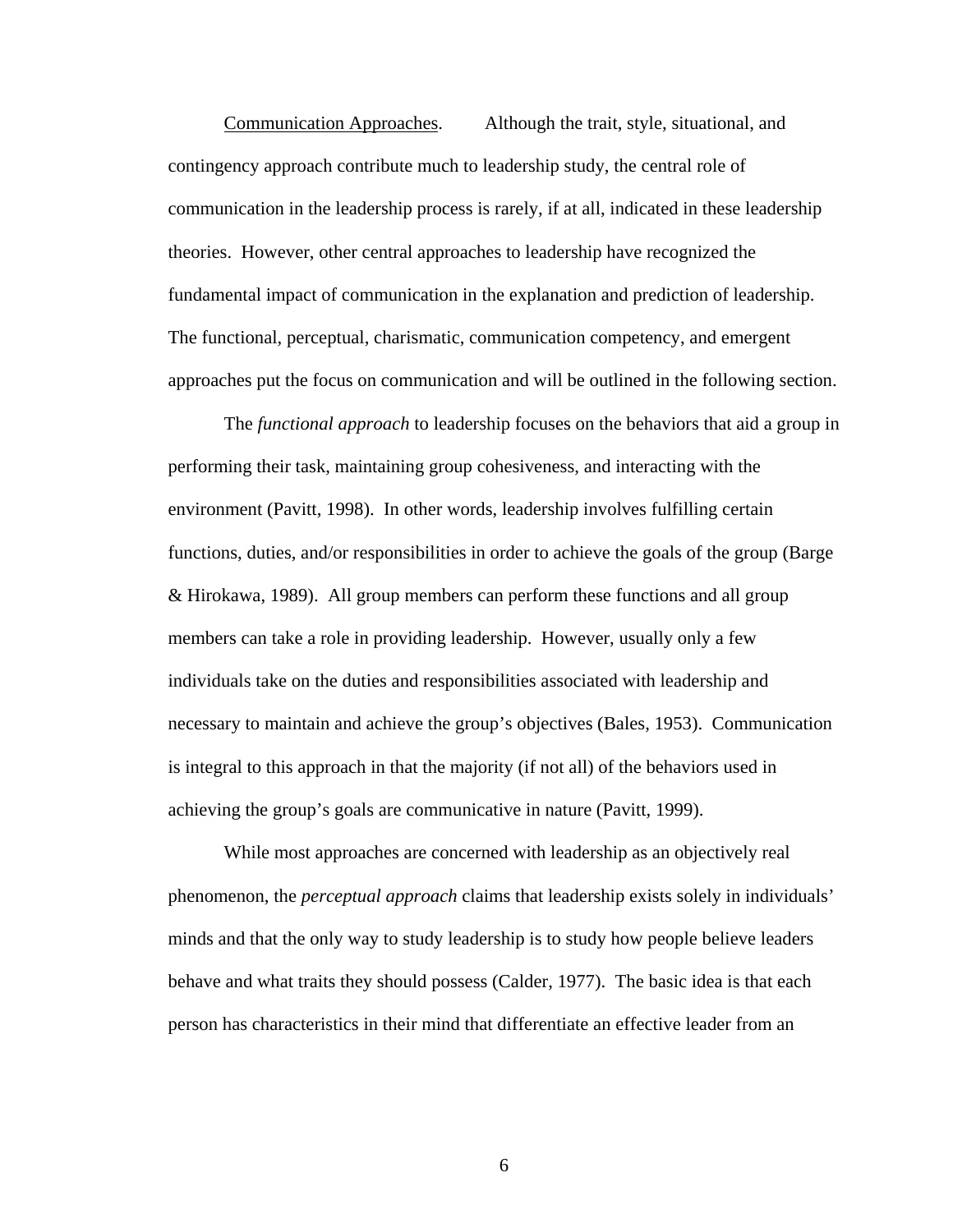ineffective leader and that the process of impression formation leads them to attribute good or bad leader traits to an individual. Implicit leadership theories capitalize on the basic idea that individuals have cognitive structures that they use to interpret the actions of others, directly influencing the process (Peterson & Sorenson, 1991). In other words, the perceptual approach can be defined as individuals attributing leadership to group members who display some key traits, behaviors, or characteristics that they believe an effective leader should possess.

Certain traits are more salient, or attention-grabbing, than others and work to create a prototype or picture of the "ideal" leader (Pavitt, Whitchurch, McClurg, & Petersen, 1995). Impressions are formed when an individual displays a salient trait and then others attribute other characteristics to them (Pavitt, 1998). Based on certain traits, individuals might perceive another person as displaying other behaviors indicative of effective or ineffective leadership. Some characteristics or behaviors that have been associated with an "ideal" leader are managing conflict, forcefulness, and playing devil's advocate (Pavitt et al., 1995).

Going by a number of different names such as *transformational*, *visionary*, or *charismatic* leadership, the basic premise to the "new leadership approach" is that a leader defines organizational reality and helps to create a vision for his or her followers (Bryman, 1996, p. 280). According to Gardner (2003), charismatic leadership emphasizes a process in which followers model a charismatic leader's exemplary behavior. Charismatic, transformational, and visionary leaders possess certain traits such as self-confidence, need for power, willingness to take risks, and a strong conviction in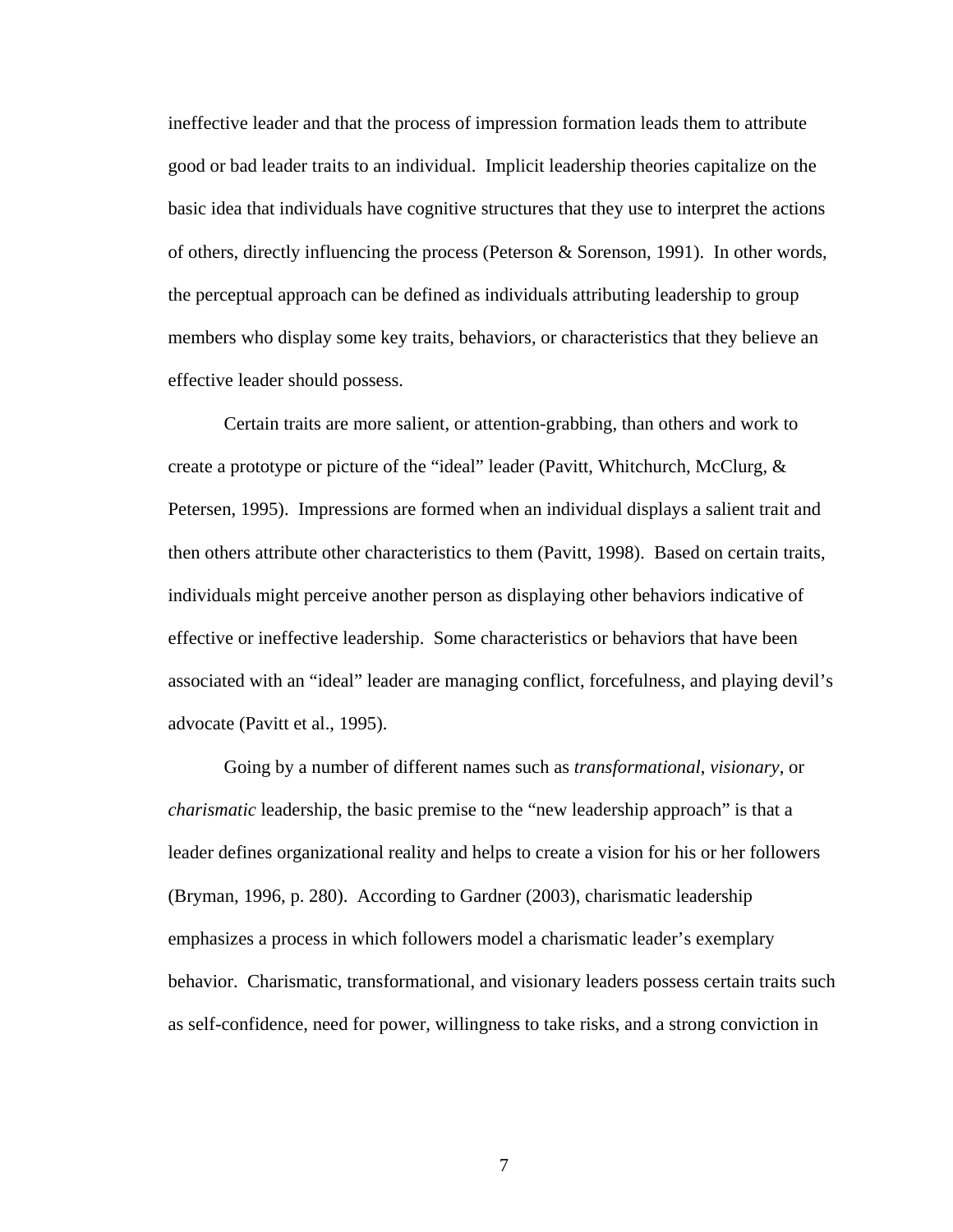their own beliefs, while also having the relevant experience and a strong vision (Pavitt, 1998). In addition, exemplary leaders are often characterized as unusually trustworthy and ethical and inspire others to strive to be more like them (Gardner, 2003). Inspirational leaders transform or change situations and circumstances through personal example (Shockley-Zalabak, 2002) and motivate others by convincing them that the way to attain personal goals is through achieving the organizational or group vision (Zorn, 1991).

The basic assumptions of the *mediational* or *communication competency* approach are that leadership is a process of mediation, occurs through communication, and relies on communication competencies (Barge & Hirokawa, 1989; Fisher, 1986). Leadership serves as a medium in helping groups to achieve goals and removing obstacles from their attempts towards goal achievement (Barge & Hirokawa, 1989). For a leader to do this, there must be communication occurring within the group and the leader must exhibit task communication competencies, such as establishing operating procedures and analyzing problems, and relational communication competencies, such as interaction management and expressiveness (Barge  $&$  Hirokawa, 1989). The goals of the group determine which leader competencies are more critical at a given time. According to Fisher (1986), "the goal is not to match the situation with an appropriate leader but to have leadership that is a good medium (that is, possesses and exhibits high complexity) in order to be able to handle such variations" (p. 214). In other words, the communication competency approach calls for a leader to possess task and relational competencies so that they can help facilitate the group towards defining the situation through the task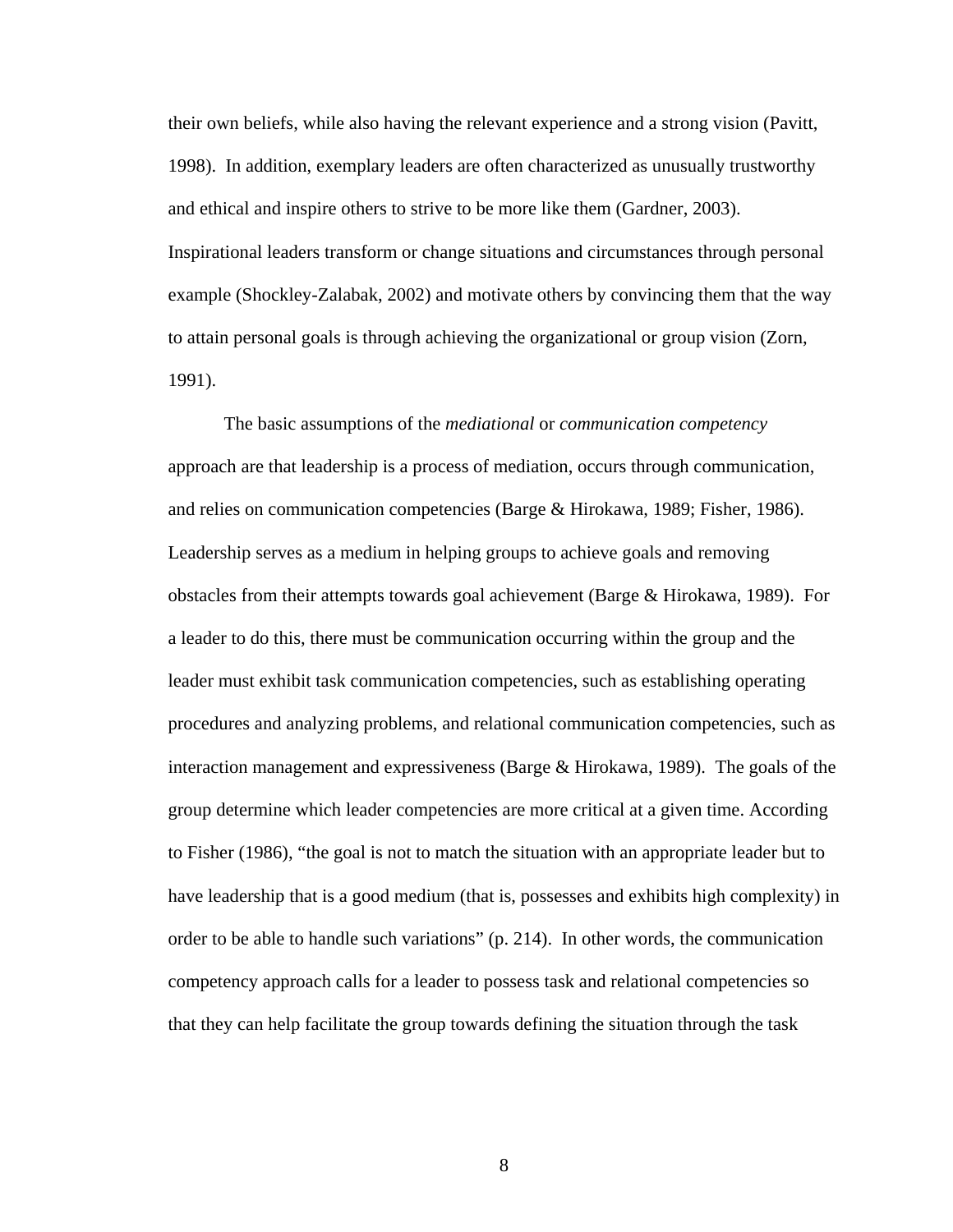structure, role relationships, group climate, and achievement of task and relational goals (Barge & Hirokawa, 1989). While the functional approach looks precisely at leader behaviors, the mediational approach focuses on which leader competencies are the most important in the given situation.

The final communication approach that will be discussed is the *emergent approach.* The emergent approach to leadership is relevant to groups without a traditionally appointed leader (Pavitt, 1999). During this process, "unofficial leaders emerge and perform many of the same functions as traditional leaders" (Kolb, 1998, p. 265). Therefore, emergent leadership can be defined as the group member who exerts significant influence over other group members towards goal achievement despite having no formal designation of authority. The role of communication is imperative in the emergent approach as it is generally communicative behaviors that allow others to perceive an individual as assuming the leadership role. Thus, it is the role of perception that differentiates assigned leadership from emergent leadership. "In emergent leadership, contrasted to officially designated leadership, the perception of leadership is key. Individuals only serve as leaders for as long as others see them in that role" (Kolb, 1998, p. 265). Finally, leadership emergence is not necessarily pinpointed on one individual, as multiple individuals can take on a leadership role. Leadership can even be shared amongst all members, varying on the situational context and perceptions of group members.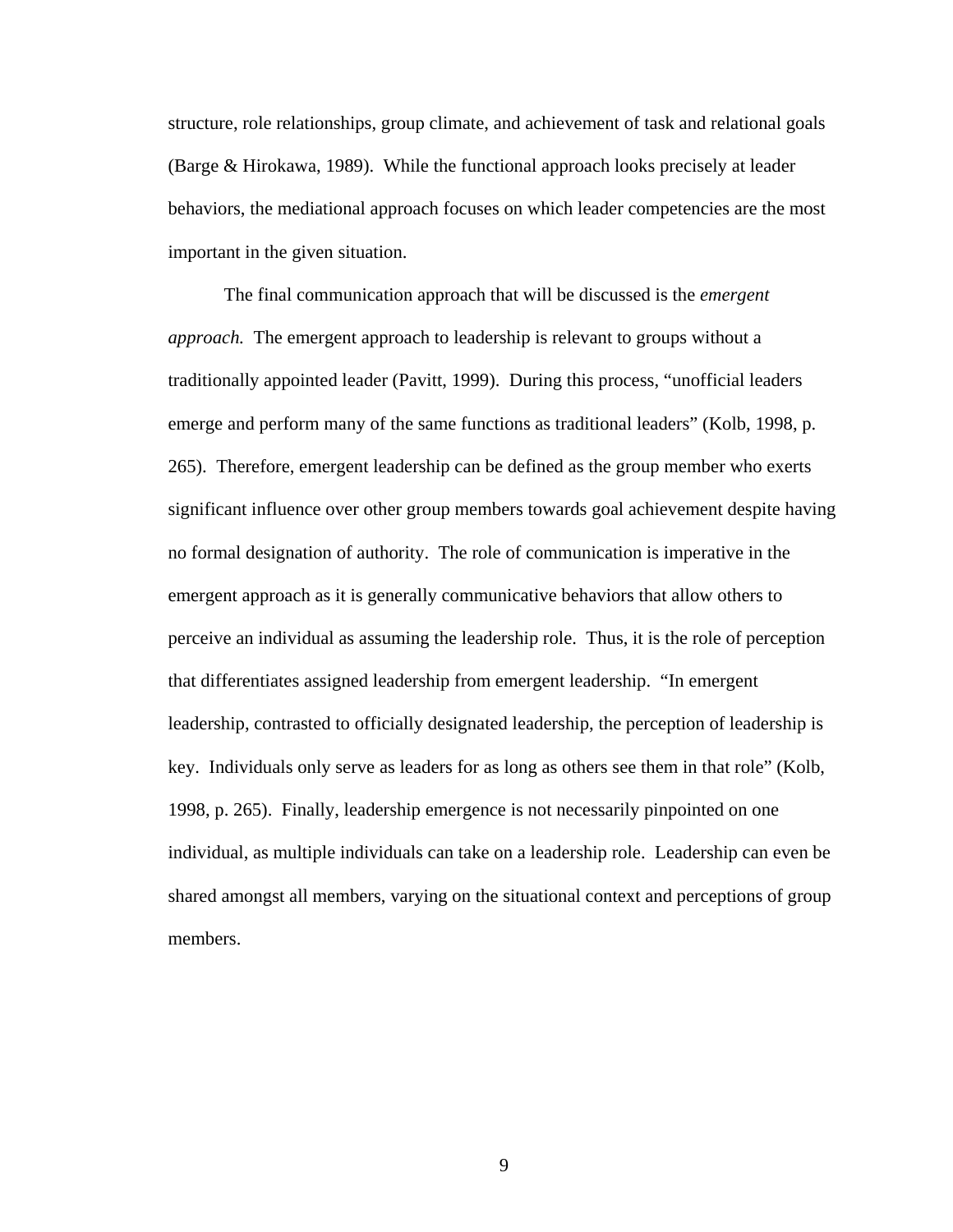# Why Study Leadership Emergence?

Leadership has real world implications. According to Richmond et al. (1983, p. 27), "Two of the major concerns of most organizations in contemporary society are productivity and employee satisfaction." Leadership is an important factor in determining the success of an organization and helps to strike a balance between these two concerns. While there have been many approaches to leadership, most have of them have only focused on assigned and/or elected leadership. However, many groups do not have assigned or elected leadership, and, instead, rely on leaders emerging. Thus, the emergent approach to leadership is the most directly relevant to this circumstance. While the numerous other approaches to leadership that have contributed much to leadership research, this study will only focus on leaders who emerge in groups. Therefore, emergent leadership, which has been found to be a factor in improved group performance (Souza & Klein, 1995) will be examined in depth in this thesis.

It is important to recognize the overlap and lack of conceptual clarity of all leadership approaches. Each approach shares certain qualities with other approaches. Although, as described earlier, the emergent approach can be distinguished from other approaches due to its specific relevance to groups without assigned or elected leadership, it does encompass characteristics of several other approaches. Emergent leadership emphasizes the importance of the situation, as does the situational approach to leadership. The situation that a group is facing will help determine the person that emerges as leader (Pavitt, 1998).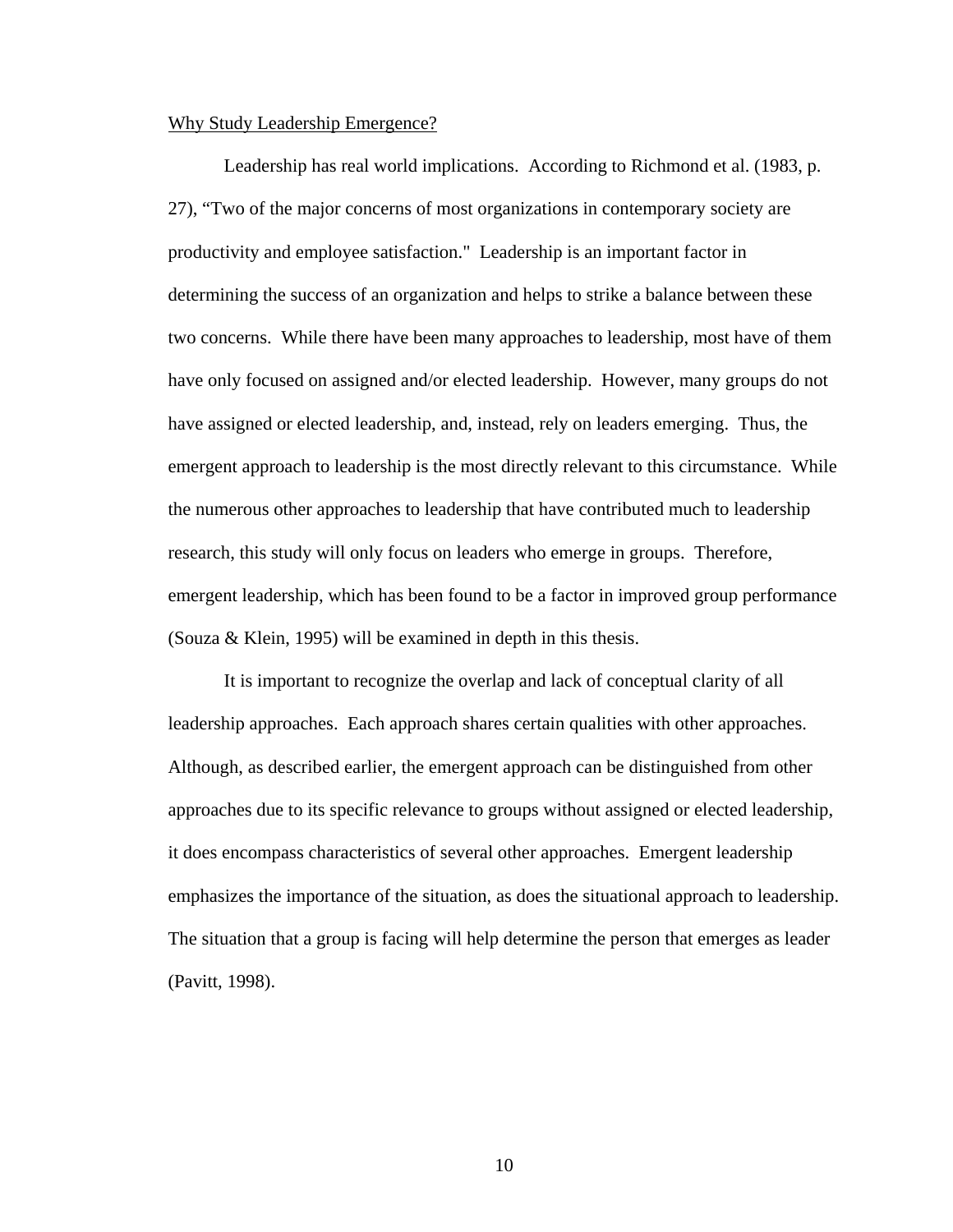This concept is also consistent with the mediational approach to leadership where the leader serves as a medium, helping the group to handle the complexity of a given situation (Fisher, 1986). Mediational leaders possess a repertoire of communicative abilities, avoid oversimplifying information, and are able to adapt effectively to the varying needs of the group through using the appropriate competencies, task or relational, to assist the group in achieving its goals (Barge & Hirokawa, 1989; Fisher, 1986). Therefore, the proposition that those members of originally leaderless groups who mediate successfully will emerge as leaders makes sense.

The perceptual approach is also related to leadership emergence due to the emphasis on perception (Calder, 1977). A group leader is only the leader when others perceive them to be. Charismatic leadership relies on the communication of a vision and inspiring others (Bryman, 1996), which is comparable to the burden of an emergent leader who must maintain their role by having others still perceive them to be leader. Furthermore, the functional approach allows for all group members to take on a leadership role, but research has found that only a few people tend to take on leadership responsibilities in a group (Bales, 1953). Furthermore, those who perform leadership functions may be more likely to emerge as leader. Therefore, understanding leadership emergence will help us to understand which individuals will take on these leadership responsibilities.

In terms of "real world" implications, some other motivations for using the emergent leadership approach stem from the method for assuming leadership in a group and the role of deviance and leader acceptance. Leadership emergence can occur in most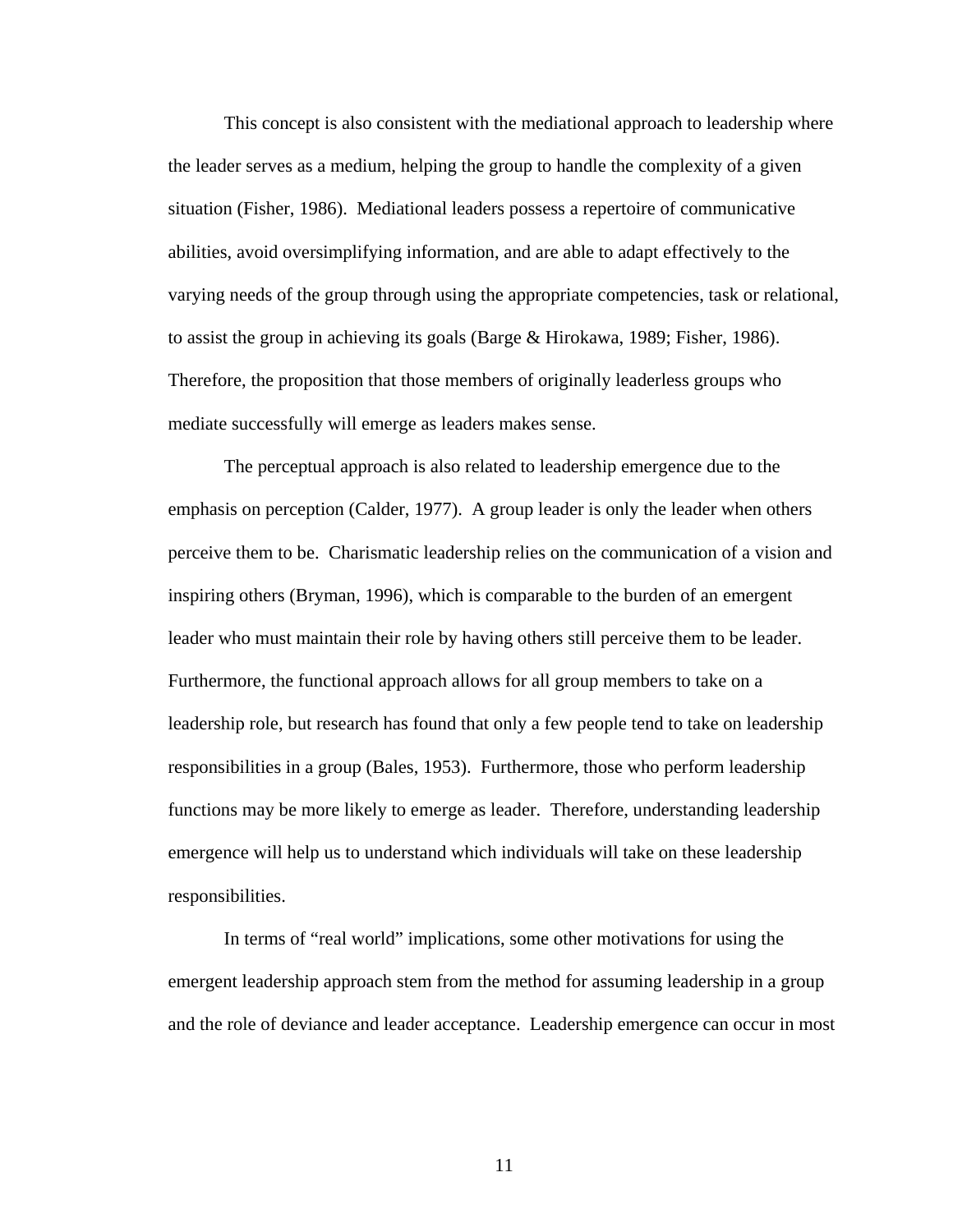(if not all) small groups with varying goals, purposes, and contexts. Pavitt (1998) explains that it does not matter if a leader is assigned or elected or emerges from the group as long as the leader is competent and accepted by the group. Therefore, studying emergent leaders is just as important as the study of traditional, appointed leaders. In fact, studying only appointed leaders can limit the plethora of leadership processes in occurring in groups. Finally, although leaders often carry the burden of proposing creative ideas and/or solutions, creativity threatens group norms and can affect leader acceptance. Hollander (1958) discusses the idea that any leader can get away with deviance from the group norms if they are already integrated into the group and have proven their commitment to the group norms. In other words, the members who are perceived positively as leaders can get away with deviance and communication may aid those individuals in being perceived positively. Furthermore, the type of group impacts how individuals are perceived as groups with a competitive or performance focus may breed more aggression and dominance as one individual can "overpower the group process" (Yamaguchi, 2001, p. 693).

#### Influences on Emergent Leadership

Research surrounding leadership emergence strives to predict which group members are likely to emerge as leader in groups without an appointed leader and explain why some group members emerge over other members (Pavitt, 1998). Research has shown the most important factor is the content and amount of verbal communication. Morris and Hackman (1969) found that rates of participation influenced who was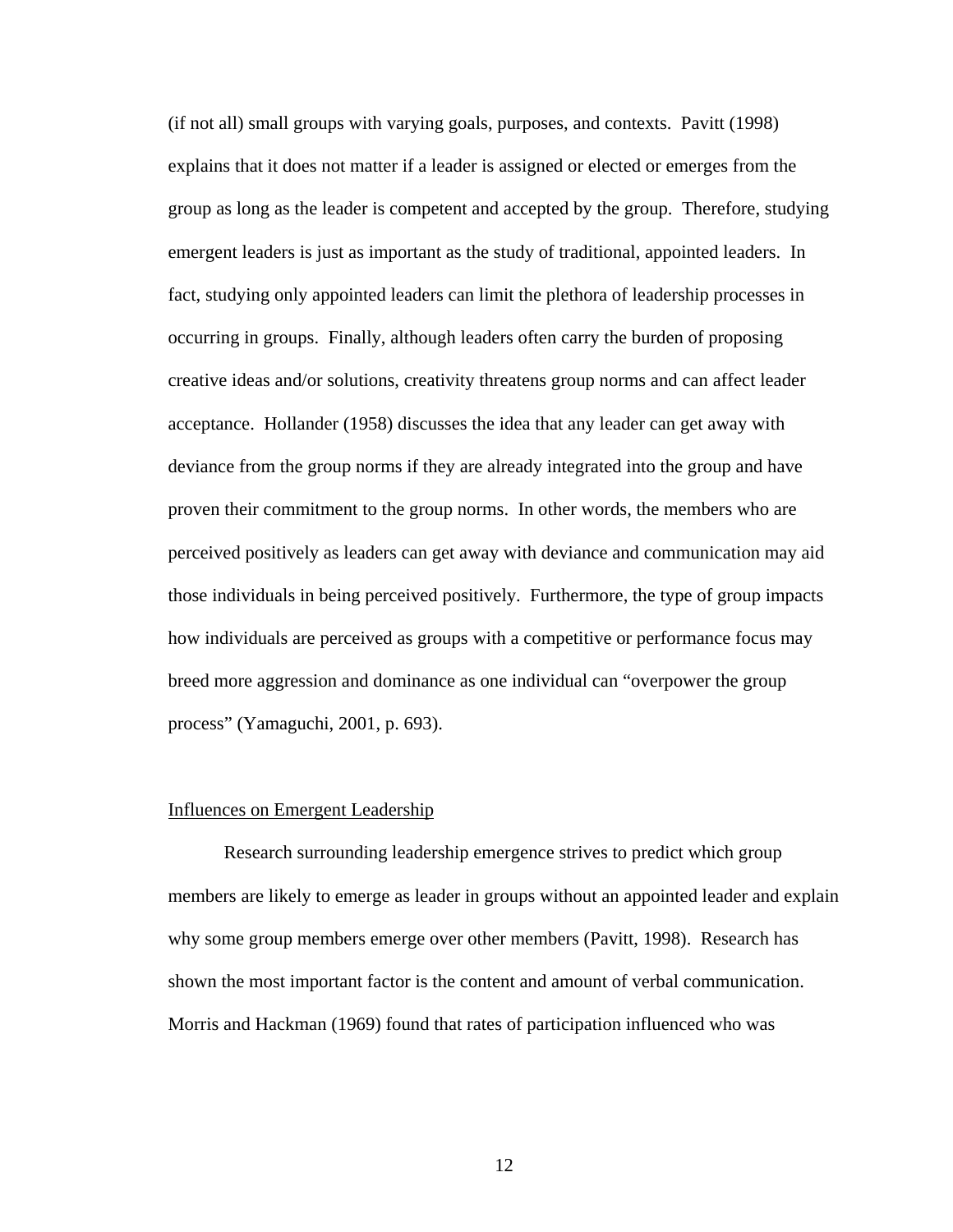perceived to assume the leadership role in experimental groups. However, they also found that high participation was not sufficient for being seen as leader because a third of the participants characterized as high participators were not perceived to be leader. Morris and Hackman indicated that this was due to communication that deemphasized facilitative activities and emphasized detrimental activities. While participation appeared to play the biggest role in perceived leadership in their study, the importance of content can not be ignored. In fact, Baker (1990) found that emergent leaders were characterized by communication content that was high in procedure, moderate to low in ideas, and low in opinions. This suggests that the type of communication impacts leadership emergence, not just the sheer amount of communication.

Although there may be some link between talk time and leadership, content is vitally important. A major flaw in the literature is that experiments are often done with experimental groups whose members are not personally invested in the group's goals (Pavitt, Whitchurch, Siple, & Petersen, 1997). Therefore, whoever talks the most, regardless of what they are saying, tends to assume leadership. However, in groups that have been together over a period of time and are invested in the outcomes, such as students who have been working together through a semester and motivated to get a good grade, the quality of communication has been found to be just as important as the quantity (Pavitt et al., 1997).

The performance of certain communicative functions has been found to influence leadership emergence. For example, Schultz (1978, 1986) found that it is possible to predict leadership emergence based on group member's ratings of communicative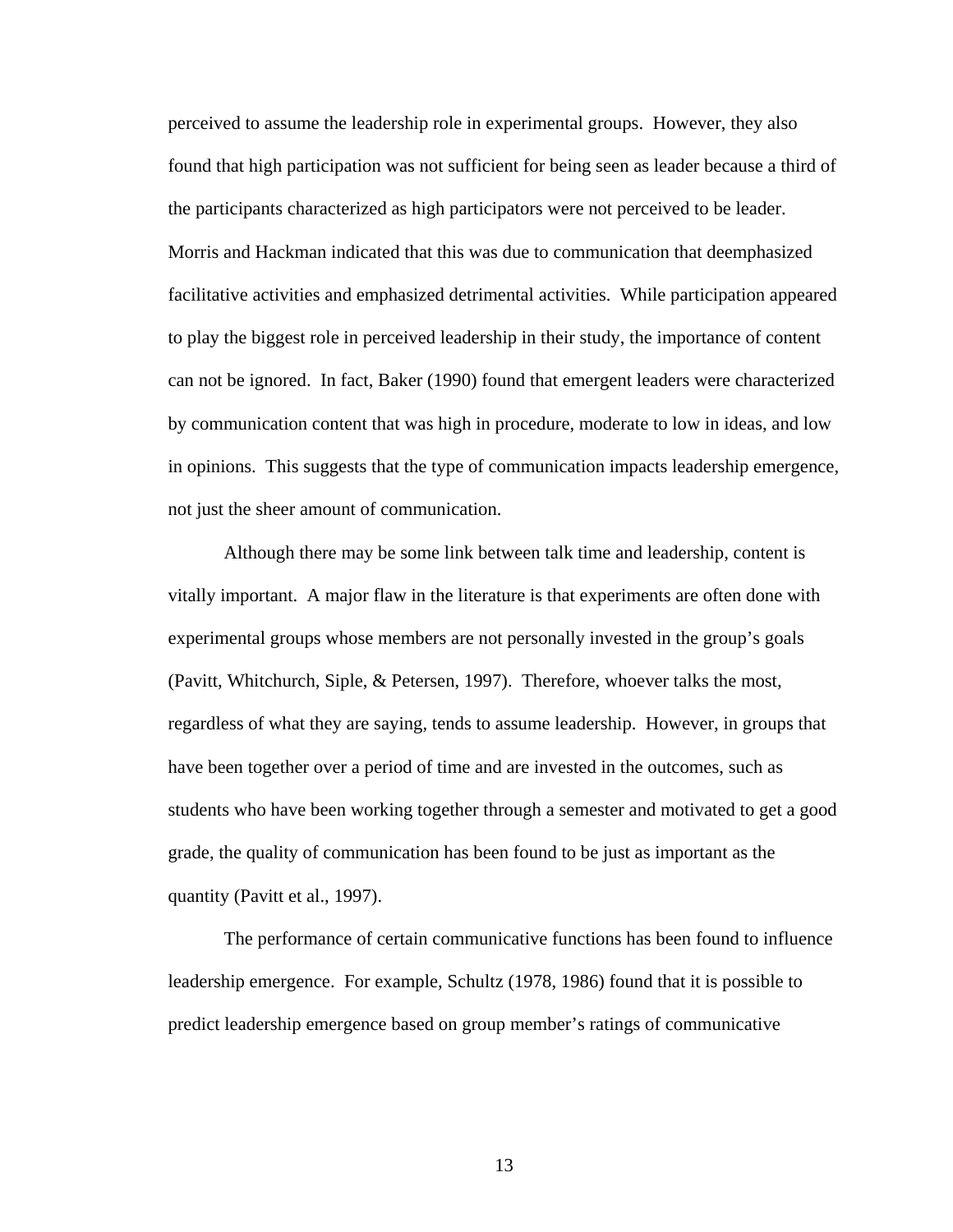functions. In her 1978 study, Schultz found that an individual who was perceived by group members as formulating goals and summarizing the group's process emerged as leader, while her 1986 study found that being perceived as goal directed, giving directions, and, again, summarizing the group's actions were integral to predicting leadership emergence. However, it is important to note that Schultz never studied actual behaviors, only members' perceptions of behaviors. However, these findings support Souza and Klein's (1995) finding that leaders emerge when they display high ability and goal commitment, as well as Ketrow's (1991) finding that people performing procedurally oriented behaviors were most often perceived group leader, followed by people performing social-emotional behavior and, lastly, people performing for some other objective such as task-oriented or analytical behaviors.

Communication also plays a role in eliminating group members from assuming the leadership role. In the emergence of a leader, Geier (1967) found that there were two stages, the first being a "rapid and relatively painless elimination process" where potential leaders are eliminated based on negative characteristics such as being uninformed and not participating (p. 320). The second stage is a competition that furthers the elimination process as remaining candidates for leadership attempt to garner support from previously eliminated group members. Potential leaders who make it to this second stage are often eliminated for reasons such as authoritativeness and offensive verbalization when the other group members do not like the way the leadership candidate expresses his or herself (Geier, 1967).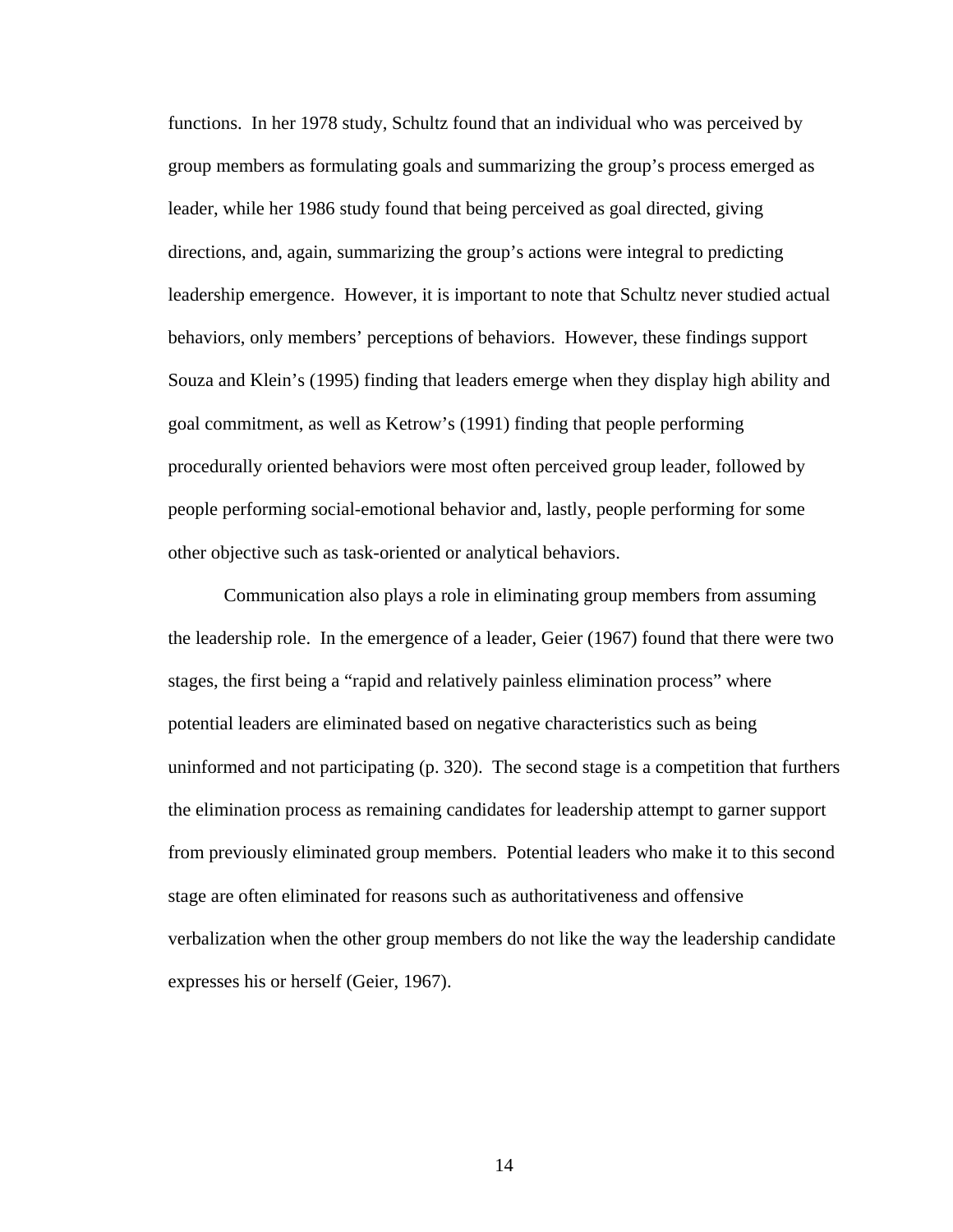In addition, Baker (1990) investigated the role of verbal style in elimination of potential leaders in small groups. "If other group members get the impression that a member of the group does not contribute any ideas for the group task or does not contribute toward organizing the group, then the individual will be eliminated as a potential leader of the group" (Baker, 1990, p. 25). This impression is created through not communicating, communicating in a vague and tentative manner, and seeking guidance from other group members (Baker, 1990). However, verbal style is not the only communicative behavior influencing the elimination and competition phases of leadership emergence. Johnson and Bechler (1998) found that individuals perceived as good listeners were less likely to be eliminated and more likely to emerge as group leader. Thus, due to verbal and listening ability, it would follow that using communication effectively would allow a person to emerge as leader in a group.

Although the role of communication has been discussed in terms of content versus loquacity and verbal style in the elimination process, there are still several variables consistently evolving through leadership emergence research. For example, seating position has been found to impact who is perceived to be leader. When individuals sit at the end of a rectangular table, they tend to be more talkative (Hare & Bales, 1963) and are seen as being the leader (Pellegrini, 1971). In addition, Howells and Becker (1962) found that seating position influences the flow of communication that determines emergent leader. When two individuals sat on one side of a table facing three other individuals, the "leader" generally emerged from the two-person side. Since conversation tends to go back and forth, the individuals on the two-person side enjoyed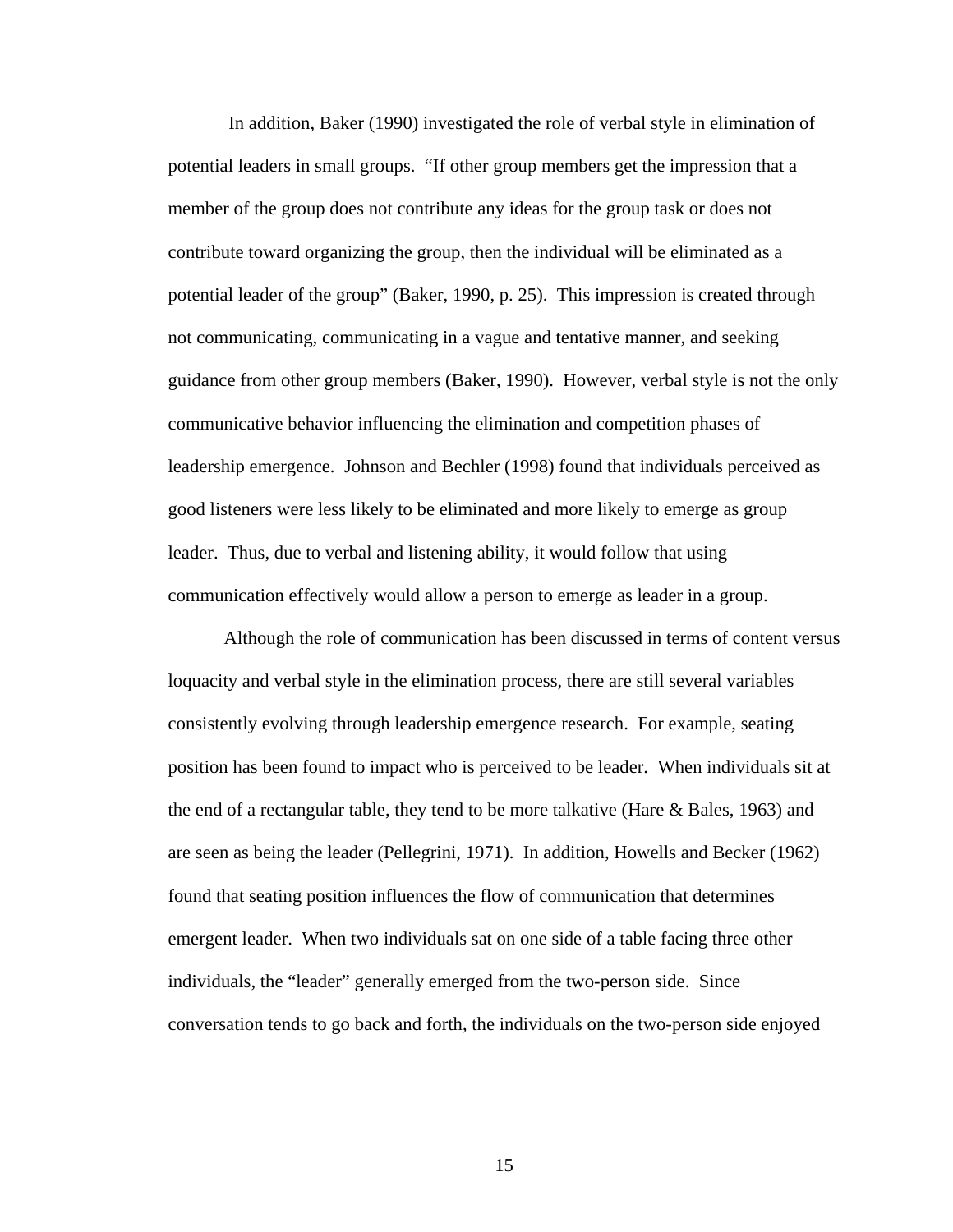more talk time, resulting in perceived leadership. In addition, individuals who receive reinforcing messages such characterized as "recognition" and "support" were more likely to engage in leadership-relevant communication (Mortensen, 1966).

Issues of gender and leadership have sparked many questions of interest and research has struggled to figure out if gender makes a difference in leadership. According to Smith (1997), there are distinctions between masculine and feminine leadership styles where the feminine style is characterized by using consensus decisionmaking, viewing power in relational terms as something to be shared, encouraging productive approaches to conflict, building a supportive working environment, and promoting diversity. A masculine style is characterized by using more authoritative decision-making, seeing power as something to "have" over others, and viewing conflict as a negative phenomenon. If these gender characteristics are accurate then it is not surprising that Eagly and Karau (1991) found that men were more likely to emerge as leader in general measures of leadership, especially those focusing on task, while women were more likely to emerge as leader in measures of social leadership. In addition, a study by Serafini and Pearson (1984) found that femininity was more closely associated with a consideration style of leadership where the emphasis is on relationships, while masculinity was associated with initiating structure where the emphasis is on defining the tasks of subordinates.

Other factors have come to light in the investigation of the relationship between gender and leadership emergence. There has long been role and organizational conflicts, resulting in a double bind situation (Tracy, 2004). Specifically, there has been a conflict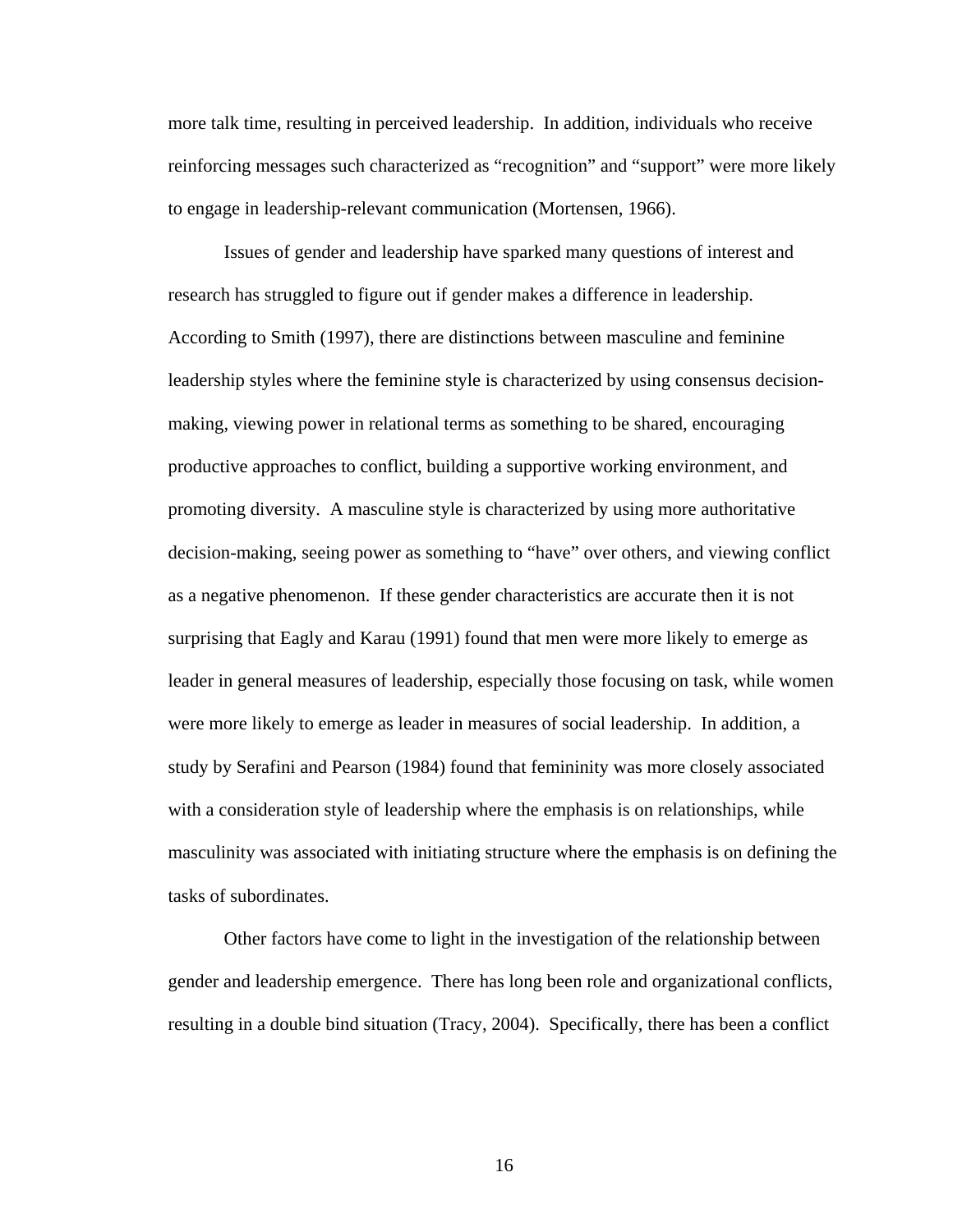between femininity and competence (Robson, 2000), as females strive to be perceived as leaders. Andrews (1984) found that performance self-esteem plays a huge role on whether or not a male or female gendered person emerges as leader. Individuals who think highly of themselves and have faith in their skills and talents, regardless of gender, were more likely to be perceived as leader. However, Andrews (1984) points out that "men are expected to "act" like leaders, but women for whom such an expectation does not exist may receive unusually high ratings when they surprise the group with their leadership skills" (p. 10). In addition to performance self-esteem, the composition of a group impacts which gender emerges as leader. Bunyi and Andrews (1985) found that in mixed-gender male-majority groups, the males served more often as the emergent leader. Finally, gender may be a salient factor in managerial evaluations at the entry level of one's career (Knott & Natalle, 1997). In other words, gender may lead to opinions about one's skill early on in their job and possibly eliminate them as a future emergent leader.

Furthermore, the self-confidence of an individual allows them to be more influential on other group members (French & Snyder, 1959). Other individual difference variables such as cognitive complexity and self-monitoring also provide insight into the emergent approach to leadership. The idea that more cognitively complex individuals are better able to predict the actions of others and shape their own responses (Burleson & Caplan, 1998), suggests that cognitively complex individuals may be able to communicate more effectively in groups, leading to leadership emergence.

Self-monitoring also impacts the emergence of a leader in small groups. Because high self-monitors are better able to modify their self-presentation through the use of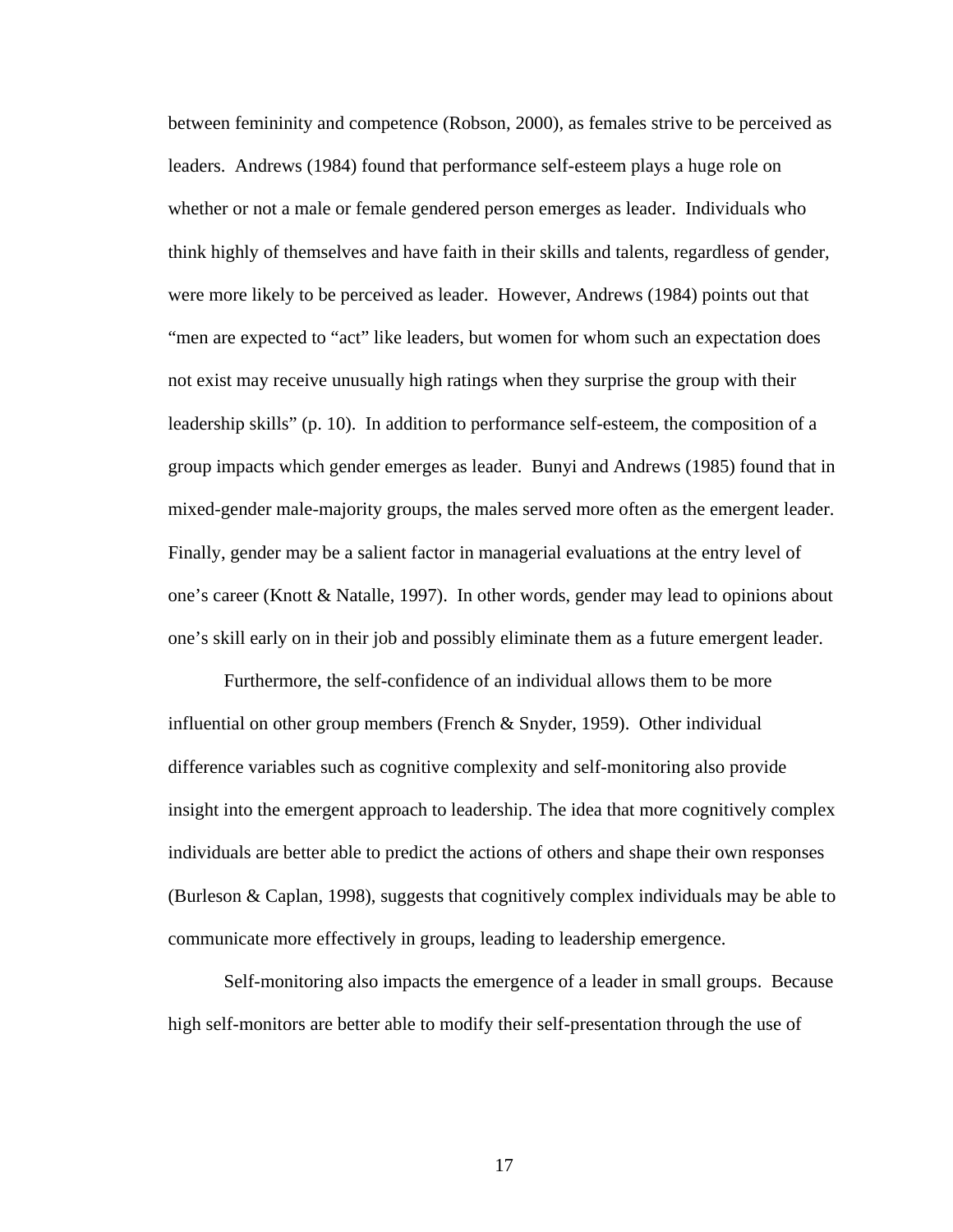social cues than low self-monitors (Cronshaw & Ellis, 1991; Ifert & Roloff, 1997), understanding the influence of one's self-monitoring skill in relation to their cognitive complexity may offer greater insight into predicting leadership emergence. The impact of cognitive complexity and self-monitoring on the emergent leadership process is of central concern to this current project. In the next two sections these variables will be explored in depth.

#### Cognitive Complexity

Research on cognitive complexity has touched upon a number of areas including social perception skill, message production, message reception, and social management skills (Burleson & Caplan, 1998). While cognitive complexity is situation specific, individuals who are cognitively complex in interpersonal domains are generally hypothesized to have stronger social perception skills in areas such as identifying others' states and inferring their dispositions (e.g., Burleson, 1994), organizing impressions of others (O'Keefe, 1984), and taking the perspective of others (e.g., Hale & Delia, 1976). These skills could increase the likelihood of one's ability to emerge as leader in a group because one would be able to form more sophisticated impressions of group members.

Furthermore, individuals who are cognitively complex tend to use relatively more person-centered communication and less position-centered communication, resulting in effectively accomplishing both instrumental and relationship goals (e.g., Burleson & Samter, 1985; O'Keefe & McCornack, 1987). Person-centered communication involves focusing on the individual by developing messages that are responsive to the goals of the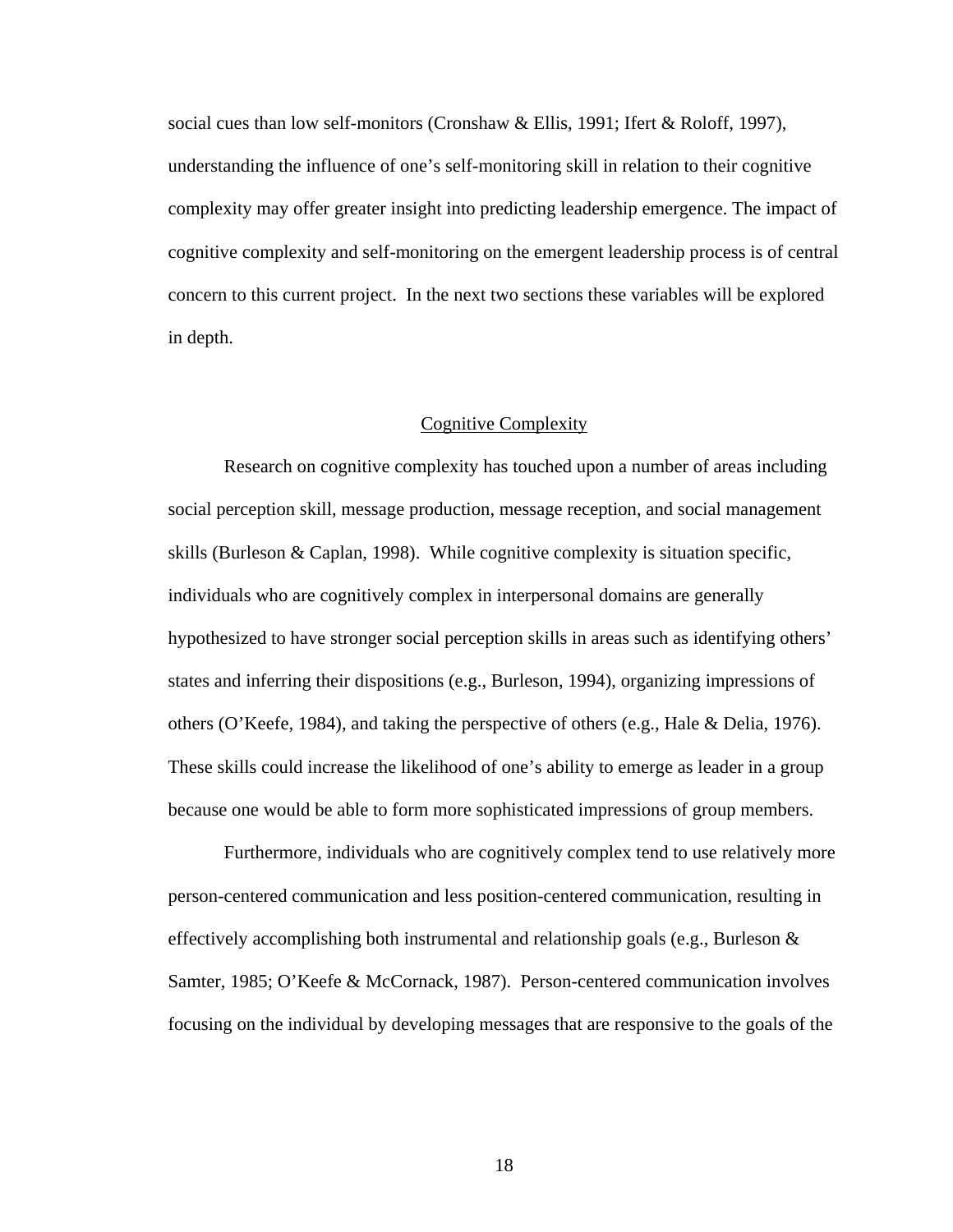other person and tailored to that individual, while position-centered communication tends to focus not on the uniqueness of the individual, but on the role of the individual (Burleson, 1987).

Finally, cognitively complex individuals have been described as more adept at "managing the introduction, flow, and development of conversational topics" (Burleson & Caplan, 1998, p.261), which allows them to impact the group's procedure. Because group members tend to perceive individuals who display procedural behaviors as more leadership-oriented, these procedural-focused individuals are more likely to emerge as leaders (Frey, 1989). The combination of person-centered communication and skilled interaction management should lead others to perceive the characteristics of highly cognitive complex people as approximating their implicit theories of ideal leadership. Implicit leadership theories serve as prototypes or beliefs about the attributes that effective leaders should possess (Pavitt, 1998). Thus, all of these elements related to cognitive complexity may impact leadership emergence.

#### Social Perception

According to Burleson and Caplan (1998), "persons with highly developed systems of interpersonal constructs are better able than those with less developed systems to acquire, store, retrieve, organize, and generate information about other persons and social situations" (p. 240). Constructs refer to a basic template of cognitive structure which arms individuals with the ability to comprehend what is going on around them (Kelly, 1955). Delia, O'Keefe, and O'Keefe (1982) claim that "persons implicitly rely on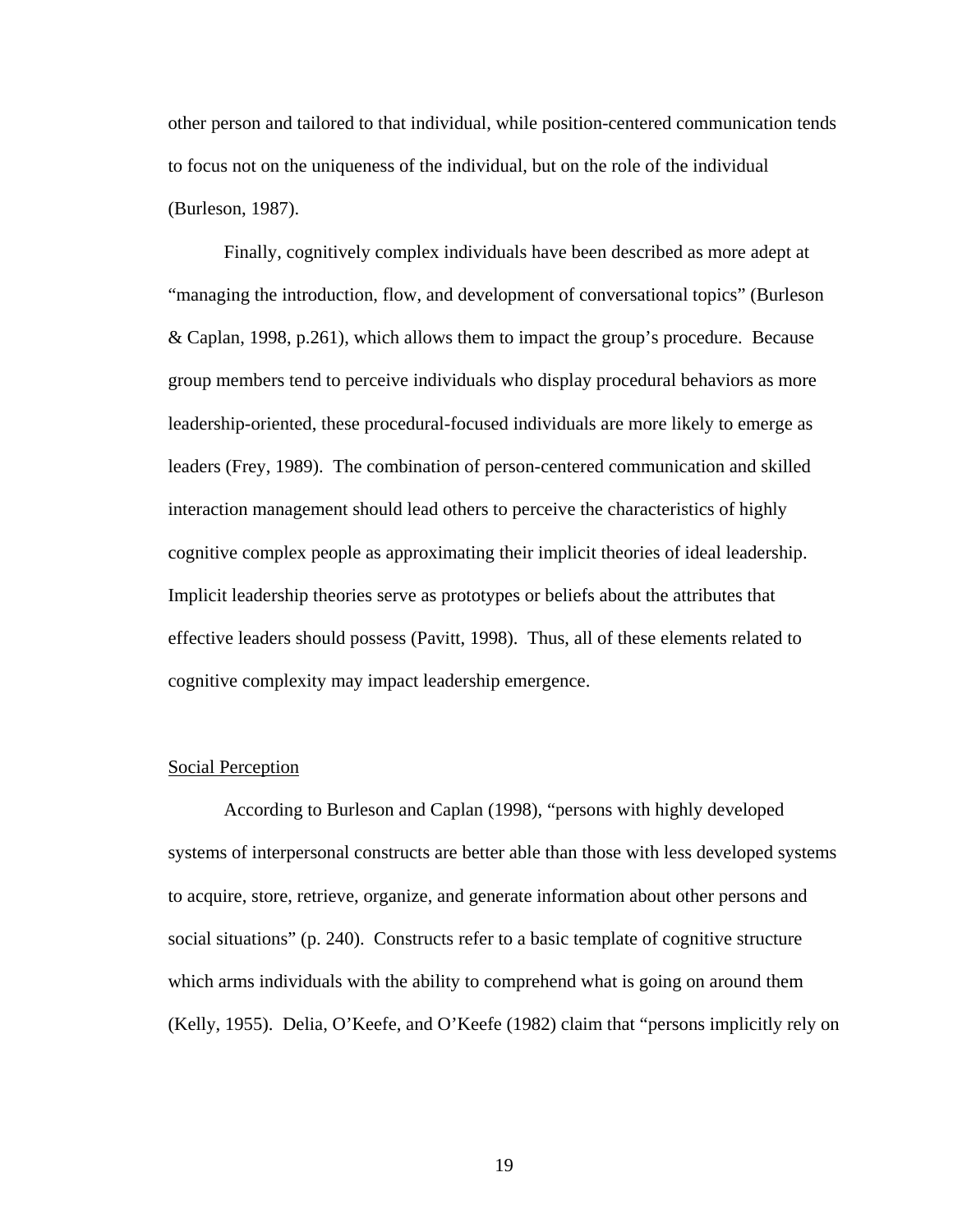interpersonal construct systems in generating strategies for guiding actions" (p. 162). In other words, these constructs affect the way that individuals perceive the world around them, influencing their ability to anticipate and evaluate situations. Interpersonal construct systems allow individuals to better understand the states and dispositions of others through perspective-taking. Cognitive complexity is highly correlated with perspective-taking, suggesting that more cognitively complex individuals are able to use their "system of personal constructs to construe how a situation appears within the construct system of another" (Hale & Delia, 1976, p. 198). Furthermore, cognitive complexity has been linked with the ability to form sophisticated impressions of others. Perceivers with a highly differentiated interpersonal construct system are more able to synthesize new or diverse information when forming coherent and organized impressions of others (O'Keefe & Delia, 1982).

As people use their construct system to differentiate among individuals and make sense out of situations, it would follow that people with developed construct systems would be more likely than those with less developed construct systems to emerge as leaders in a group. For example, business leaders who scored high in interpersonal cognitive differentiation (i.e., possessing developed construct systems) were perceived by employees to be charismatic, personal, and inspirational (Zorn, 1991). Although these business leaders were assigned, not emergent, their developed construct systems allowed them to be perceived as effective leaders. Accordingly, individuals with highly developed construct systems may be more likely to emerge as leaders in groups in which there is no designated leader.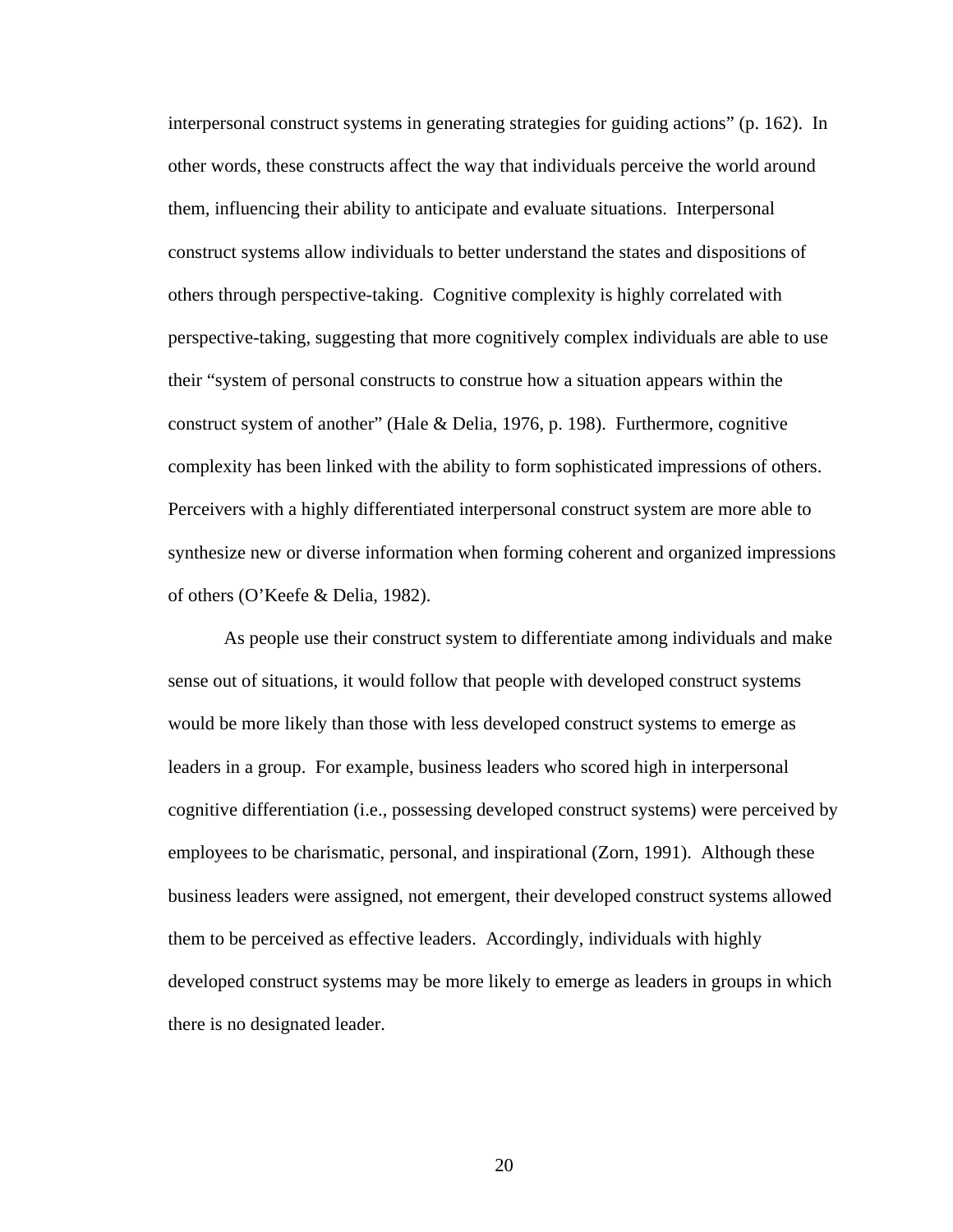#### Person-Centered Communication

Person-centered communication is another outcome of cognitive complexity. Woods (1998) views person-centered communication as an "orientation to sociality" (p. 167), and cognitively complex individuals have the ability to produce more sophisticated messages in numerous situations. Person-centered messages should "imply a recognition of the other as a unique person, and a sensitivity to the other's unique qualities, goals, feelings, and concerns" (Zorn, 1991, p. 183).

In addition, an association exists between cognitively complex individuals and the ability to produce and use person-centered messages (Burleson & Caplan, 1998). For example, person-centered communication has been linked with being able to recognize and develop effective comforting strategies (Burleson, 1982). More complex individuals were more likely to ask questions about a distressed person's point-of-view, resulting in being able to tailor more sophisticated comforting messages (Samter & Burleson, 1984).

Moreover, individuals with a more differentiated construct system were more focused on the distressed individual and spent less time talking about unrelated issues. In other words, cognitively complex individuals use communication messages that are tailored to the other person. Therefore, cognitively complex individuals, with developed construct systems, are equipped to develop and implement person-centered communicative messages.

Person-centered communication may serve as an indicator for leadership emergence. Person-centered verbal ability has been linked to person-centered verbal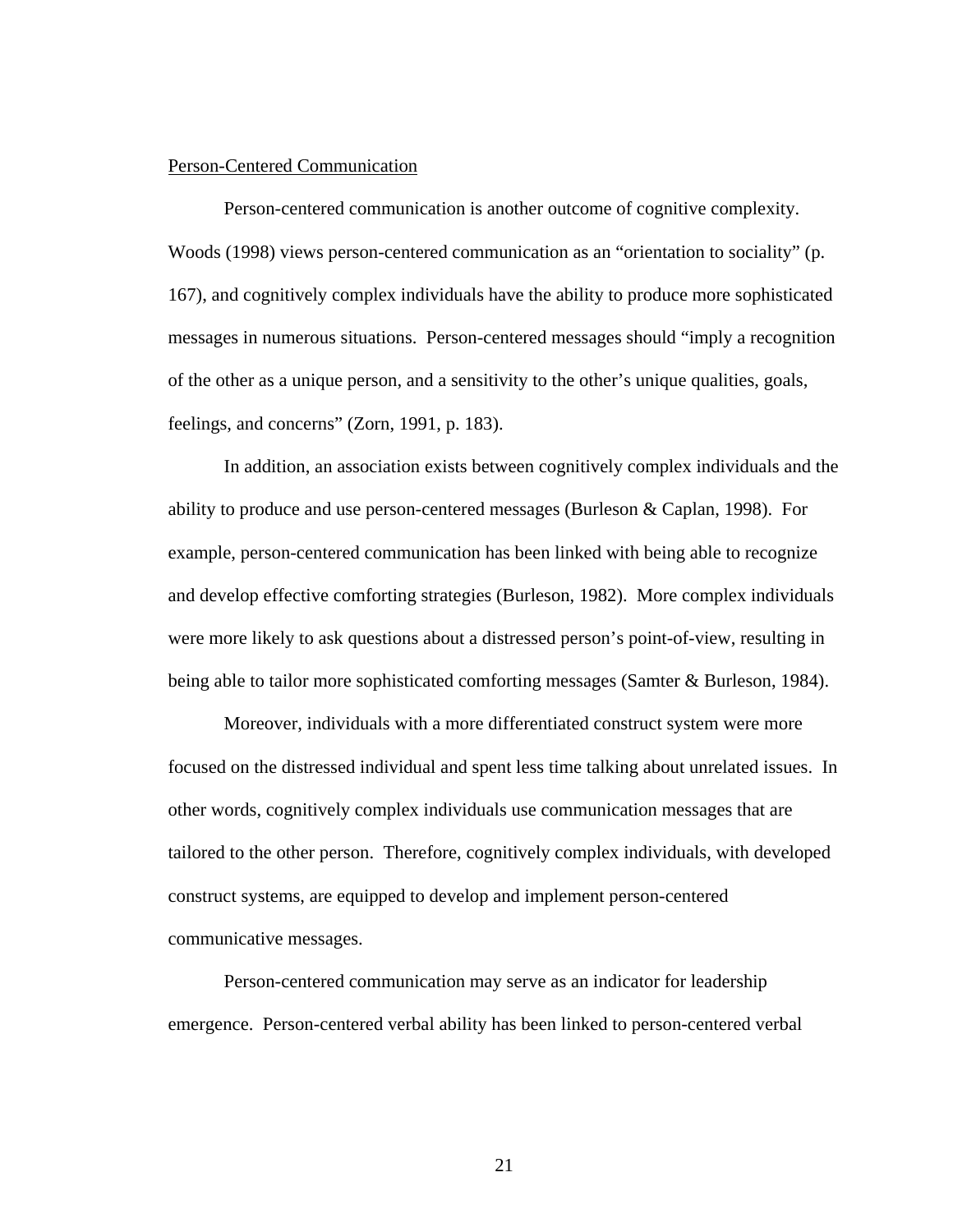adaptiveness in interaction, as well as nonverbal projection of concern (Woods, 1998). Furthermore, person-centered verbal ability also indicated advanced person-centered verbal strategies and projected greater concern in persuasive conversation (Woods, 1998). Although some of these person-centered communication findings stem from persuasion research, the application to leadership emergence should not be very different as one can look at leadership emergence as members' attempts to persuade other group members of their leadership qualities. In addition, person-centered leadership messages have been found to impact the perceptions of employees in terms of how effective and relationallyoriented a message is perceived (Zorn, 1991). Finally, employees who perceive their bosses to have a more employee-centered leadership style report more organizational satisfaction (Richmond et al., 1983). Therefore, as effective leaders have an intuitive understanding of the needs of their followers and use person-centered communication to appeal to those needs (Zorn, 1991), person-centered communication is viewed as vital to leadership.

### Interaction Management

One's interaction management ability, linked to cognitive complexity, may impact their likelihood of emerging as leader in a group. One aspect of interaction management is verbal and nonverbal style. Verbal style is defined as a "specific pattern of word choices exhibited within a particular context that has an impact on how the interactants assign meaning to the content of the situation" (Baker, 1990, p. 13). As stated earlier, Woods (1998) found that person-centered verbal ability had a positive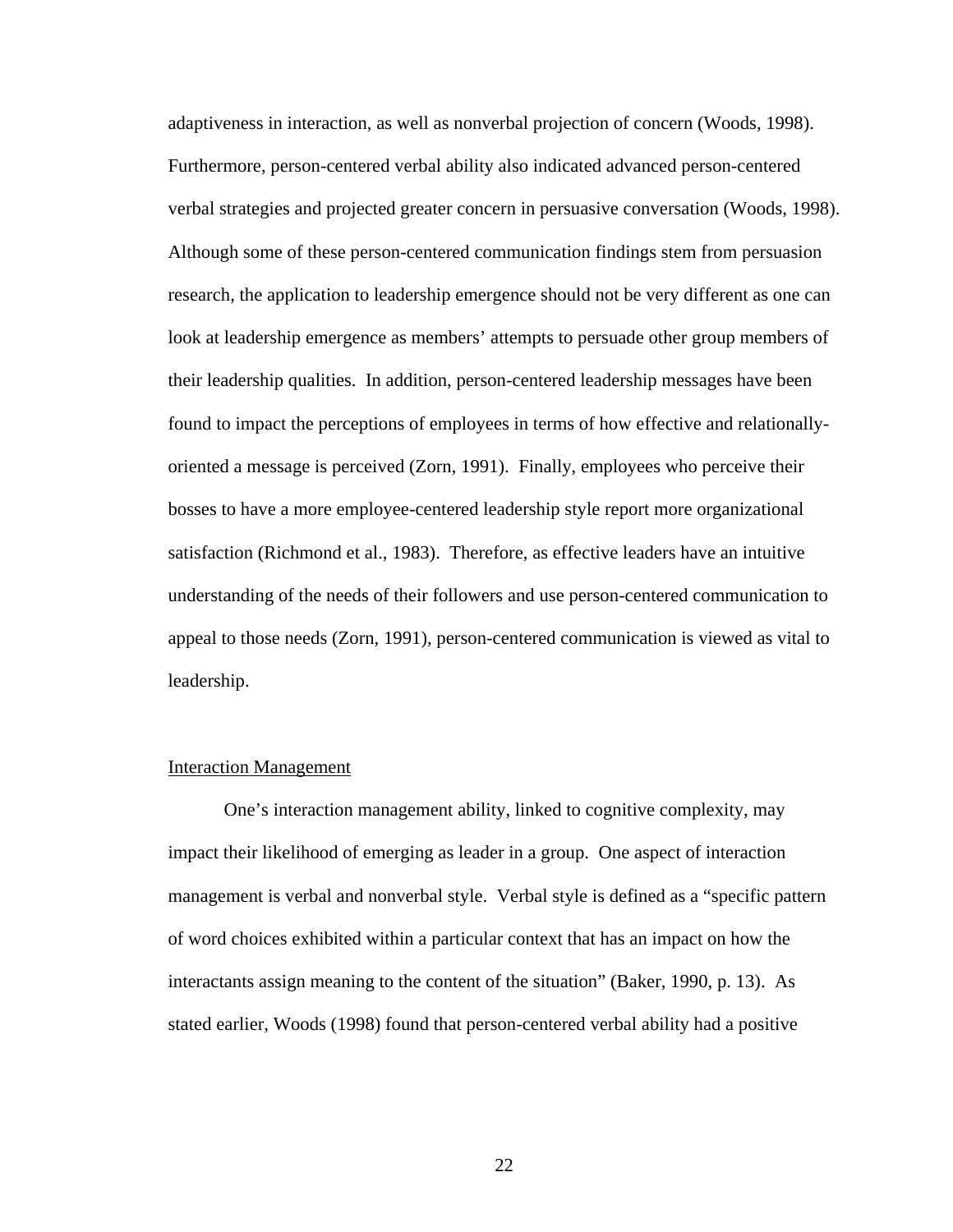impact, leading to nonverbal cues of concern and other person-centered perceptions. Analogously, nonverbal style can be seen as a pattern of nonlinguistic behaviors that impact how interactants assign meaning to a situation. Gardner (2003) found that a strong delivery, characterized by eye contact, vocal fluency, use of facial expressions, and dynamic hand gestures, increased perceptions of a leader's charisma relative to a weak delivery, characterized by lack of eye contact, minimized facial expressions, shifts in posture, and speech errors and hesitations. Thus, both of these findings concerning verbal and nonverbal style suggest that one's verbal and nonverbal ability impacts people's perceptions of another's leadership skill.

The link between more cognitively complex verbal and nonverbal ability and leadership is not surprising given its impact on other areas of communication. Burleson and MacGeorge (2002) found that effective supportive communication was characterized by highly person-centered verbal and nonverbal behaviors. These behaviors allowed a target of a supportive message to develop "greater comprehension of the problematic situation" and have an "improved perspective on it" (Burleson & MacGeorge, 2002, p. 402). Therefore, individuals displaying verbal and nonverbal behaviors associated with cognitive complexity were able to respond to targets as individuals and not make them feel as though they were being negatively evaluated. Although this example pertains to supportive communication, it shows that cognitively complex individuals may possess skilled verbal and nonverbal ability, resulting in higher quality communication. The verbal and nonverbal behavior could potentially lead to individuals emerging as leaders because of their sensitivity to fellow group members.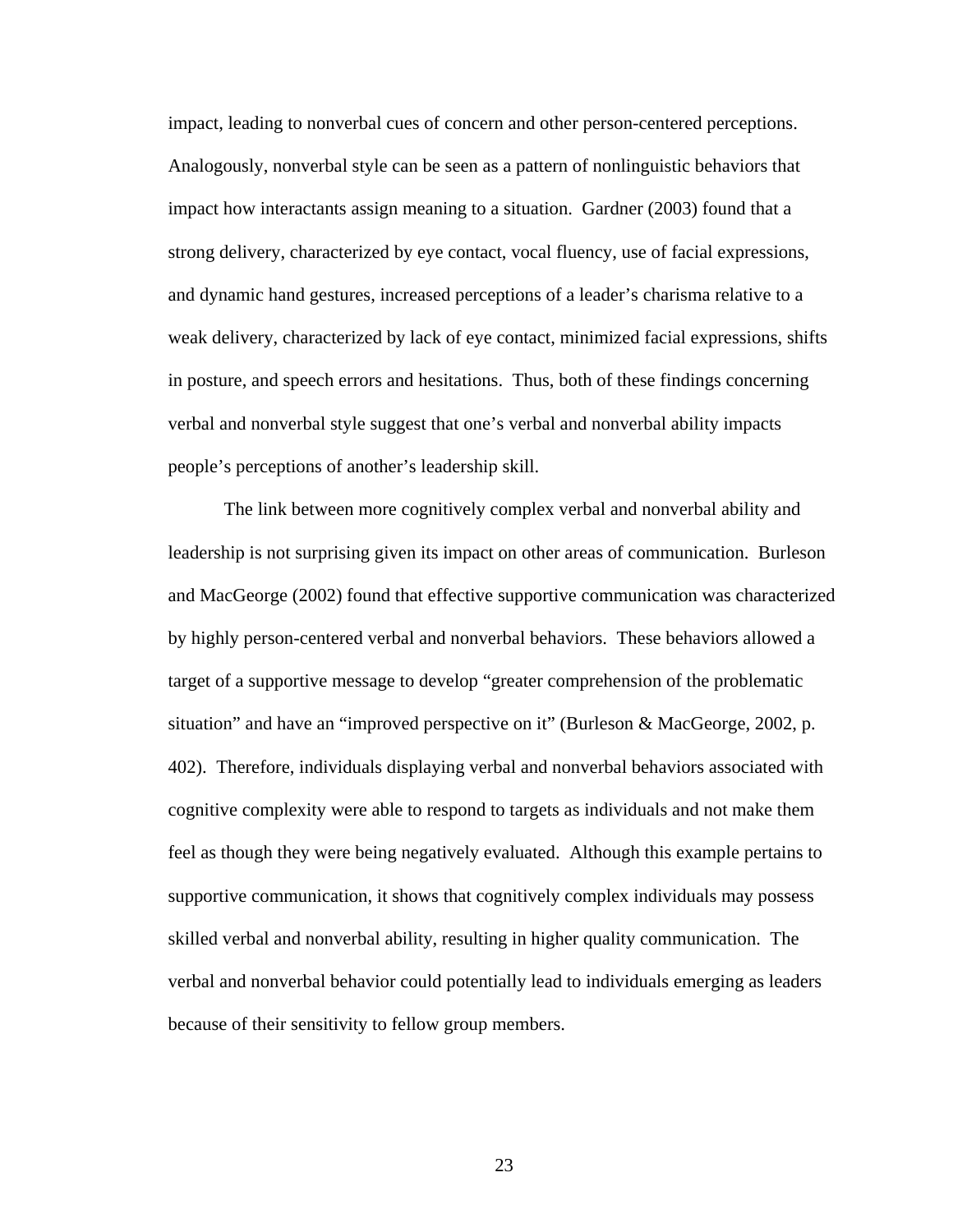In addition, Baker (1990) found that emergent leaders in groups were characterized by certain verbal styles as compared to individuals who were eliminated as potential leaders. For example, emergent leaders were characterized as verbalizing high procedure statements, low to moderate idea statements, and low opinion statements. High status members who did not emerge as leader but were still perceived as making valuable contributions to the group were characterized by verbalizing moderate to low procedural statements, high idea statements, and moderate to high opinion statements.

Finally, individuals eliminated as potential emergent leader were characterized by a verbal style yielding few procedure and idea statements and a moderate amount of opinions (Baker, 1990). This suggests that emergent leaders are determined by the content of their communication. However, although Rubin and Henzl (1984) did not find an association between cognitive complexity and verbal skill, individuals exhibiting person-centered communication may be seen as potential leaders because they would adapt to the situation and tailor their verbal statements (i.e. procedural, idea, or opinion statements) towards what was needed in the group dynamic.

Although the link between verbal ability and cognitive complexity is not crystal clear, there is an association between nonverbal ability and cognitive complexity (Rubin & Henzl, 1984). An interesting finding is that highly complex individuals scored higher than individuals with low cognitive complexity in terms of nonverbal encoding skills of facial expressions and tone of voice consistent with the message being sent (Rubin  $\&$ Henzl, 1984). Furthermore, highly complex individuals were more adept at distinguishing the nonverbal behaviors of audience members (Rubin & Henzl, 1984). For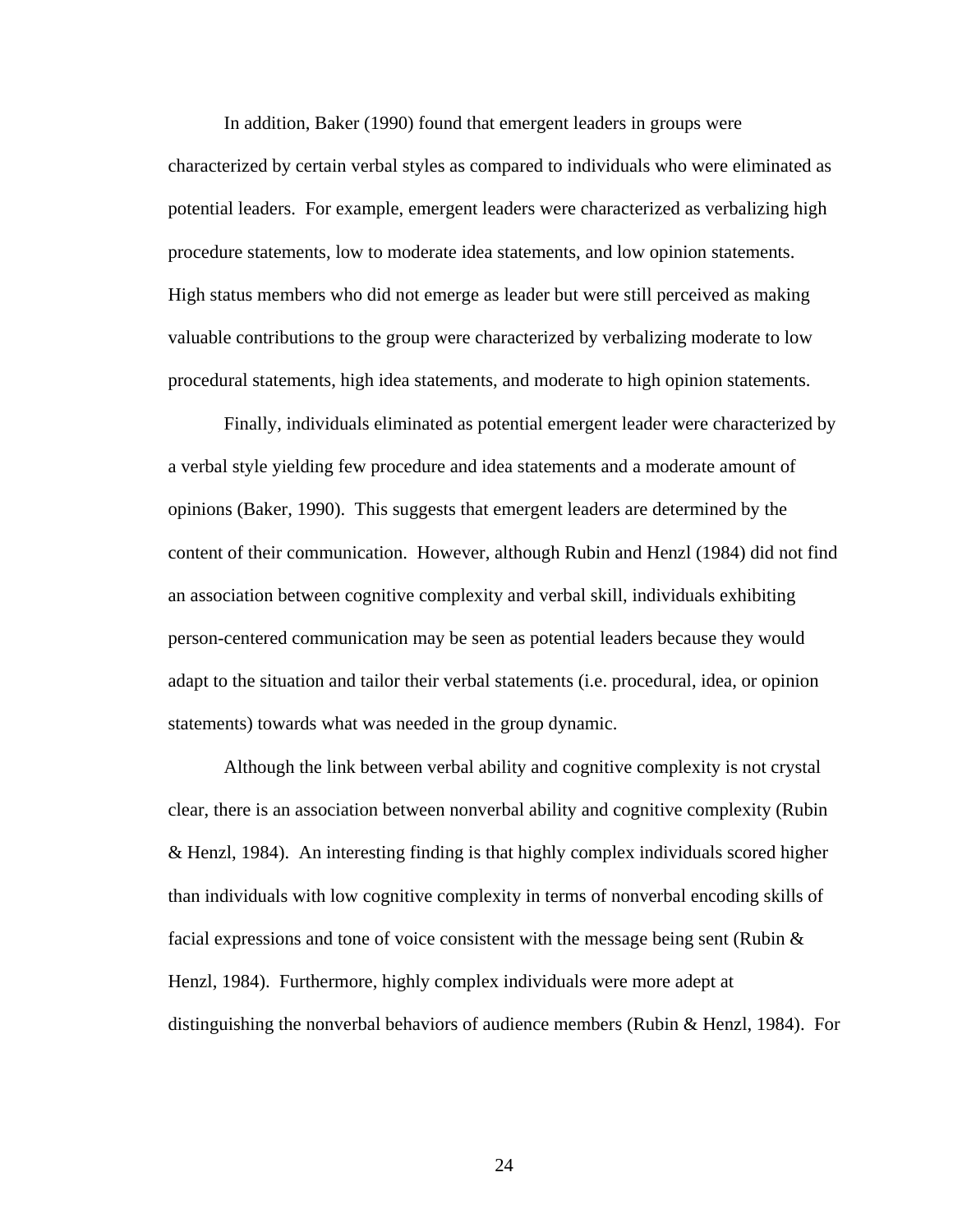example, Rubin and Henzl (1984) found that cognitively complex individuals were much more adept at nonverbal self-monitoring, allowing them to read accurately the nonverbal communication in a situation and react accordingly. These findings suggest a role for self-monitoring as a mediating force on the impact of cognitive complexity on leadership; this suggestion will be examined in the next section.

#### Implicit Leadership Theories

According to O'Keefe (1984), "a person's level of construct differentiation should influence the structure and content both of impressions that he or she forms and of impressions formed of that person" (p. 265). As people rely on their construct system to make sense of the world (Delia, O'Keefe, & O'Keefe, 1982), the impression-formation process involves understanding the implicit theories of personality employed by perceivers. Implicit personality theory is based on the idea that there are certain traits or behaviors that produce an impression, which then leads to further inferences being made about the individual in question (Schneider, Hastorf, & Ellsworth, 1979). For example, an individual who appears to be having fun and being comfortable at a party may also be perceived as being extroverted, confident, and outgoing. A perceiver's impression of that person will not just be limited to them having fun and being comfortable, but will incorporate other traits that the perceiver believes to be linked to the initial, stimulus traits (Schneider et al., 1979). Implicit leadership theories are linked to cognitive complexity because they both function as a desire to manage impressions.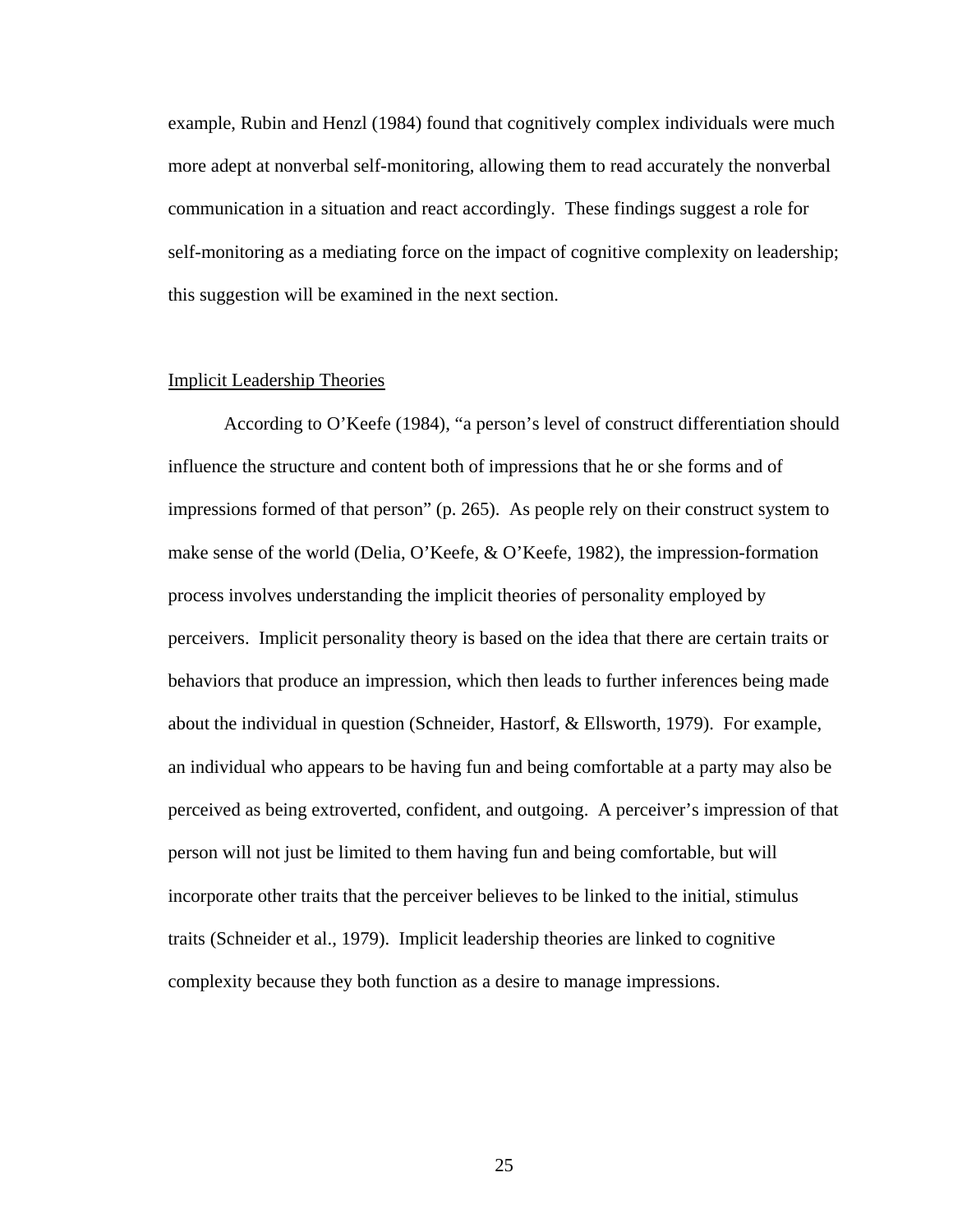Traits and behaviors fall into certain categories and, when an individual exhibits one or more of those traits or behaviors, the perceiver puts them into that category, attributing all the other traits and behaviors to them as well. Linking certain traits and behaviors helps to organize impressions and can be seen as prototypes or stereotypes. Prototypes and stereotypes are a necessity in making sense of the world (Schneider et al., 1979).

Accordingly, the categories and constructs that individuals use to make sense of leadership should be examined. Implicit leadership theories have been described as "cognitive structures used to interpret interactions with authority figures, but might also be viewed as knowledge structures that directly affect the leadership process" (Peterson & Sorenson, 1991, p. 505). In addition, implicit leadership theories may reflect a social reality derived from one's own experiences as a leader or follower (Weiss & Adler, 1981). Individuals use these theories to attribute multiple leadership traits to others who exhibit a similar, salient leadership trait or attribute non-leadership traits to others who exhibit a similar follower trait (Barge & Schlueter, 1991). In other words, individuals have implicit ideas of how a leader or follower should act, possibly based on their own past experiences, and if they encounter a person, they will be inclined to place them in one of the categories. For example, Pavitt, Whitchurch, McClurg & Petersen (1995) had students list the traits and behaviors they believed an ideal leader would possess, resulting in an idea of a prototypical leader. Their impressions of leadership stem from the leadership constructs that they have developed.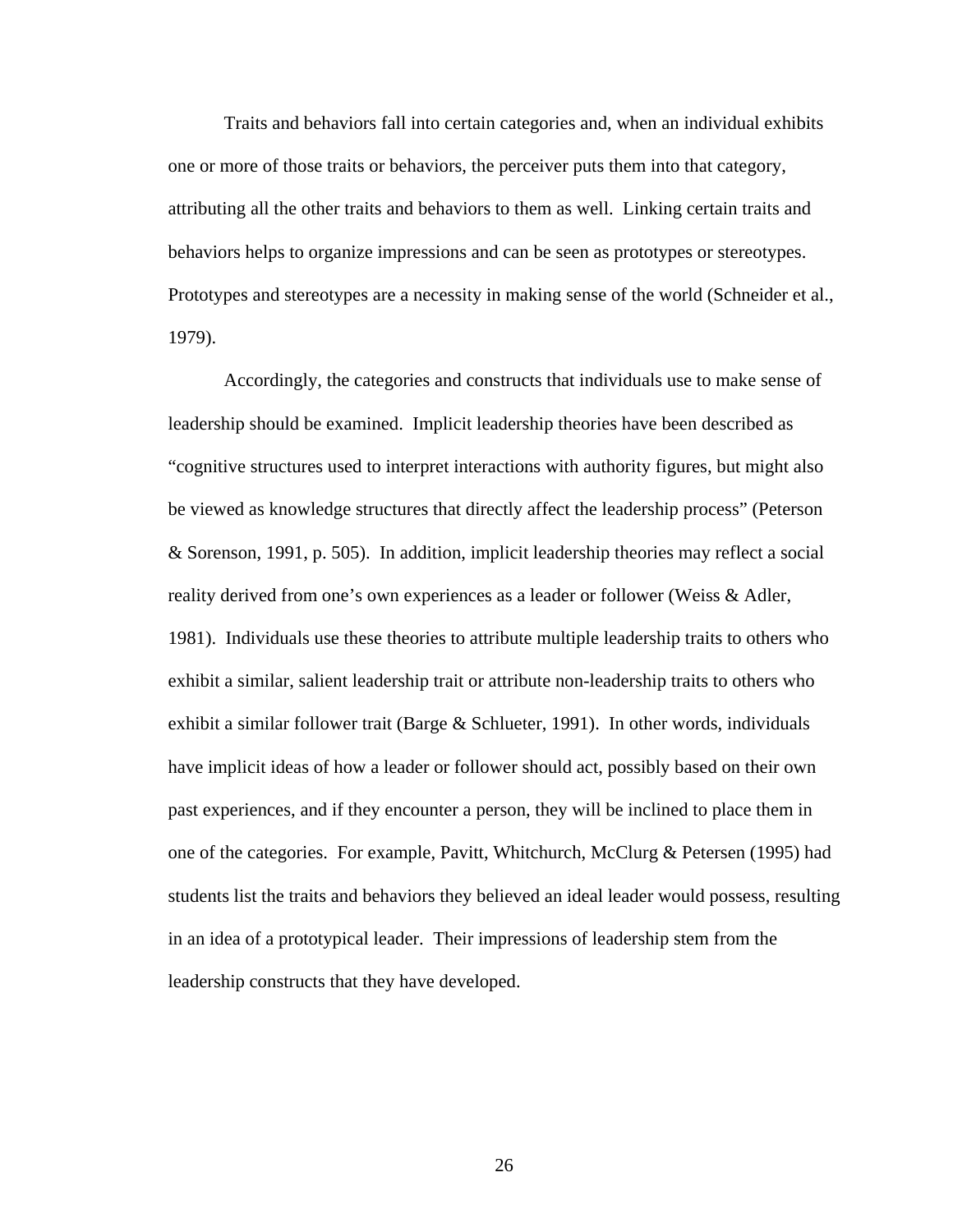Some concerns with implicit leadership theories are that they may not be as strongly associated with cognitive complexity as initially thought. Weiss and Adler (1981) found implicit theories to be unrelated to cognitive complexity. They indicated that individual perceivers possessed similar implicit ideas about leadership despite possessing varying levels of cognitive complexity. However, a communicator's cognitive complexity is associated with that communicator's communicative skill which should, in turn, be associated with the extent to which other people's impressions of that communicator approximate their implicit leadership theories. Therefore, the impact of a potential emergent leader's cognitive complexity and the implicit leadership theories held by the other members of the group affect the likelihood of that individual emerging as group leader.

In summary, cognitive complexity (an individual's differentiated construct system) is related to the use of person-centered communication and skillful verbal and nonverbal behaviors, which is related in turn to other's impression formation through their implicit leadership theories. A cognitively complex individual can effectively tailor their communication to specific situations and specific individuals, resulting in more effective communication. As individuals interact within a group setting, these factors associated with cognitive complexity will impact the roles people assume, including the natural emergence of leadership for certain individuals over others. Therefore, the following hypothesis is proposed:

H1: Cognitive complexity is directly related to leadership emergence in groups.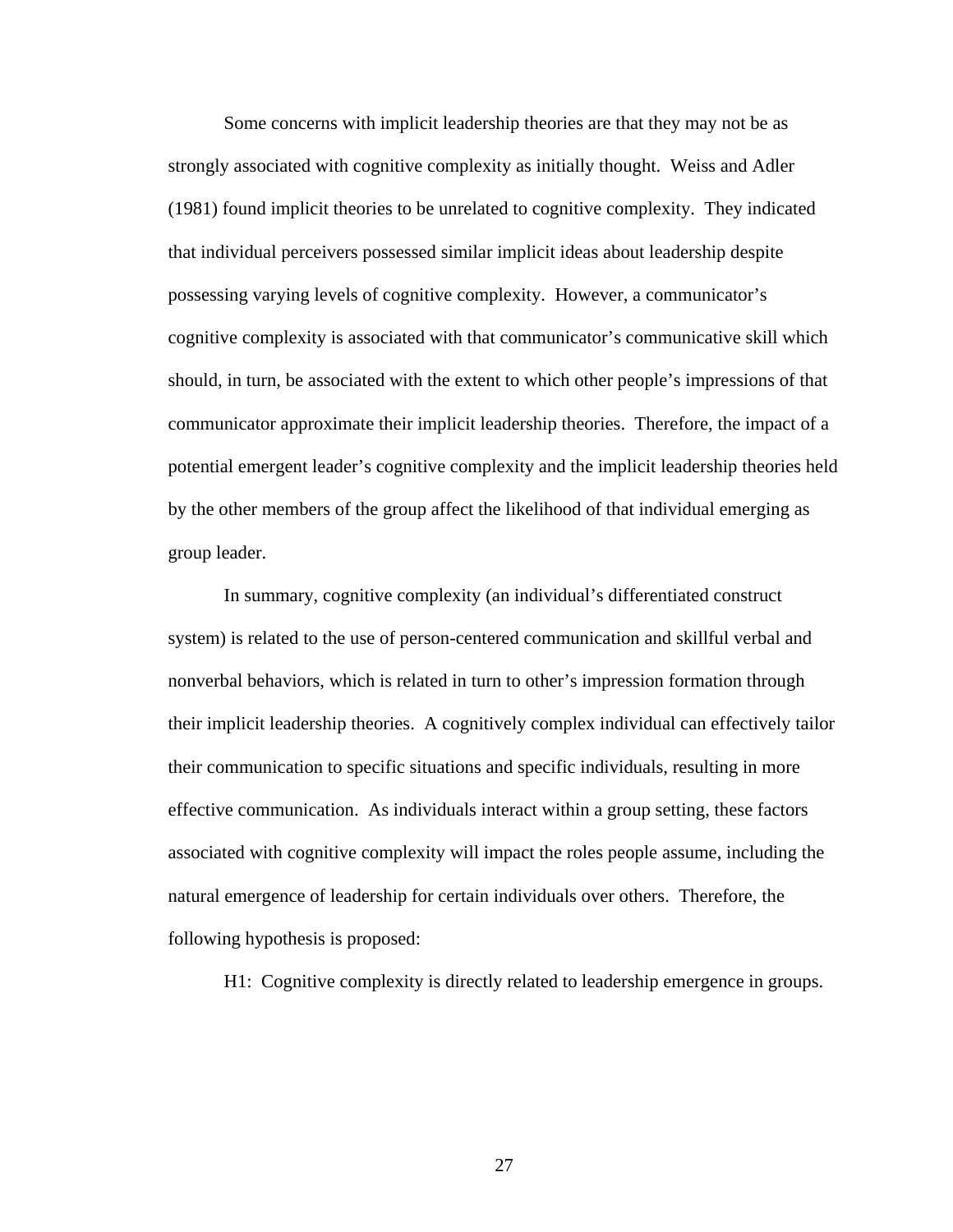#### Self-Monitoring

It follows that self-monitoring, in addition to cognitive complexity, is variable of interest in the study of leadership emergence. According to Goffman (1959), "when an individual presents himself before others, his performance will tend to incorporate and exemplify the officially accredited values of the society, more so, in fact, than does his behavior as a whole" (p. 35). In other words, Goffman likens human interaction to stage acting where humans are constantly performing in an attempt to present an idealized picture for others. During interactions, Goffman believes that humans utilize face- saving techniques that help them capitalize on their best possible self in a specific situation. Taking this concept one step further, Snyder (1974) recognized that only some individuals act in a "socially appropriate manner," while others lack in their ability or desire to act according to social cues (p. 527). Thus, acting appropriately in specific social situations apparently stems from an individual difference, which Snyder (1974) referred to as self-monitoring. This section will define self-monitoring and investigate its relationship with cognitive complexity and leadership emergence.

#### Defining Self-Monitoring

The theory of self-monitoring is based on the premise that people exercise varying amounts of control over expression (Gangestad & Snyder, 1985, 2000; Snyder 1974; Snyder & Cantor, 1980; Snyder & Gangestad, 1986). Self-monitoring involves a concern with the social appropriateness of one's behavior, an attention to social comparison information as cues for appropriate expression, the ability to control or modify self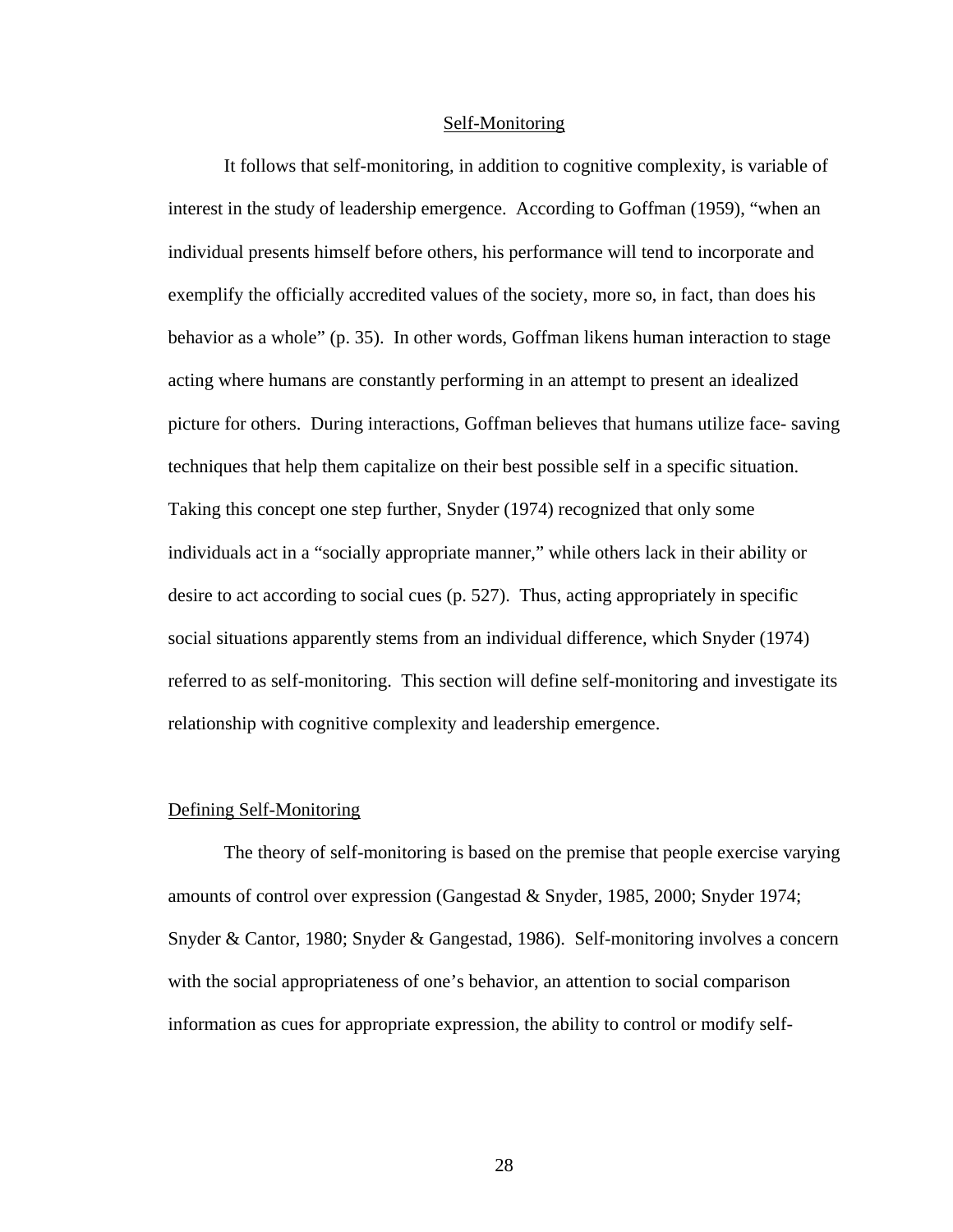presentation, the use of this ability in particular situations, and the extent to which an individual's expressive behavior is consistent or variable across situations (Snyder, 1974, p. 529). Thus, high self-monitors, or those who exercise greater expressive control, are characterized as being "highly responsive to social and interpersonal cues of situationally appropriate performances," whereas low self-monitors, or those who exercise little or no expressive control, are characterized as having "expressive behavior that personally reflects their own inner attitudes, emotions, and dispositions" (Gangestad  $\&$  Snyder, 2000).

According to Snyder (1974), individuals may be compelled to use expressive control and monitor their behavior as a tool for effective communication. For example, one may monitor his or herself to portray one's true emotional state accurately or to convey an arbitrary emotional state that is not necessarily in line with one's true feelings (Snyder, 1974). Furthermore, individuals utilize expressive control to conceal an inappropriate emotional state in favor of an appropriate one or in favor of no reaction at all. Finally, expressive control is also used to show an appropriate emotional state when one is not feeling anything at all (Snyder, 1974). High self-monitors rely on social comparisons to guide behavior when they are uncertain how to act or react, while low self-monitors rely on their affective states to guide behavior.

Self-monitoring plays a significant role in communication research and offers greater insight into a variety of areas. Impression management, influence, adaptability, security, and self-esteem are just a few areas linked to self-monitoring. Understanding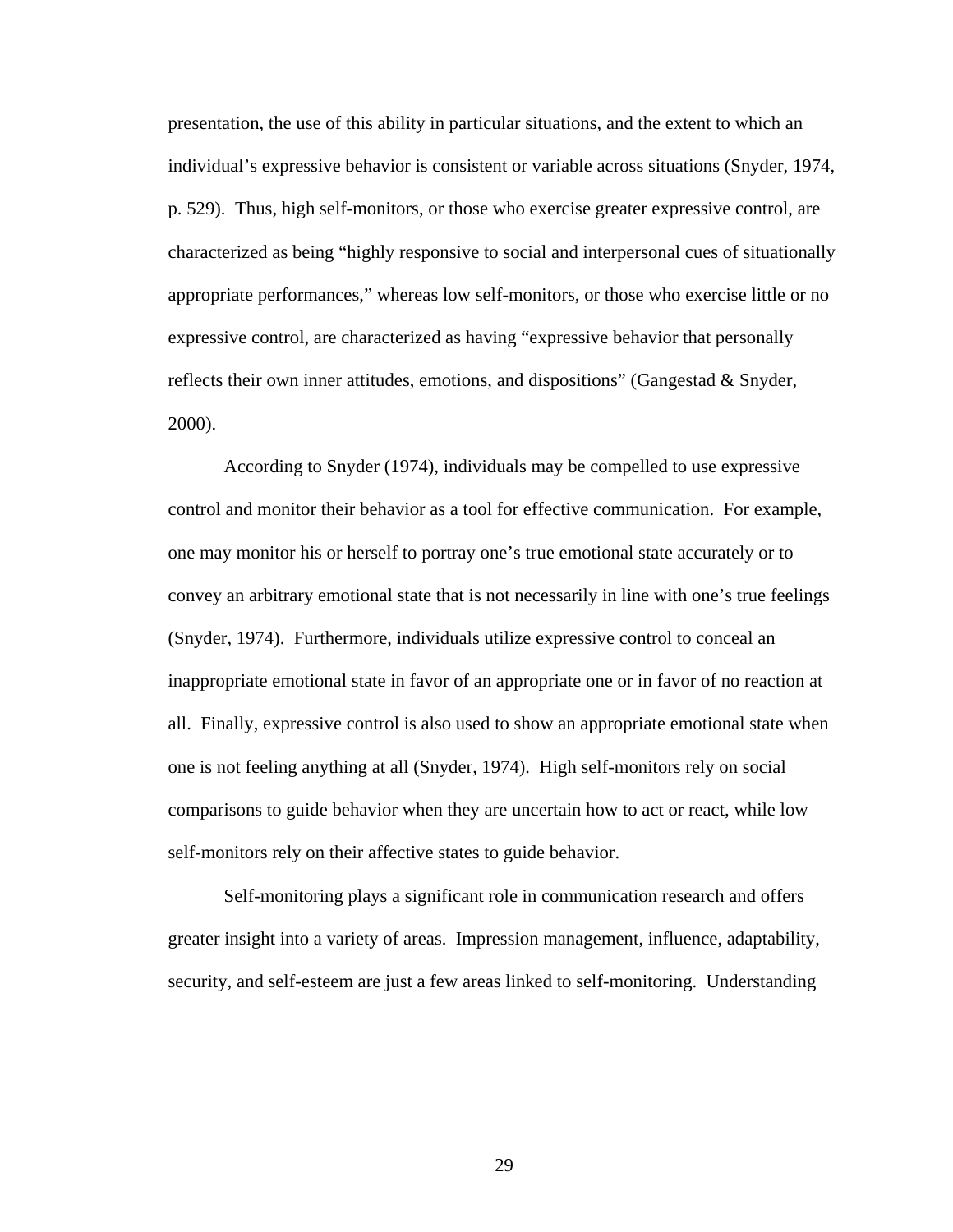the role of self-monitoring in these areas will offer clarity in understanding the relationship between self-monitoring, cognitive complexity, and leadership emergence.

Impression management appears to be a cornerstone of self-monitoring theory. According to Day, Schleicher, Unckless, and Hiller (2002), the goal of impression management is to "positively influence evaluations of oneself and to win approval from others" (p. 390). Individuals are constantly making impressions in day to day life, but one area where impression management has significant impact is in the workplace. Day et al. (2002) found that individuals with high self-monitoring skill used impression management techniques to influence positively their performance ratings. Furthermore, high self-monitors are more likely to utilize a variety of strategies to manipulate their personal impression during negotiations (Jordan & Roloff, 1997). The link between impression management and self-monitoring may stem from the concept that high selfmonitors are more likely to put themselves in situations in which there is a clear expectation of what considered proper, while low self-monitors prefer situations where behaviors stemming from their personal opinions is required (Snyder & Gangestad, 1982).

However, even though there is general agreement that high self-monitors tend to be concerned with impression management, the linkage between low self-monitors and impression management is less clear. Meyer (2001) indicated that low self-monitors were not more likely than high self-monitors to pursue a common goal throughout several interactions instead of altering goals in different situations. This similarity between high and low self-monitors with impression management tactics may be better understood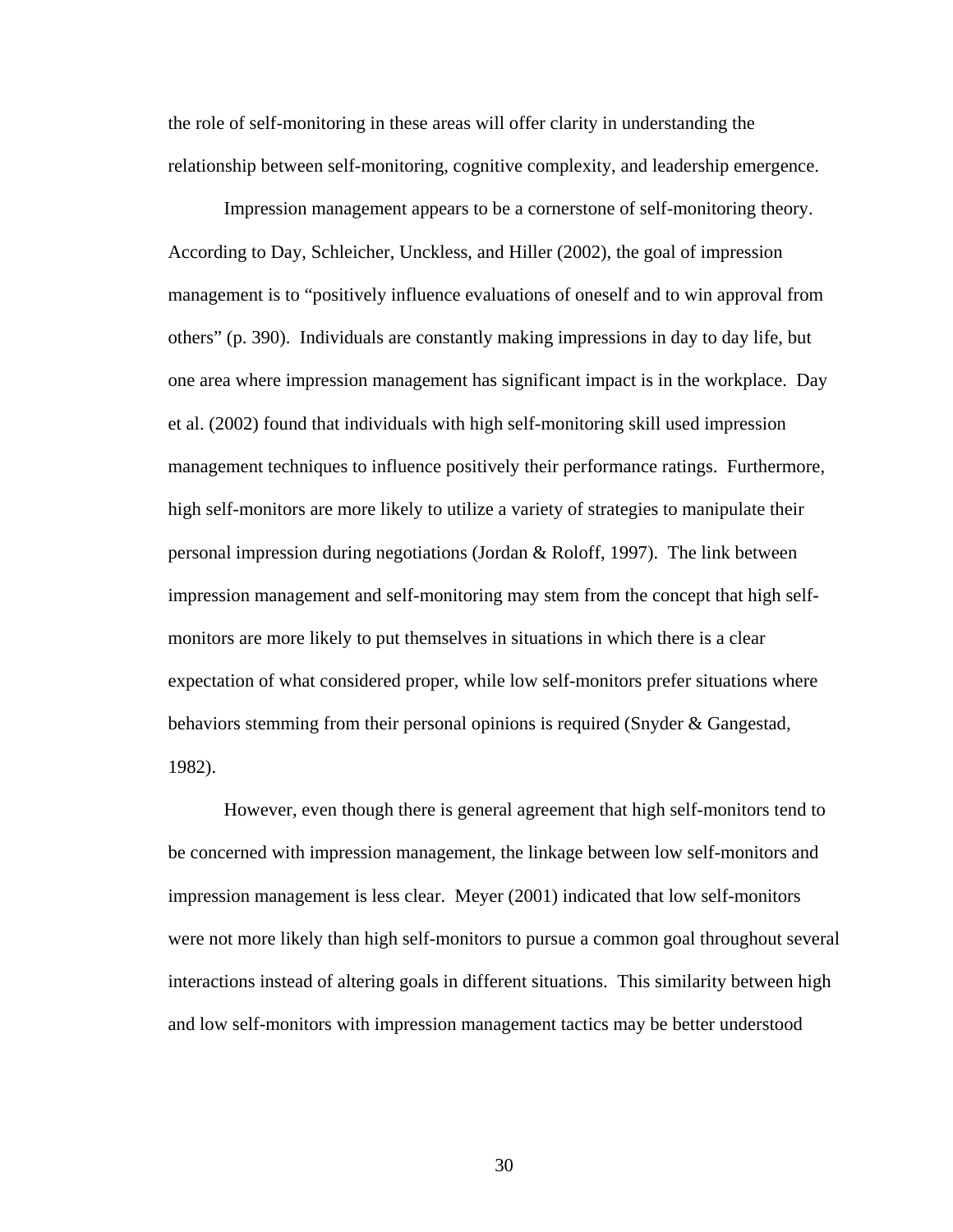through an explanation of the types of impression management. Assimilative impression management occurs when an individual brings the behaviors of others in line with their own behaviors and emotions, while accommodative impression management occurs when an individual attempts to bring their behaviors in line with that of the other people in a situation (Gangestad  $&$  Snyder, 2000). Because low self-monitors tend to act in accordance with their affective states (Snyder, 1974), they may utilize more assimilative techniques and act in a manner to influence others to share their view instead of altering their own behaviors for the sake of others. However, despite a loose link between low self-monitoring and impression management, there is a strong association between high self-monitoring and impression management. Therefore, further understanding of the discrepancies between the levels of self-monitoring skill could be achieved through understanding specific impression management techniques, as well as specific situations.

Another important link to self-monitoring behavior is that of influence and adaptability. Ifert and Roloff (1997) indicate that self-monitoring skill is related to persuasion and facework through their investigation of individual's responses made when their requests to others are met with an unwilling reaction. When a high self-monitor encounters an unwillingness obstacle they use mitigating facework as a persuasive technique of influence, while a low self-monitor is more likely to use facework to "politely signal disengagement" from the request (Ifert  $& \text{Roloff}, 1997, p. 64$ ). In other words, self-monitoring skill potentially offers an individual a greater ability to adapt their message and approach through facework and persuasive tactics, resulting in greater influence over others. Furthermore, before and during negotiation, high self-monitors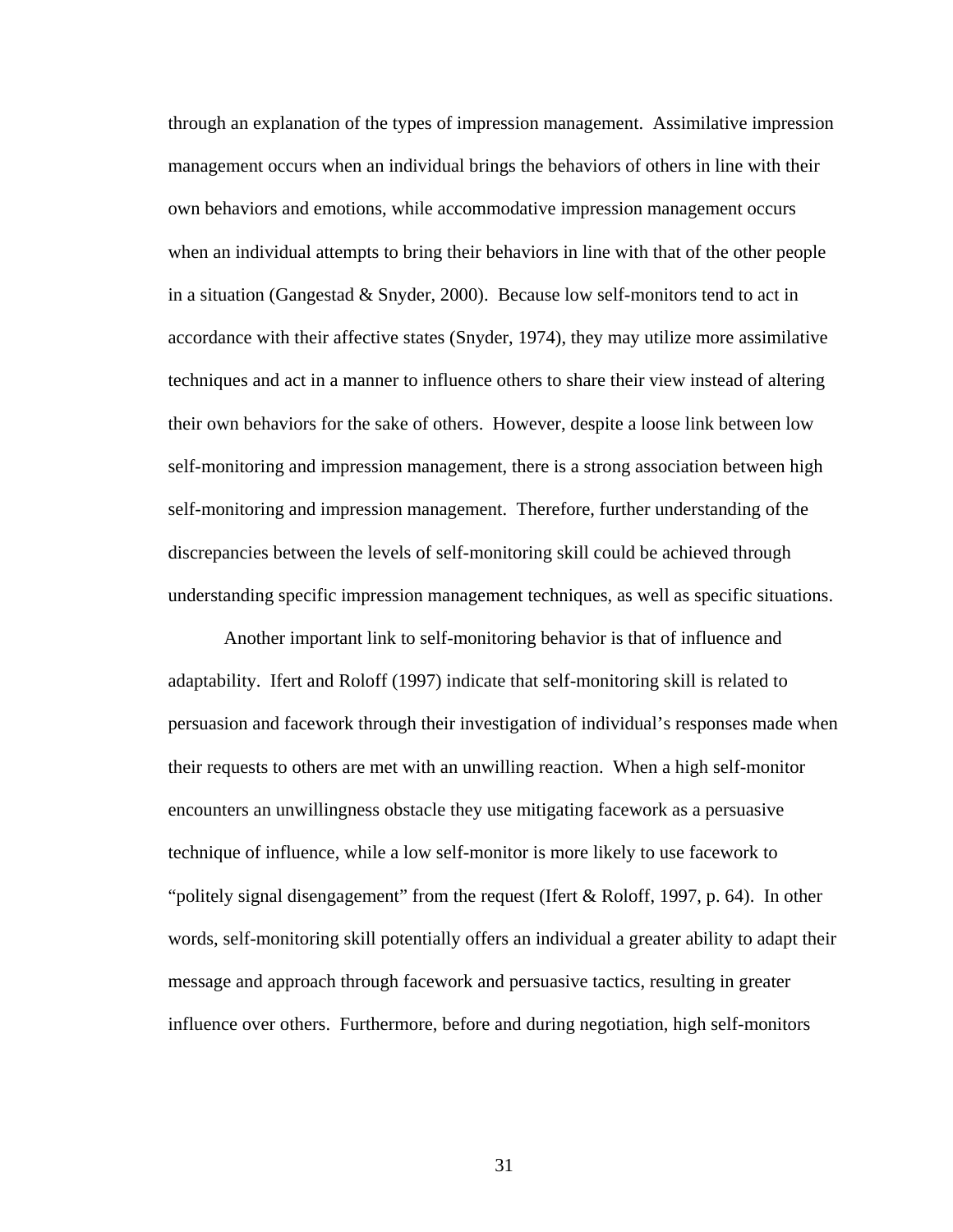actually "plan to adapt their personal persona," creating an impression that they believe will be most effective at accomplishing their goals (Jordan & Roloff, 1997, p. 53). This ability to influence and adapt may also be why it is more difficult to judge accurately deceptive messages coming from high self-monitors (deTurck & Miller, 1990).

Finally, self-monitoring affects esteem and security issues. Thus far, selfmonitoring theory has painted a positive picture in which an individual is able to manage their personal impressions effectively and adapt their messages, resulting in effective communication. However, it would be remiss not to address the fact that high selfmonitoring does not automatically suggest confidence and high self-esteem. For example, Briggs, Cheek, and Buss (1980) found that other-directedness, or being concerned with the social appropriateness of one's behavior, was linked to shyness, low self-esteem, and neuroticism. Gaines, Work, Johnson, Youn, and Lai (2000) developed this notion with their findings that other-directedness was more characteristic of insecure individuals, rather than secure individuals. A possible explanation for this may result from the increased role stress, in terms of role ambiguity and role conflict, facing high self-monitors (Day et al., 2002). Possibly, trying to be too many things to too many people may affect the security and esteem of individuals.

#### Self-Monitoring and Cognitive Complexity

There exists a link between self-monitoring and cognitive complexity. Because cognitive complexity indicates the level of one's social perception skill (Burleson & Caplan, 1998), self-monitoring theory, which relies on social cues to determine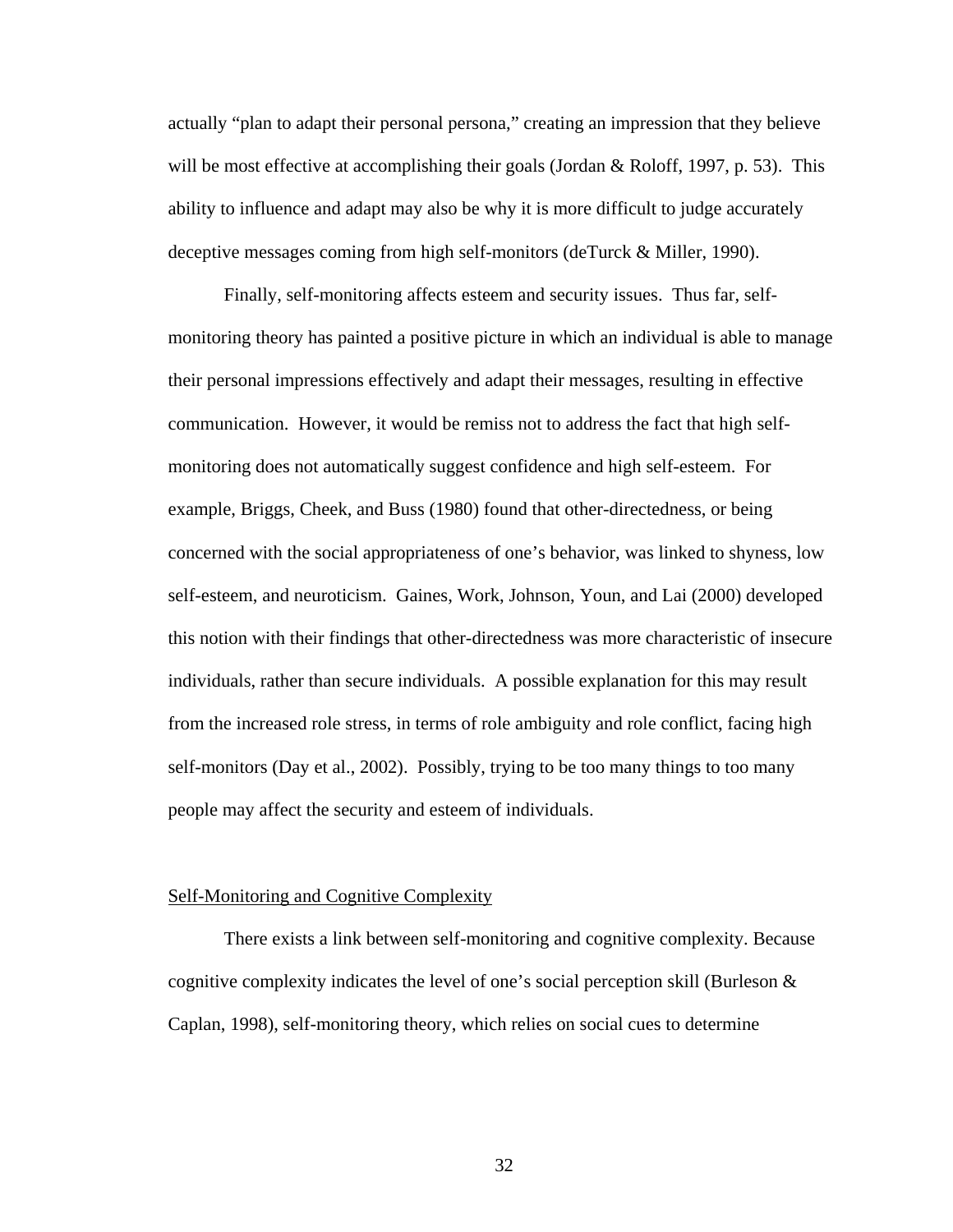appropriate behavior, may indicate a relationship between the two. In fact, Rubin and Henzl (1984) indicated a positive association between individuals who are cognitively complex and their ability in nonverbal self-monitoring. Because self-monitoring involves observing and controlling expression and self-presentation to create a positive image and remain on favorable terms with others (Kolb, 1998), the emphasis on being adept at producing and receiving nonverbal messages is obvious.

Furthermore, Snyder and Cantor (1980) investigated the links between social knowledge and self-monitoring and found that high self-monitors were able to access "richer dispositional constructs organized around a prototypic other," while low selfmonitors were able to access "richer dispositional constructs with regard to the self" (p. 231). Although the social cognitive processes involved in self-monitoring are still relatively unknown, certain individual's abilities to excel in certain communicative tasks may possibly stem from their ability to read a situation and act in accordance with social cues (Jordan & Roloff, 1997). In other words, their ability to acquire a more complex understanding of what is appropriate in a given situation may stem from their ability to process information cognitively in a more rich and layered manner.

#### Self-Monitoring and Leadership

Self-monitoring has been found to influence leadership emergence in small groups. Day et al. (2002) claim that high self-monitors are more likely to display leadership behaviors and emerge as leaders in work situations. High self-monitors are more likely to attend to cues regarding the appropriateness of behavior in a given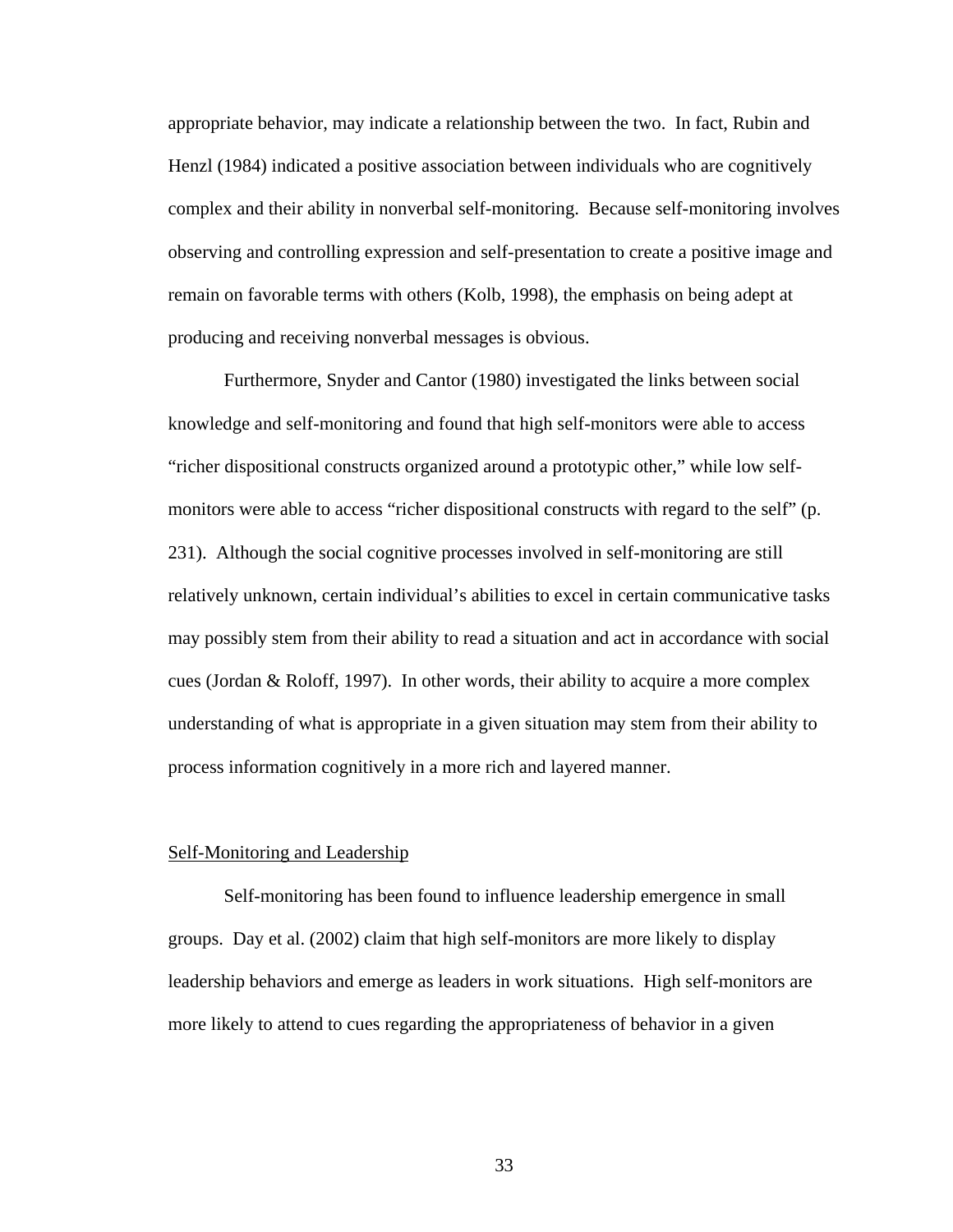situation and let those cues guide their own actions, while low self-monitors rely on their own attitudes about appropriate behaviors in a given situation and do not mold their behavior to specific situational demands (Cronshaw & Ellis, 1991). In terms of leadership, high self-monitors use social cues to determine if leadership behaviors are appropriate and, if so, which types of behaviors are appropriate. In contrast, low selfmonitors rely on their attitudes towards leadership to guide their actions (Cronshaw & Ellis, 1991).

Research has found that high self-monitoring leads to leadership emergence across situations, while low self-monitoring may lead to leadership emergence if the situational demands are in line with the self-monitor's attitude (Cronshaw  $&$  Ellis, 1991; Kolb, 1998). As high self-monitors are more likely to determine the uniqueness of a situation and act accordingly, the focus on maintaining the face of other individual allows emergent leaders to communicate in a multifunctional manner, managing the identities of and relationships with group members (Zorn & Leichty, 1991). Thus, self-monitoring serves as a variable that may either impact leadership emergence or serve as a mediating variable on the relationship between cognitive complexity and emergent leadership. Therefore, the following hypothesis and research question are proposed:

- H2: Self-monitoring skill is directly related to leadership emergence in groups.
- RQ1: Do cognitive complexity and self-monitoring interact in some fashion to influence leadership emergence?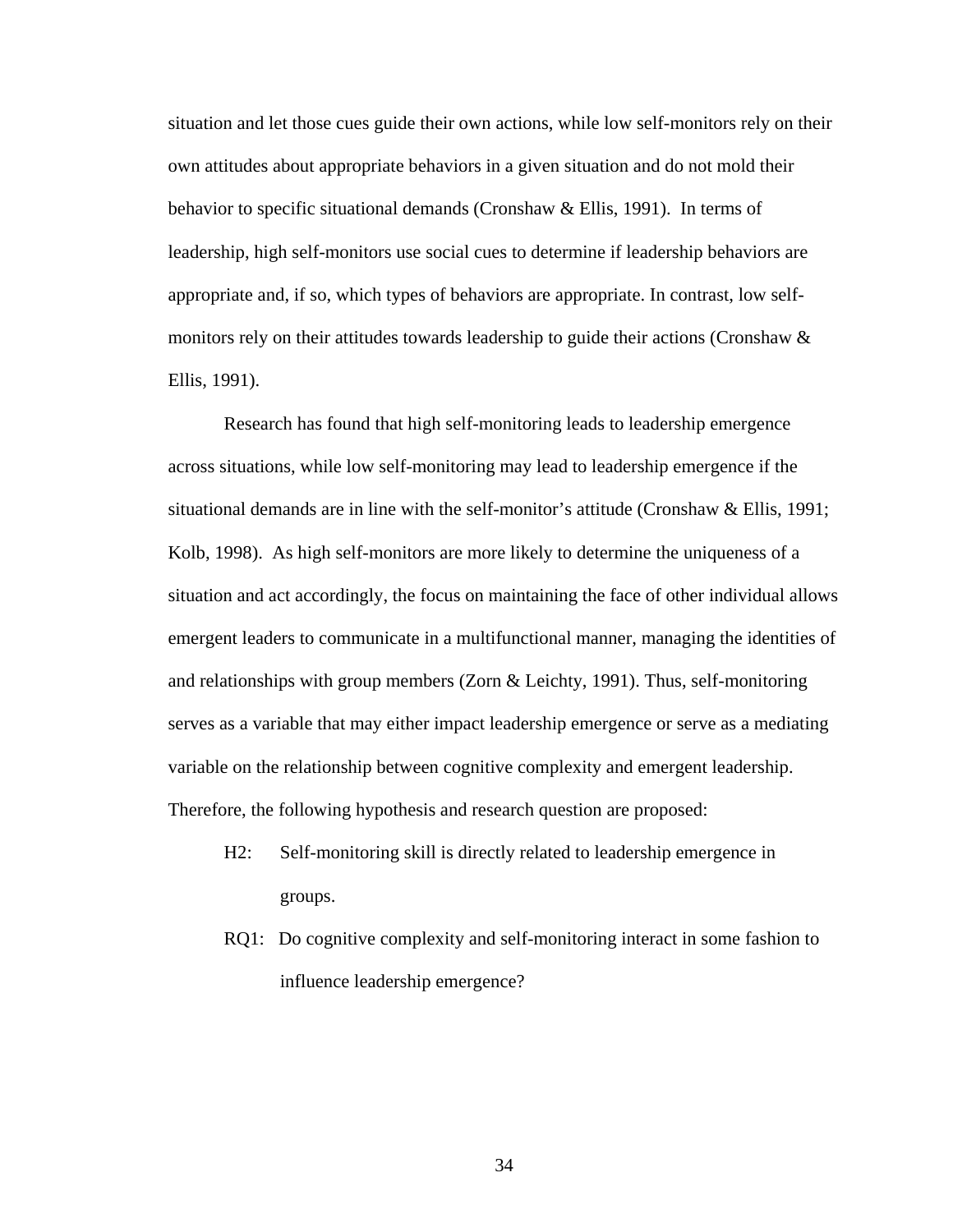In conclusion, this study will investigate the impact of cognitive complexity and self-monitoring skill on leadership emergence. Leadership emergence, with its commanding focus on communication, serves as a realistic way to investigate leadership as many groups operate without elected or assigned leadership. Because cognitive complexity influences the way an individual communicates and the roles that they assume in group settings, the complexity of an individual would seemingly impact their likelihood to emerge as a group leader. Furthermore, because self-monitoring skill is concerned with reading a situation and acting accordingly, emergent leadership may also be influenced by one's self-monitoring skill. Therefore, further understanding of the role that cognitive complexity and self-monitoring plays in emergent leadership will lead to a more detailed assessment of the phenomenon of emergent leadership in groups without assigned or elected leaders.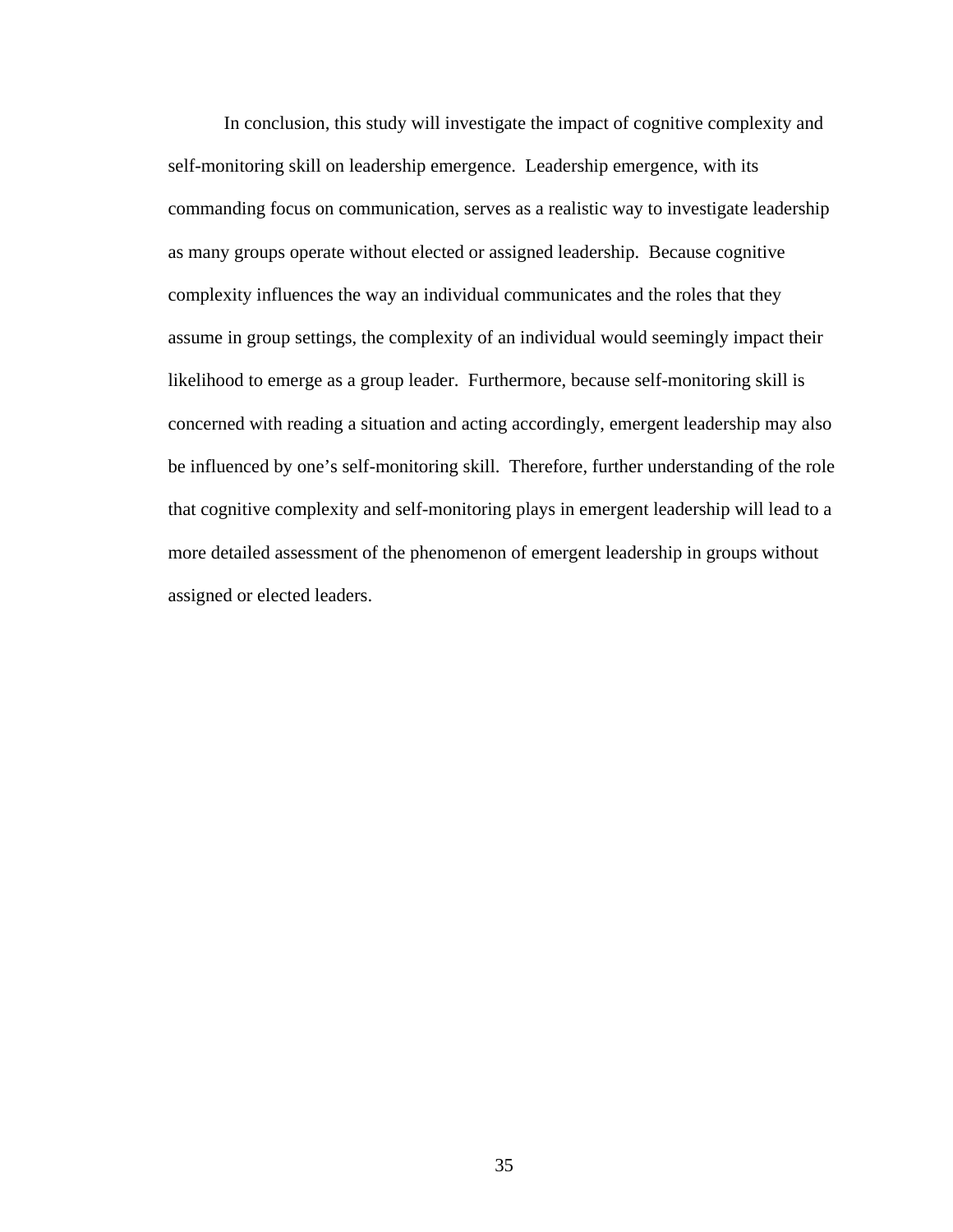# **Chapter 2**

# **METHOD**

Members of standing groups doing a course project completed measures of cognitive complexity, self-monitoring, and loquacity. In addition, they rated their implicit ideas about leadership and rank ordered one another's leadership.

#### **Participants**

One hundred and thirty-four students enrolled in either a public speaking course or communication fundamentals course at a mid-sized eastern university participated in the study. They were divided into twenty-six 3 to 7-member standing groups. The sample consisted of ninety-two females and forty-two males. Sixty-five of the students studied were communication majors, while the remaining students represented a wide variety of majors. One freshman, twenty-three sophomores, sixty-nine juniors, and fortyone seniors participated in the study.

In the majority of the groups, instructors assigned participants at random to groups for the purpose of completing a graded thirty minute persuasive presentation. However, some instructors let students form their own groups. Students worked together in groups for about a month before presenting their projects and received extra credit for participation. Of the one hundred and thirty-four students, four participants never turned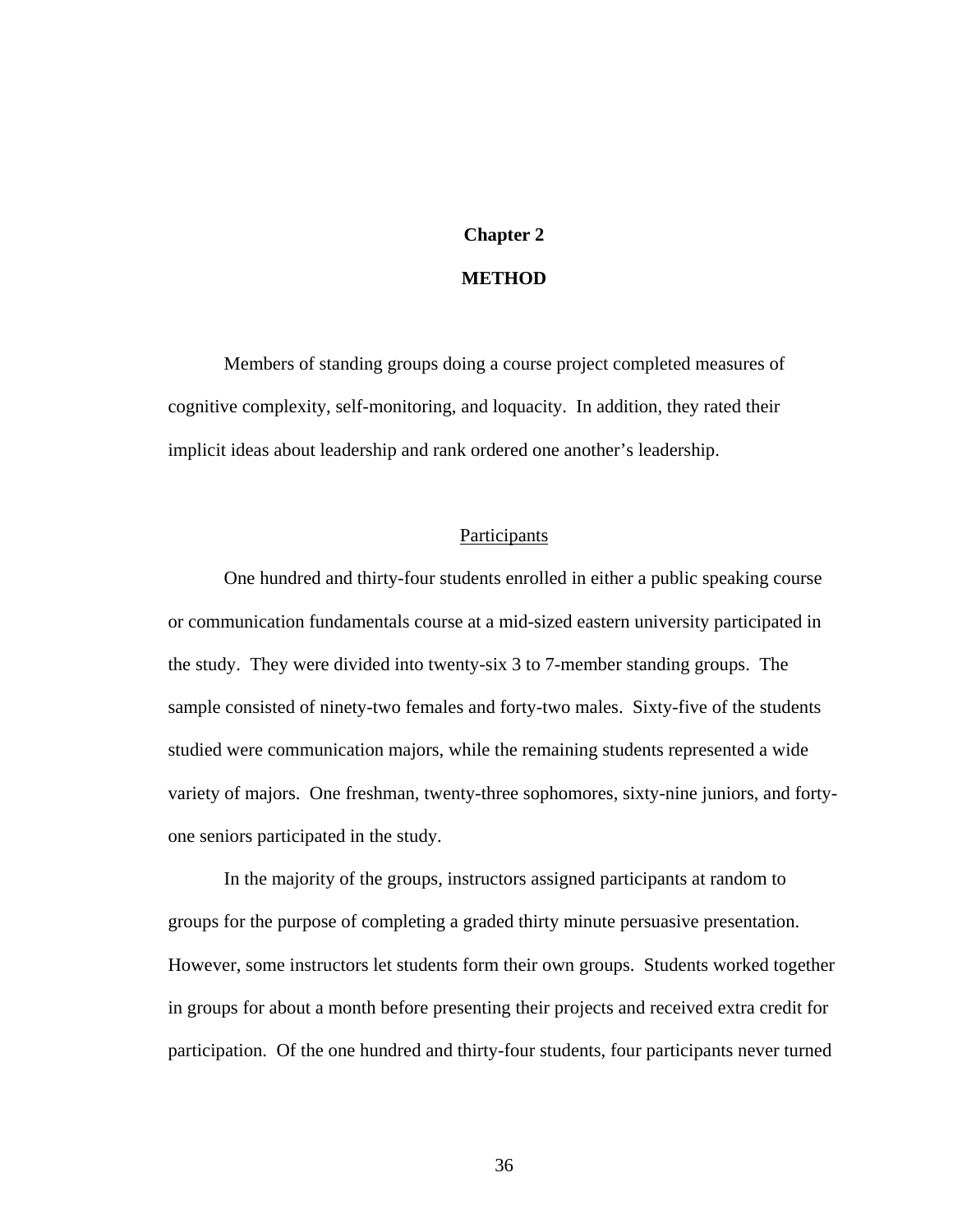in their completed measures and six participants turned in partially completed measures. Due to insufficient information, one group was left out of data analysis.

#### Procedures

At the completion of the group's persuasive presentation, the participants individually filled out a variety of instruments that assessed their perceptions of leadership emergence in the group, their cognitive complexity, and their self-monitoring skill. In addition, they completed instruments assessing loquacity and their implicit ideas about leadership. Cognitive complexity and implicit leadership measures were completed during class time. The other measures were filled out at home. They also answered questions regarding how much time was spent working on the group project. Over fifty percent of groups met three times or more outside of class and over fifty percent of groups spent at least three hours working with other group members on the project.

#### Leadership Emergence

Participants assessed leadership emergence by rating themselves and fellow group members in terms of 16 leadership-relevant characteristics. These 16 leadership-relevant characteristics were developed by Pavitt through a two-stage process (Pavitt et al., 1995). The characteristics include 8 traits and 8 behaviors of an effective leader and participants used a 7-point semantic differential scale with endpoints labeled "Not at all" and "Very much so" (see Appendix A). The traits include: enthusiastic, forceful, understanding,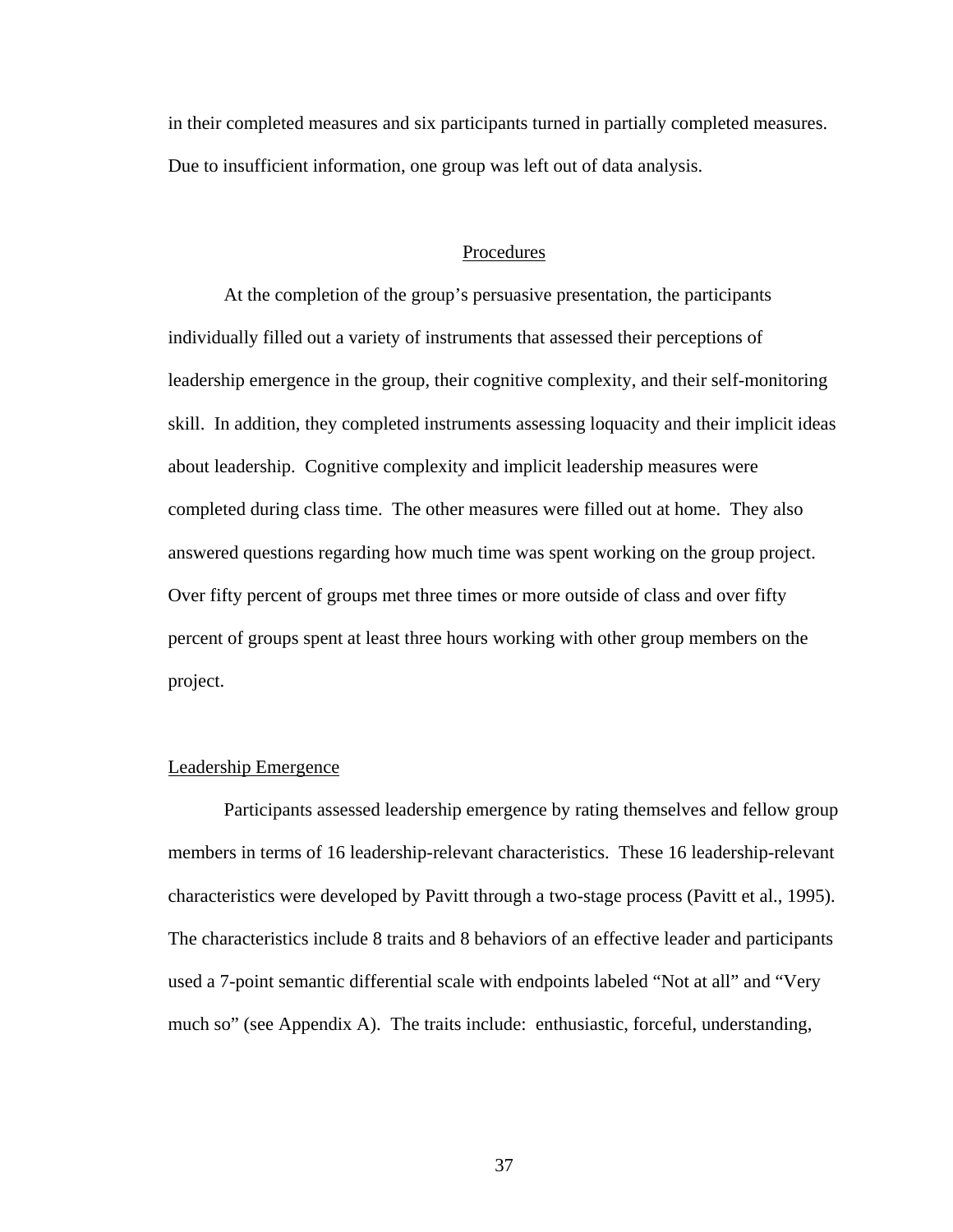supportive, intelligent, creative, friendly, and organized. The behaviors include: stated the group's procedure, encouraged group member participation, encouraged harmony among group members, summarized the group's decision, facilitated group discussion, played devil's advocate, managed conflict, and kept group discussion organized. Participants judged the extent to which fellow group members, as well as themselves, exhibited these qualities. Cronbach's alpha was computed to test the reliability of these sixteen characteristics and was very high at .87. Then, each individual was assigned a leadership score based on the perceptions of their peers. This leadership score was computed arithmetically*.* Each group member's judgments across all 16 characteristics were totaled for an individual. Then these totals were averaged, resulting in that individual's leadership score.

Leadership emergence was assessed in two additional ways. As a way of measuring implicit theories of leadership, participants completed a 7-point semantic differential scale for each of the 16 leadership characteristics they believe to be indicative of an "ideal" leader. Reliability, using Cronbach's Alpha, was slightly lower at .76, but this was due to very little variance amongst participants in terms of their perceptions of an "ideal" leader. Each participant's ratings of an "ideal" leader were then compared to their ratings of each group member and the difference calculated. The absolute differences for all 16 characteristics were summed between the ideal and the judgment of each group member. Thus, ratings of group members that closely lined up with a participant's implicit theory were seen as emerging as a leader.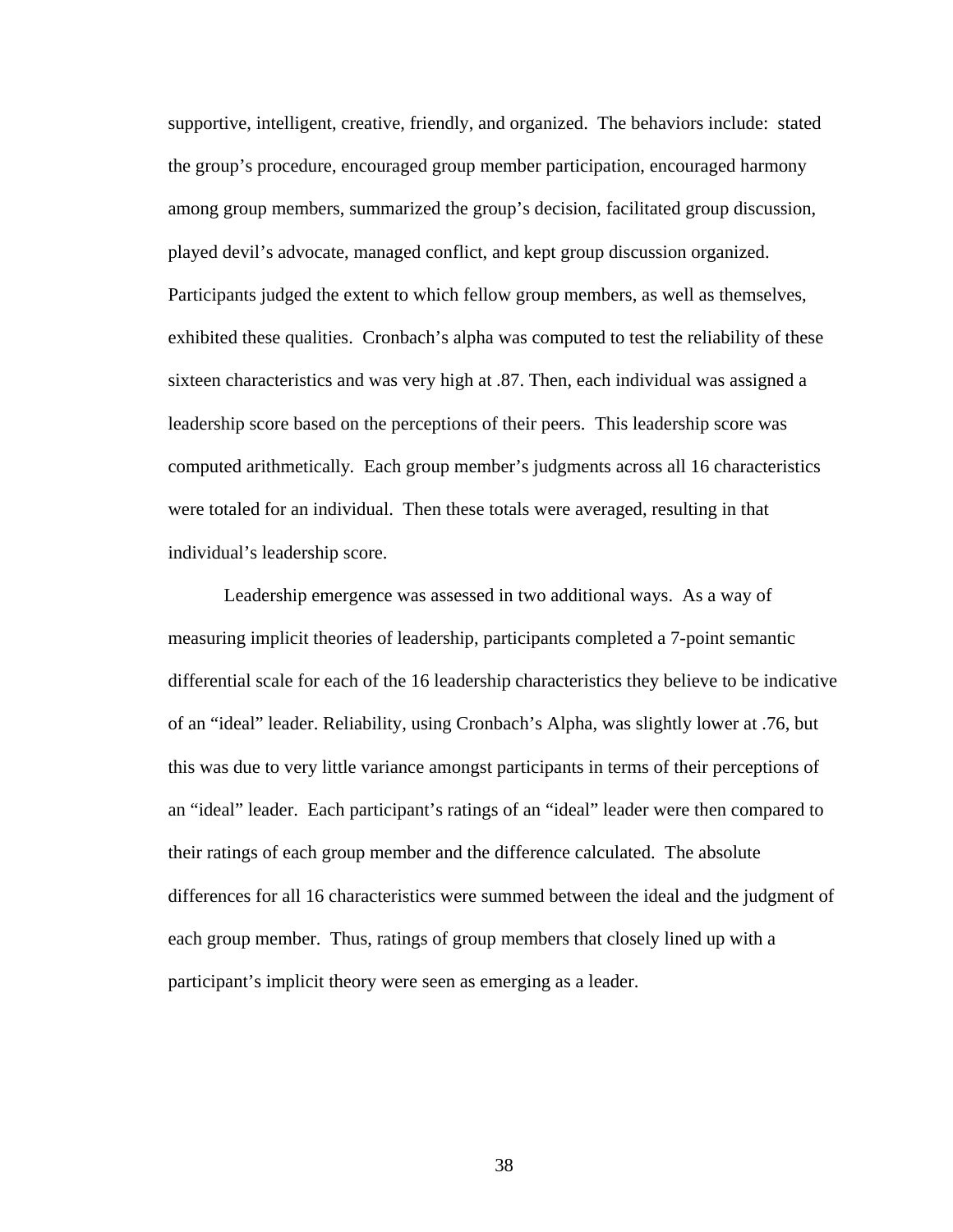Finally, each participant rank-ordered group members, including themselves, in terms of providing leadership to the group. The rank-ordering simply served as another tool for assessing perceptions of leadership emergence within the group.

#### Cognitive Complexity

The cognitive complexity of each participant was assessed through the Role Category Questionnaire (see Appendix B). The Role Category Questionnaire (RCQ) estimates cognitive complexity by having participants provide free-response descriptions of several individuals known to them, after which the responses are coded for the number of interpersonal constructs reflected (Burleson & Caplan, 1998).

According to Burleson and Caplan (1998), the benefit of the RCQ lies in its flexibility. Although the RCQ makes allowances in the number and type of persons described, research has shown that having participants describe peers for two to five minutes allows for reliable and valid cognitive complexity estimates (Burleson & Caplan, 1998). Therefore, this study had participants take a maximum of five minutes to describe a well-known peer who is liked and an additional five minutes to describe a well-known peer who is disliked.

Interpersonal constructs used to describe each liked and disliked peer are counted in terms of that person's personality and behavior, as opposed to their physical characteristics. The descriptions fall into five categories: (1) physical descriptions, (2) role constructs, including name, age, and sex, (3) descriptions of the other's general behaviors or specific actions in the interaction, (4) reports of specific or general beliefs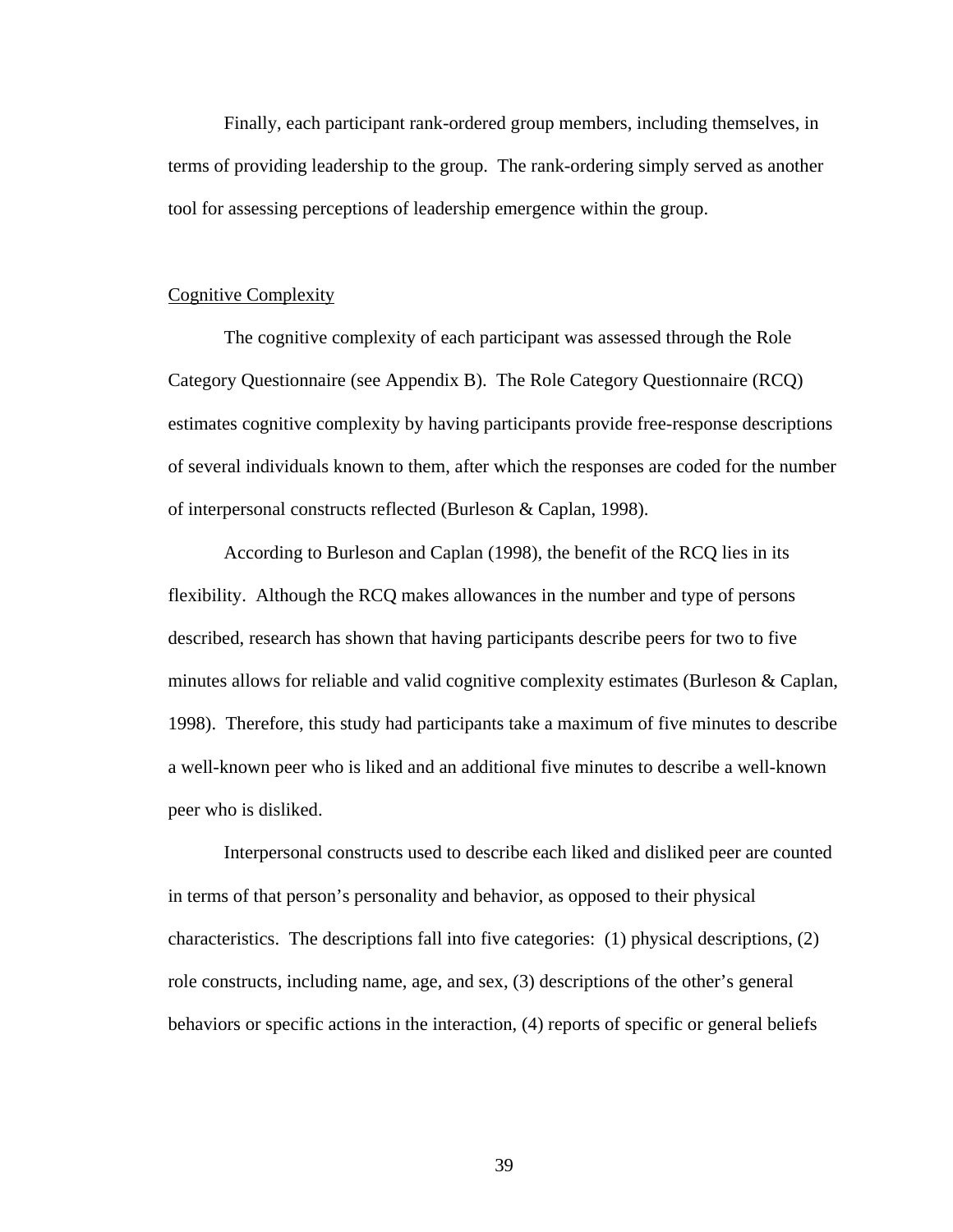and attitudes expressed by the other person, and (5) abstract dispositional and personality constructs (Delia, Clark, & Switzer, 1974). Generally, qualities falling into the physical descriptions and role constructs categories are not counted as part of the total RCQ score (Burleson & Waltman, 1988). Two coders were trained in coding RCQs and worked independently to code sixty participants' RCQs.Intercoder reliability was extremely high with a intraclass correlation coefficient of .92.

While the RCQ only provides a sample of one's cognitive complexity, as opposed to an exhaustive measure, the reliability and validity of the RCQ has made it the most widely used measure of cognitive complexity in the communication field (Burleson  $\&$ Caplan, 1998). The RCQ enjoys strong test-retest reliability and construct validity in terms of its correlations with many communicative and socio-cognitive functions.

In samples of adults, the RCQ enjoys strong test-retest reliability, with estimates of .95, .86, and .84 in different tests (Crockett, 1965; O'Keefe, Shepherd, & Streeter, 1981), as well as strong construct validity in terms of relative stability amongst adults (O'Keefe & Sypher, 1981). However, some criticisms of the RCQ are that it may be affected by the wordiness of participants' responses and that the way the RCQ is administered can affect complexity scores. In response to these challenges, Burleson and Caplan (1998) synthesized the literature and found little relation between the RCQ and measures of loquacity. They also indicated that the altered results from changing the administration of the measure is comparable to changing the administration of any measure and should not be a large concern. Therefore, despite some criticisms, the RCQ appears to be a valid and reliable measure of cognitive complexity.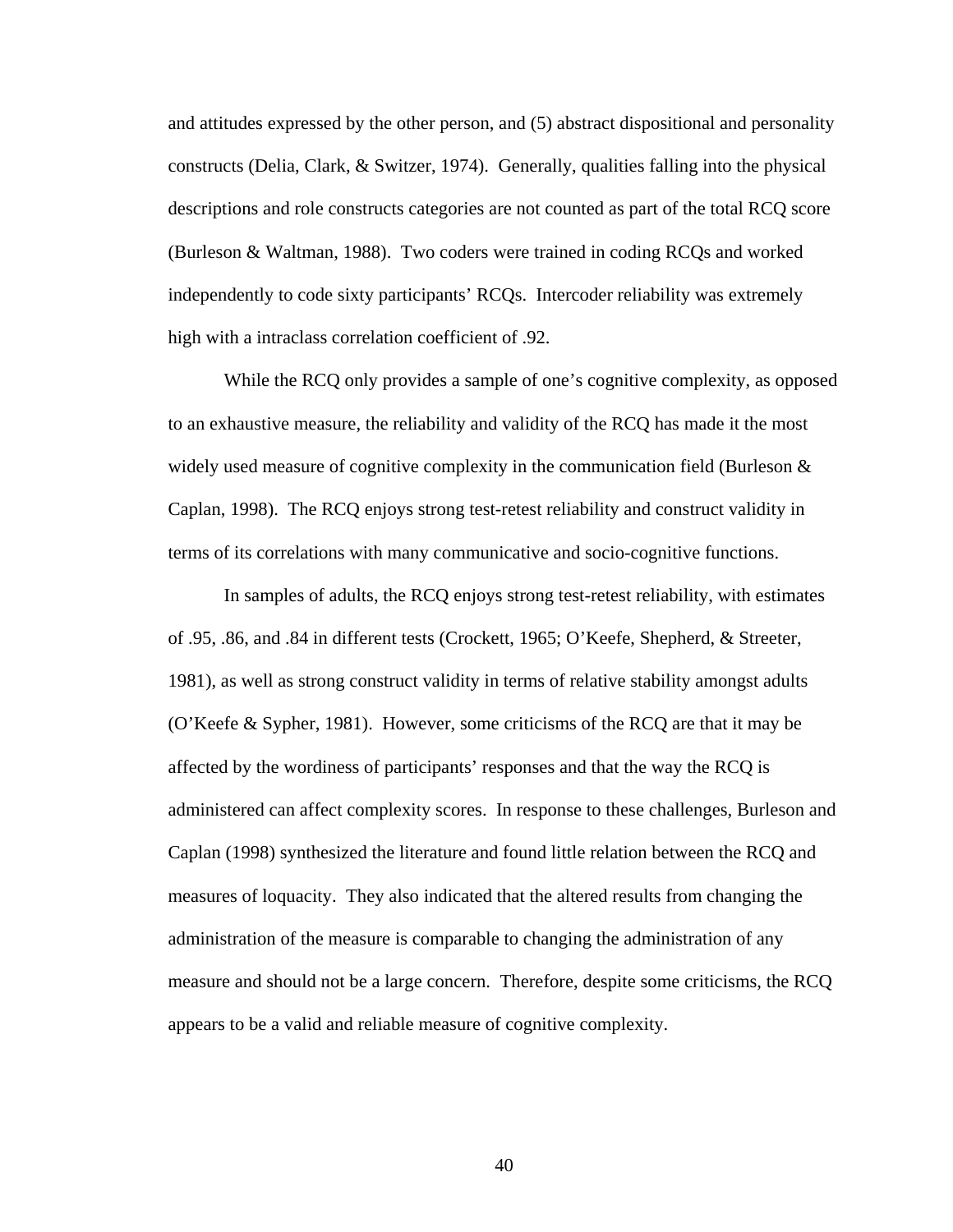#### Self-Monitoring Skill

This study administered the Revised Self-Monitoring Scale (Lennox & Wolfe, 1984), consisting of 13 Likert-type items, to participants (see Appendix C). This scale measures two dimensions, ability to modify self-presentation with seven items and sensitivity to expressive behavior of others with six items. The Revised Self-Monitoring Scale, as a whole, does not show a significant positive correlation with social anxiety, public self-consciousness, and individuation. Lennox and Wolfe (1984) found the internal consistency of the entire scale to be .75, the seven items measuring ability to modify self-presentation to be .77, and the six items measuring sensitivity to expressive behavior of others to be .70 (Lennox & Wolfe, 1984). Furthermore, in a meta-analysis of self-monitoring and work environments, Day, Schleicher, Unckless, and Hiller (2002) found the entire Revised Self-Monitoring Scale to have a high reliability ( $\alpha = .81$ ).

In this present study a factor analysis of the Revised Self-Monitoring Scale (see Table 2.1) found a three factor solution, as opposed to the two factors reported by Lennox and Wolfe (1984). The first factor accounted for 25% of the variance, the second factor 14.8%, and the third factor only 4.7%. Item 12 only loaded on the third factor at .415 and was left out of analysis. Otherwise, all other items loaded as indicated by Lennox and Wolfe (1984) at .4 or higher. This study found the reliability of the Revised Self-Monitoring Scale to be consistent with Lennox and Wolfe's and Day et. al's findings. Using Cronbach's alpha, the scale has an internal consistency of .78 for twelve of the thirteen items, .81 for six of the seven items measuring ability to modify self-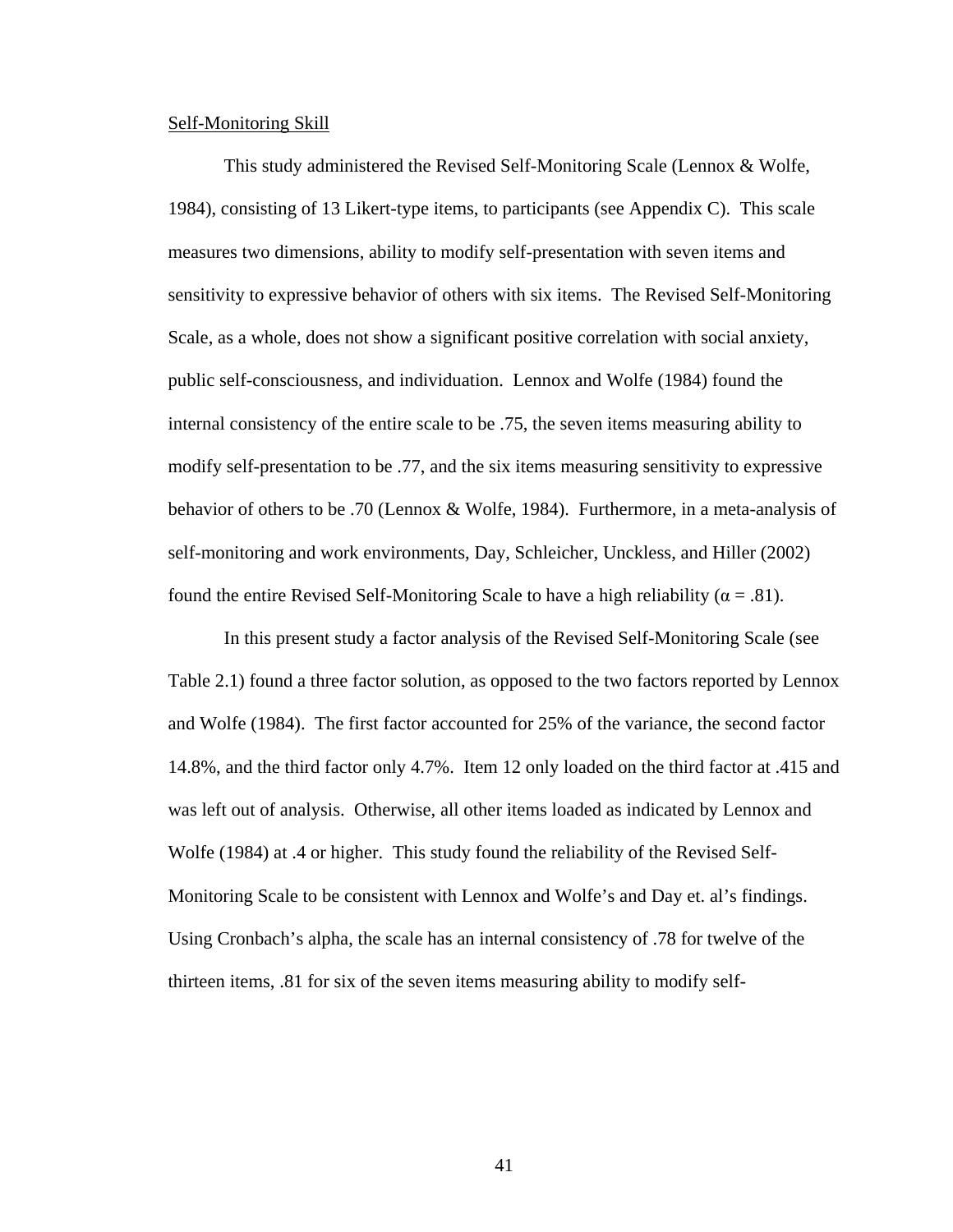presentation, and .75 for six items measuring sensitivity to the expressive behavior of others.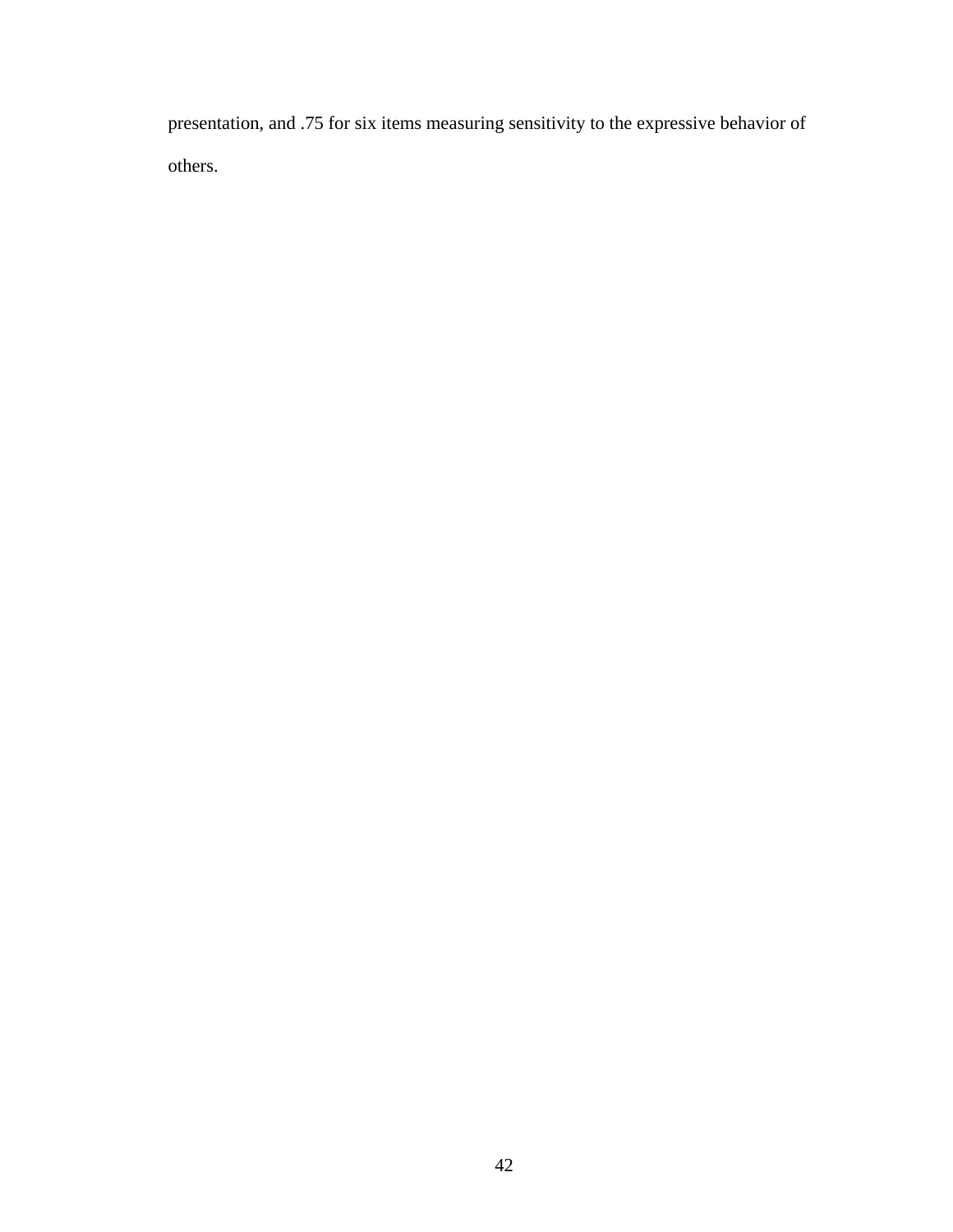# **Table 2.1**

Rotated Factor Matrix for Items Measuring Ability to Modify Self-Presentation and Sensitivity to Expressive Behavior

| <b>Factor/Item</b>                                                |              | <b>Factors</b> |              |
|-------------------------------------------------------------------|--------------|----------------|--------------|
|                                                                   | $\mathbf{1}$ | $\overline{2}$ | $\mathbf{3}$ |
| Ability to Modify Self-Presentation                               |              |                |              |
| 13. Once I know what the situation calls for, it's                | .49          | .26            | .13          |
| easy for me to regulate my actions accordingly.                   | $(.77**)$    | $(-.03**)$     |              |
| 10. I have found that I can adjust my behavior to                 | .73          | .04            | .16          |
| meet the requirements of any situation I find                     | $(.74**)$    | $(-.06**)$     |              |
| myself in.                                                        |              |                |              |
| 9. I have trouble changing my behavior to suit                    | .40          | $-.02$         | .84          |
| different people and different situations.*                       | $(.65**)$    | $(-.01**)$     |              |
| 1. In social situations, I have the ability to alter              | .54          | $-.02$         | .28          |
| my behavior if I feel that something else is called               | $(.53**)$    | $(-.12**)$     |              |
| for.                                                              |              |                |              |
| 3. I have the ability to control the way I come                   | .65          | .24            | .22          |
| across to people, depending on the impression I                   | $(.50^{**})$ | $(.11**)$      |              |
| wish to give them.                                                |              |                |              |
| 7. When I feel that the image I am portraying isn't               | .76          | .08            | .06          |
| working, I can readily change to something that                   | $(.48**)$    | $(.10**)$      |              |
| does.                                                             |              |                |              |
| 12. Even when it might be to my advantage, I have                 | .26          | .03            | .42          |
| difficulty putting up a good front.*                              | $(.32**)$    | $(.05**)$      |              |
|                                                                   |              |                |              |
| Sensitivity to Expressive Behavior of Others                      |              |                |              |
| 8. I can usually tell when I've said something                    | .13          | .44            | $-.19$       |
| inappropriate by reading it in the listener's eyes.               | (.06)        | $(.66**)$      |              |
| 5. My powers of intuition are quite good when it                  | .06          | .75            | .05          |
| comes to understanding others' emotions and                       | $(-.04**)$   | $(.89**)$      |              |
| motives.                                                          |              |                |              |
| 11. If someone is lying to me, I usually know it at               | .06          | .52            | $-.11$       |
| once from that person's manner of expression.                     | $(-.03**)$   | $(.49**)$      |              |
| 4. In conversations, I am sensitive to even the                   | .12          | .50            | .09          |
| slightest change in facial expression of the person               | $(-.06**)$   | $(.49**)$      |              |
| I'm conversing with.                                              |              |                |              |
| 2. I am often able to read people's true emotions                 | .00          | .83            | .19          |
| correctly through their eyes.                                     | $(.13**)$    | $(.49**)$      |              |
| 6. I can usually tell when others consider a joke to              | .07          | .48            | .03          |
| be in bad taste, even though they may laugh                       | $(.06**)$    | $(.40**)$      |              |
| convincingly.                                                     |              |                |              |
| *Reverse scoring used for these items.                            |              |                |              |
| **Items in parentheses indicate Lennox and Wolfe's 1984 findings. |              |                |              |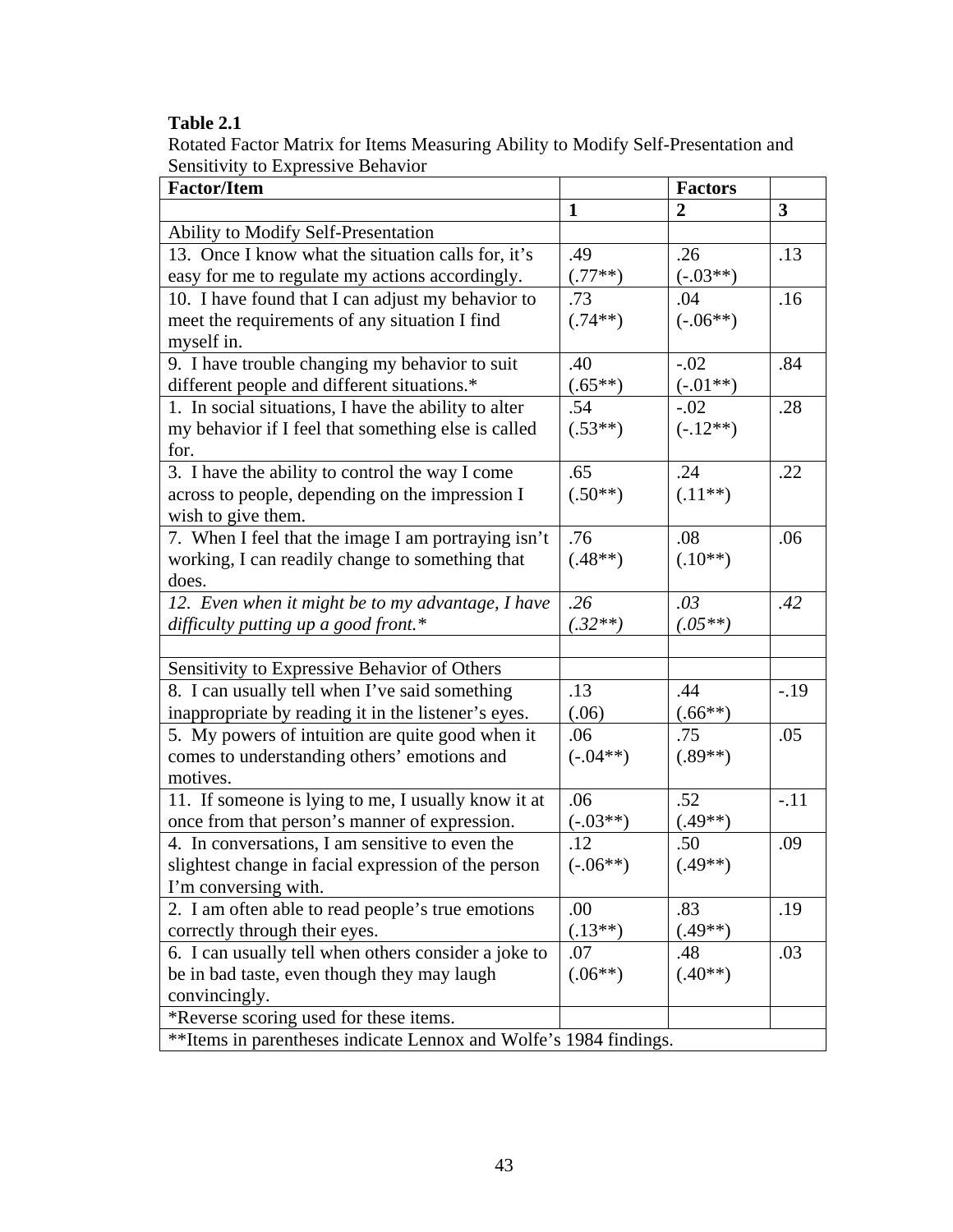#### **Loquacity**

In addition to measures of leadership emergence, cognitive complexity, and selfmonitoring, participants completed a measure of loquacity, or inclination towards wordiness in verbalizations. This measure administered to participants because loquacity may have a significant moderator-type impact on the hypothesized relations. Past research has been very inconsistent concerning whether sheer amount of talk is a strong predictor of leadership emergence independently of the content of that talk. There is some reason to believe that this possibility is most relevant to zero-history groups where group members do not have a stake in the outcome. In contrast, it appears the content of communication, over and above the sheer amount of talk time, impacts real, standing groups (Pavitt, 1999; Pavitt, Whitchurch, Siple, & Petersen, 1997). Since this study is using real groups with a shared goal that members care about (the grade of the project), it is possible that only content, and not sheer amount of communication matters. However, given inconsistencies in past research, the measure was administered to investigate the impact of communication content and amount. Furthermore, while some researchers have indicated that RCQ scores are correlated with loquacity (e.g. Beatty & Payne, 1984; Powers, Jordan, & Street, 1979), several other researchers have found little relation between talk time and cognitive complexity (e.g. Burleson, Applegate, & Neuwirth, 1981; Burleson, Waltman, & Samter, 1987).

Mortensen, Arnston, and Lustig's (1977) predispositions towards verbal behavior scale (see Appendix D) was used as a check to ensure that loquacity is not affecting the other variables being investigated in the study. Mortensen et al. (1977) reported an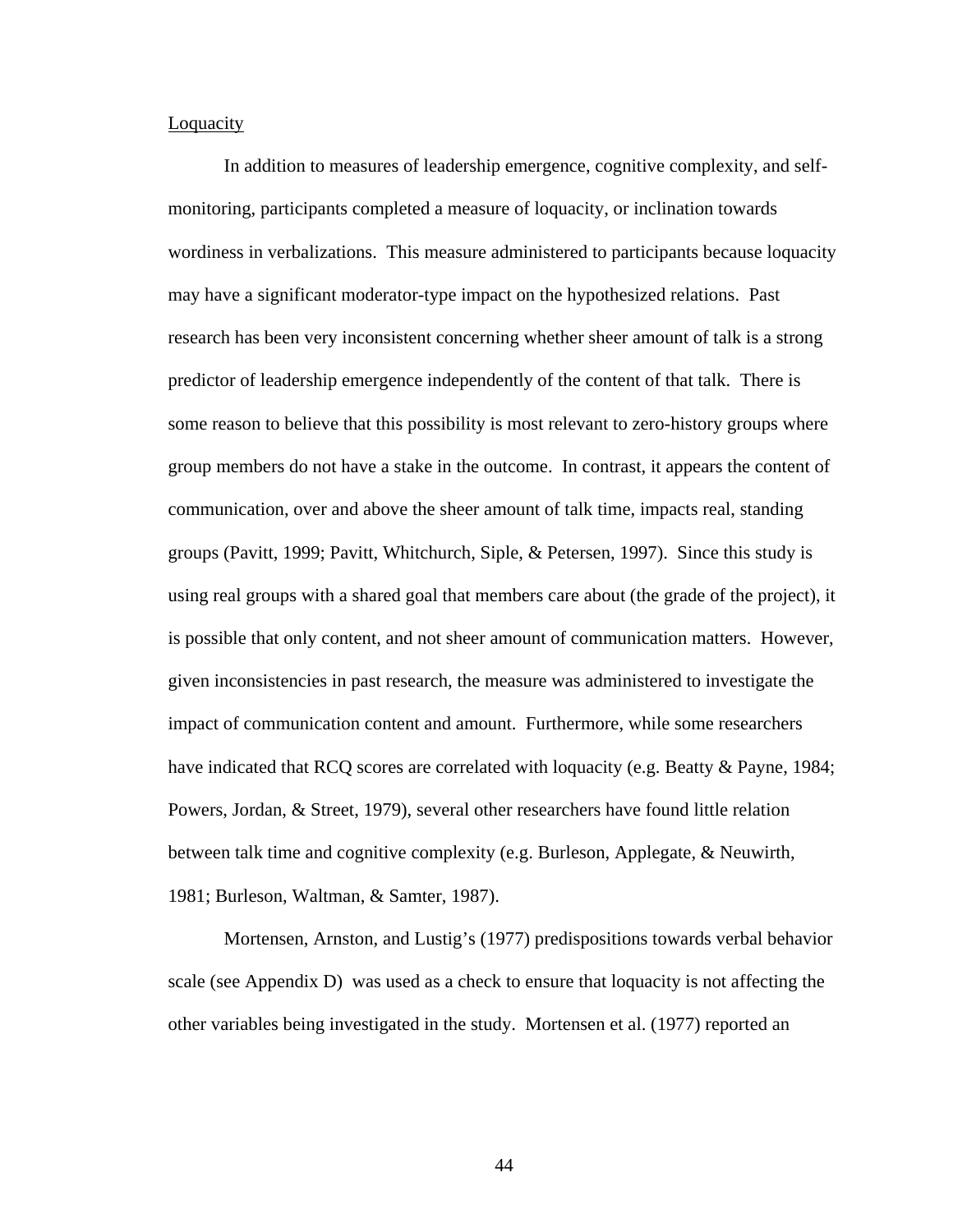internal consistency of .89 and a test-retest reliability of .91. This study reports an internal consistency of .94 using Cronbach's alpha for all twenty-five items.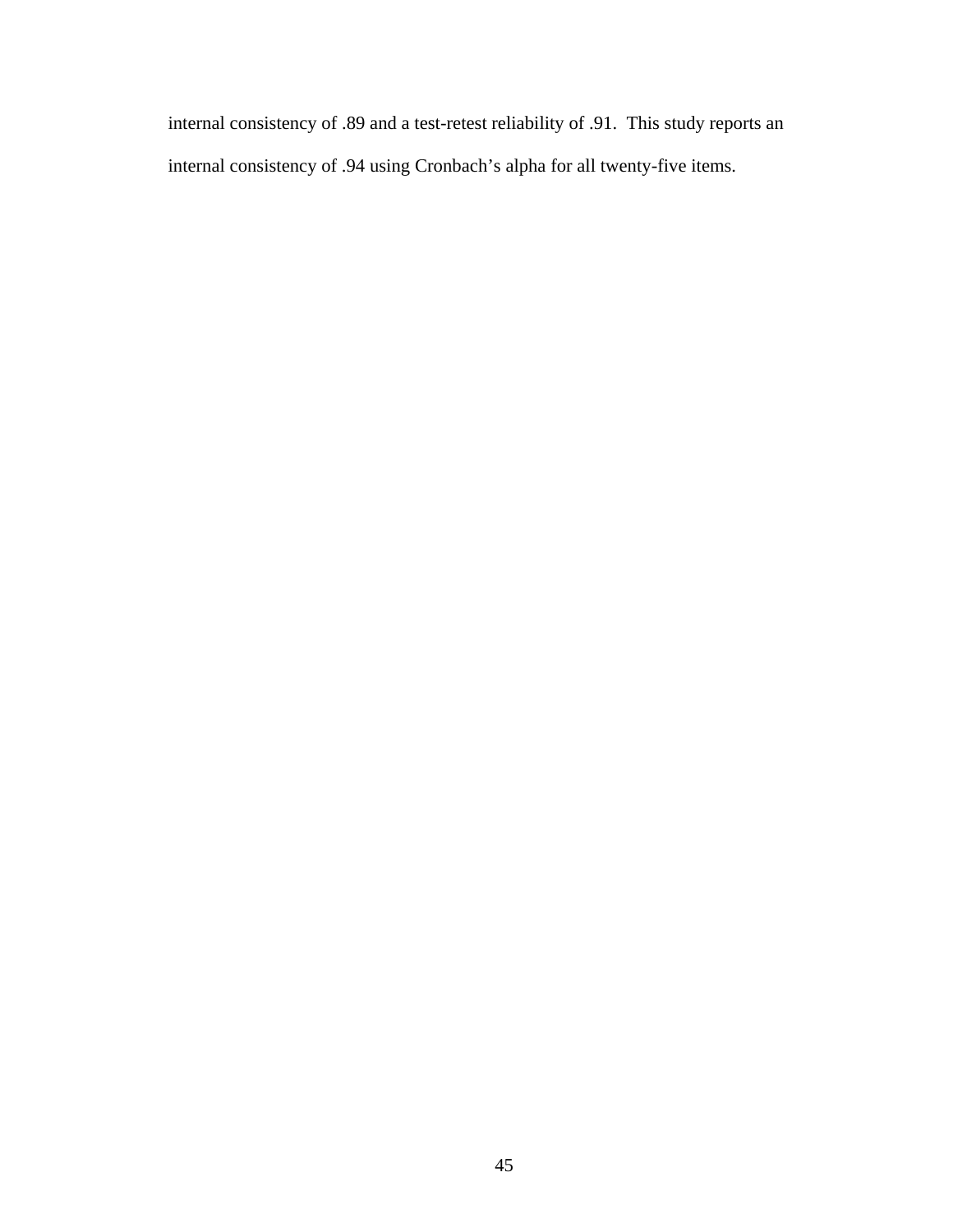# **Chapter 3**

#### **RESULTS**

This chapter will have descriptive data and test the two hypotheses and research question.

#### Descriptives and Correlations

The minimums, maximums, means, and standard deviations are depicted in Table 3.1. RCQ scores ranged from 2 to 39, with a mean of 18.82 and a standard deviation of 6.63. Self-monitoring was broken down into two dimensions, with the ability to modify self-presentation (Modify) scores ranging from 9 to 30 and sensitivity to the expressive behavior of others (Sensitive) scores ranged from 7 to 30. The mean for Modify was 20.69 and the standard deviation was 4.07, while the mean for Sensitive was 20.85 and the standard deviation score was 3.64. Finally, pre-disposition to verbal behavior (PVB) scores ranged from 43 to 153, with a mean of 107.41 and a standard deviation of 21.95.

The dependent variable, leadership, was measured in three ways. Leader scores, based on the total of peer ratings on the 16 leadership relevant characteristics, ranged from 56.75 to 104, with a mean score of 80.67 and a standard deviation of 8.43. Ideal Leader scores, based on how close rankings on the 16 leadership relevant characteristics were to a peer's "ideal" leader, ranged from 12 to 43.70, with a mean of 22.19 and a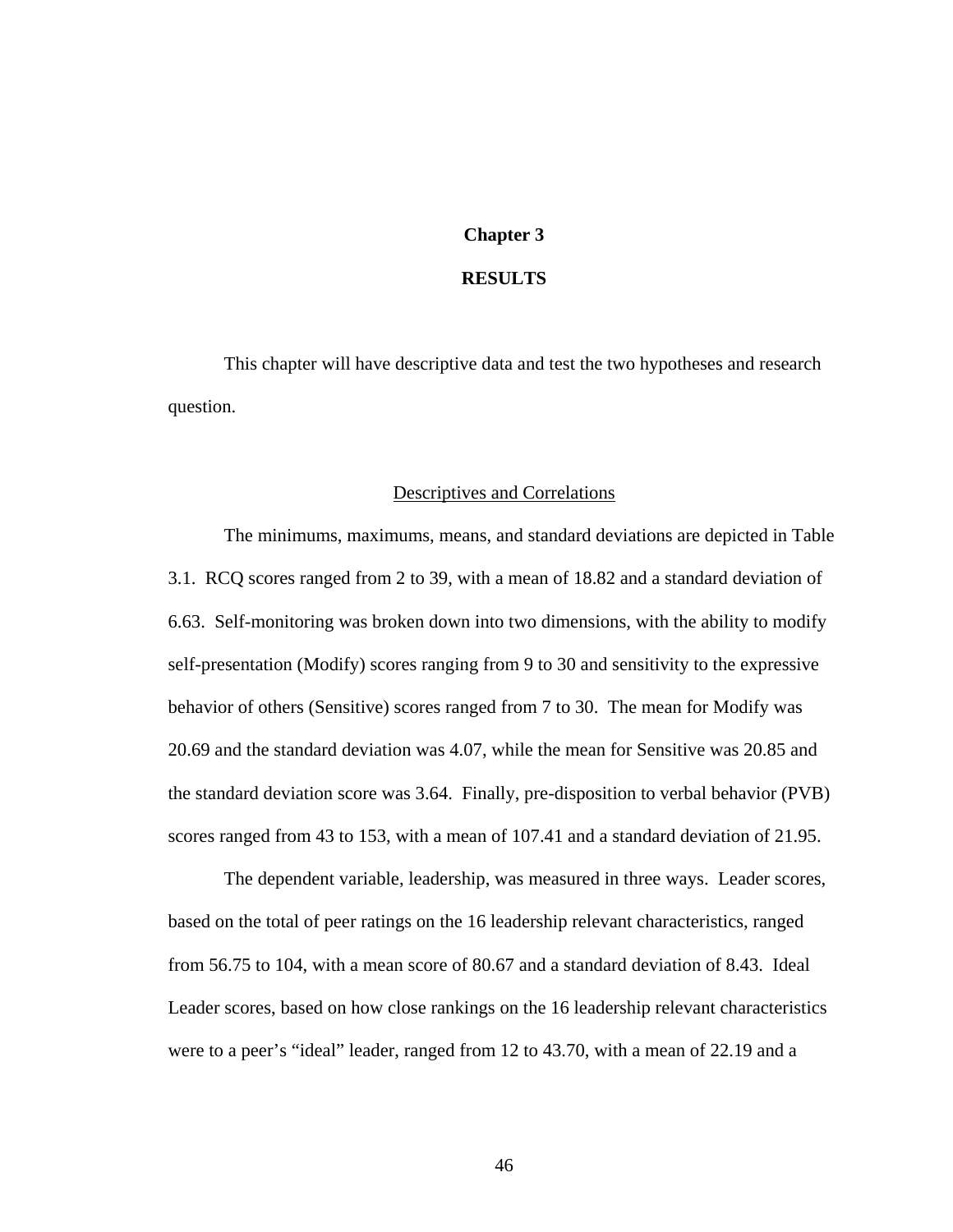standard deviation of 6.68. Ranked Leader scores ranged from 1 to 6.4, with a mean of

3.30 and a standard deviation of 1.38.

|                      | N   | Minimum | Maximum | Mean     | Std. Deviation |
|----------------------|-----|---------|---------|----------|----------------|
| <b>RCQ</b>           | 130 | 2       | 39      | 18.82    | 6.626          |
| <b>PVB</b>           | 120 | 43.00   | 153.00  | 107.4083 | 21.95009       |
| Modify               | 122 | 9.00    | 30.00   | 20.6885  | 4.07387        |
| Sensitive            | 123 | 7.00    | 30.00   | 20.8537  | 3.64103        |
| Leader               | 133 | 56.75   | 104.00  | 80.6673  | 8.42535        |
| <b>Ideal Leader</b>  | 133 | 12.00   | 43.70   | 22.1902  | 6.67636        |
| <b>Ranked Leader</b> | 133 | 1.00    | 6.40    | 3.3041   | 1.38105        |
| Valid N (listwise)   | 119 |         |         |          |                |

**Table 3.1**  Descriptive Statistics

The correlations between all of the variables are depicted in Table 3.2. Both dimensions of self-monitoring, ability to modify self-presentation and sensitivity to the expressive behavior other others, were correlated at .207 and significant at the .05 level. In addition, ability of modify self-presentation and sensitivity to the expressive behavior of others were both significantly correlated with predisposition to verbal behavior at .383 and .218, respectively. Finally, sensitivity to the expressive behavior of others was also correlated to RCQ at .235, significant at the .01 level.

Not surprisingly, all three leadership variables were significantly correlated at the .01 level. Leader and Ideal Leader were correlated at -.773, Leader and Ranked Leader were correlated at -.673, and Ideal Leader and Ranked Leader were correlated at .507. Finally, it is important to point out that predisposition to verbal behavior was not significantly correlated with any of the leadership emergence variables or RCQ scores.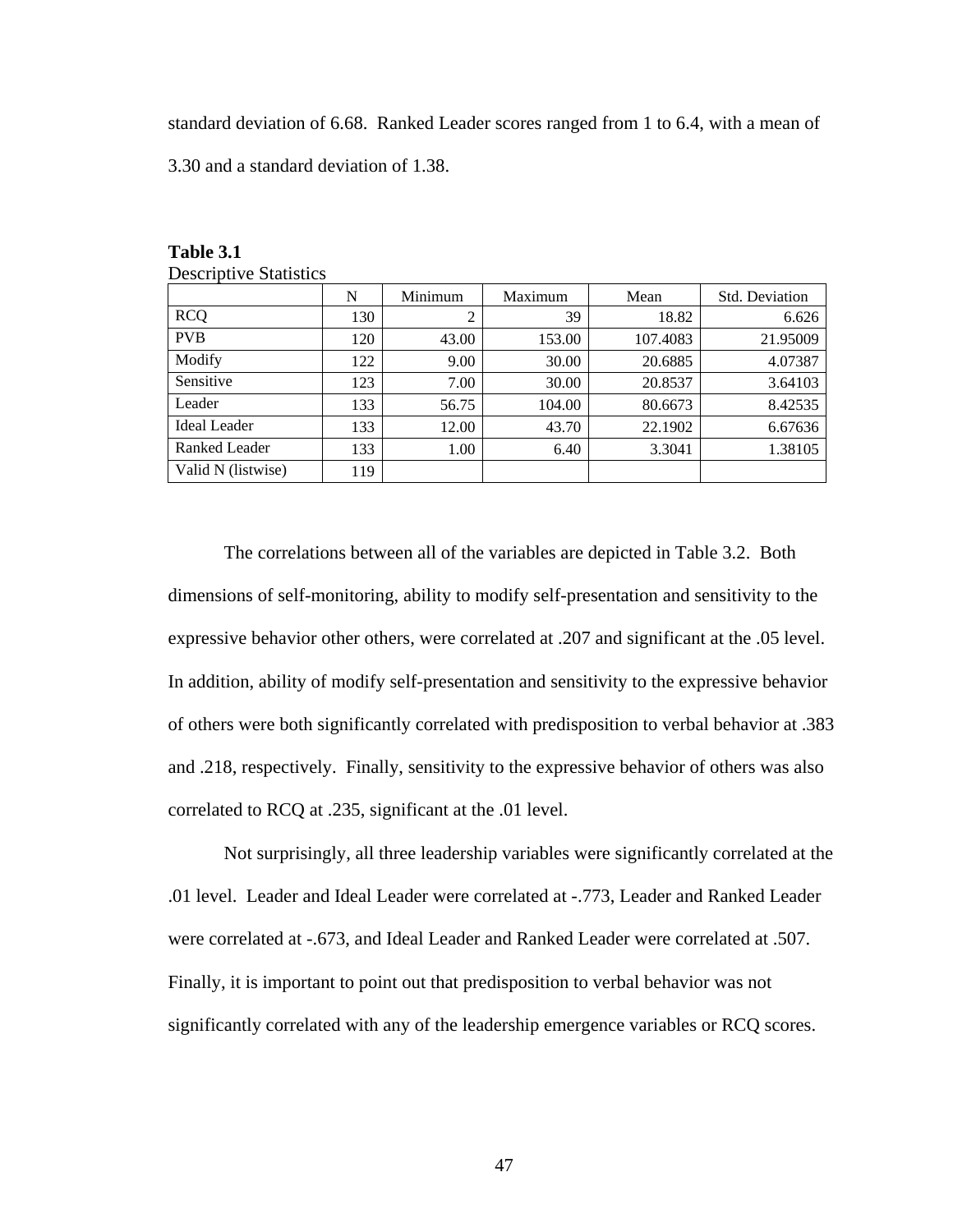The predisposition to verbal behavior scale was used as a check to make sure that loquacity, or talkativeness, was not affecting cognitive complexity or leadership emergence. Furthermore, in type 3 tests of fixed effects, PVB did not significantly impact Leader (*F*[66, 33]=.94, *p*=.591) or Ideal Leader (*F*[66, 33]=.79, *p*=.794). Thus, this study asserts that loquacity does not appear to be impacting the measures used for assessing cognitive complexity and perceptions of leadership.

|                  |                  |                          |                          |                          |                          |                           | Ideal                   | Ranked                    |
|------------------|------------------|--------------------------|--------------------------|--------------------------|--------------------------|---------------------------|-------------------------|---------------------------|
|                  |                  | <b>RCQ</b>               | <b>PVB</b>               | Modify                   | Sensitive                | Leader                    | Leader                  | Leader                    |
| <b>RCQ</b>       | $\boldsymbol{r}$ | 1                        | $-.040$                  | .101                     | $.235$ <sup>(**)</sup> ) | .114                      | $-.040$                 | $-.149$                   |
|                  | Sig.             |                          | .665                     | .267                     | .009                     | .198                      | .653                    | .091                      |
|                  | $\mathbf N$      | 130                      | 120                      | 122                      | 123                      | 130                       | 130                     | 130                       |
| <b>PVB</b>       | $\boldsymbol{r}$ | $-.040$                  | 1                        | $.383$ <sup>(**)</sup> ) | $.218(*)$                | .029                      | $-.075$                 | $-.085$                   |
|                  | Sig.             | .665                     |                          | .000                     | .017                     | .751                      | .415                    | .359                      |
|                  | $\mathbf N$      | 120                      | 120                      | 119                      | 120                      | 120                       | 120                     | 120                       |
| Modify           | $\boldsymbol{r}$ | .101                     | $.383$ <sup>(**)</sup> ) | 1                        | $.207(*)$                | .083                      | $-.045$                 | $-.084$                   |
|                  | Sig.             | .267                     | .000                     |                          | .022                     | .365                      | .625                    | .355                      |
|                  | $\mathbf N$      | 122                      | 119                      | 122                      | 122                      | 122                       | 122                     | 122                       |
| Sensitive        | $\boldsymbol{r}$ | $.235$ <sup>(**)</sup> ) | $.218(*)$                | $.207(*)$                | 1                        | .135                      | $-.062$                 | $-.098$                   |
|                  | Sig.             | .009                     | .017                     | .022                     |                          | .138                      | .497                    | .281                      |
|                  | $\mathbf N$      | 123                      | 120                      | 122                      | 123                      | 123                       | 123                     | 123                       |
| Leader           | r                | .114                     | .029                     | .083                     | .135                     | 1                         | $-.773$ <sup>**</sup> ) | $-.673$ <sup>(**)</sup> ) |
|                  | Sig.             | .198                     | .751                     | .365                     | .138                     |                           | .000                    | .000                      |
|                  | N                | 130                      | 120                      | 122                      | 123                      | 133                       | 133                     | 133                       |
| Ideal<br>Leader  | $\boldsymbol{r}$ | $-.040$                  | $-.075$                  | $-.045$                  | $-.062$                  | $-.773$ <sup>(**)</sup> ) | $\mathbf{1}$            | $.507$ <sup>(**)</sup> )  |
|                  | Sig.             | .653                     | .415                     | .625                     | .497                     | .000                      |                         | .000                      |
|                  | $\mathbf N$      | 130                      | 120                      | 122                      | 123                      | 133                       | 133                     | 133                       |
| Ranked<br>Leader | r                | $-.149$                  | $-.085$                  | $-.084$                  | $-.098$                  | $-.673$ <sup>**</sup> )   | $.507$ <sup>**</sup> )  | 1                         |
|                  | Sig.             | .091                     | .359                     | .355                     | .281                     | .000                      | .000                    |                           |
|                  | ${\bf N}$        | 130                      | 120                      | 122                      | 123                      | 133                       | 133                     | 133                       |

| <b>Table 3.2</b> |
|------------------|
| Correlations     |

\*\* Correlation is significant at the 0.01 level (2-tailed).

\* Correlation is significant at the 0.05 level (2-tailed).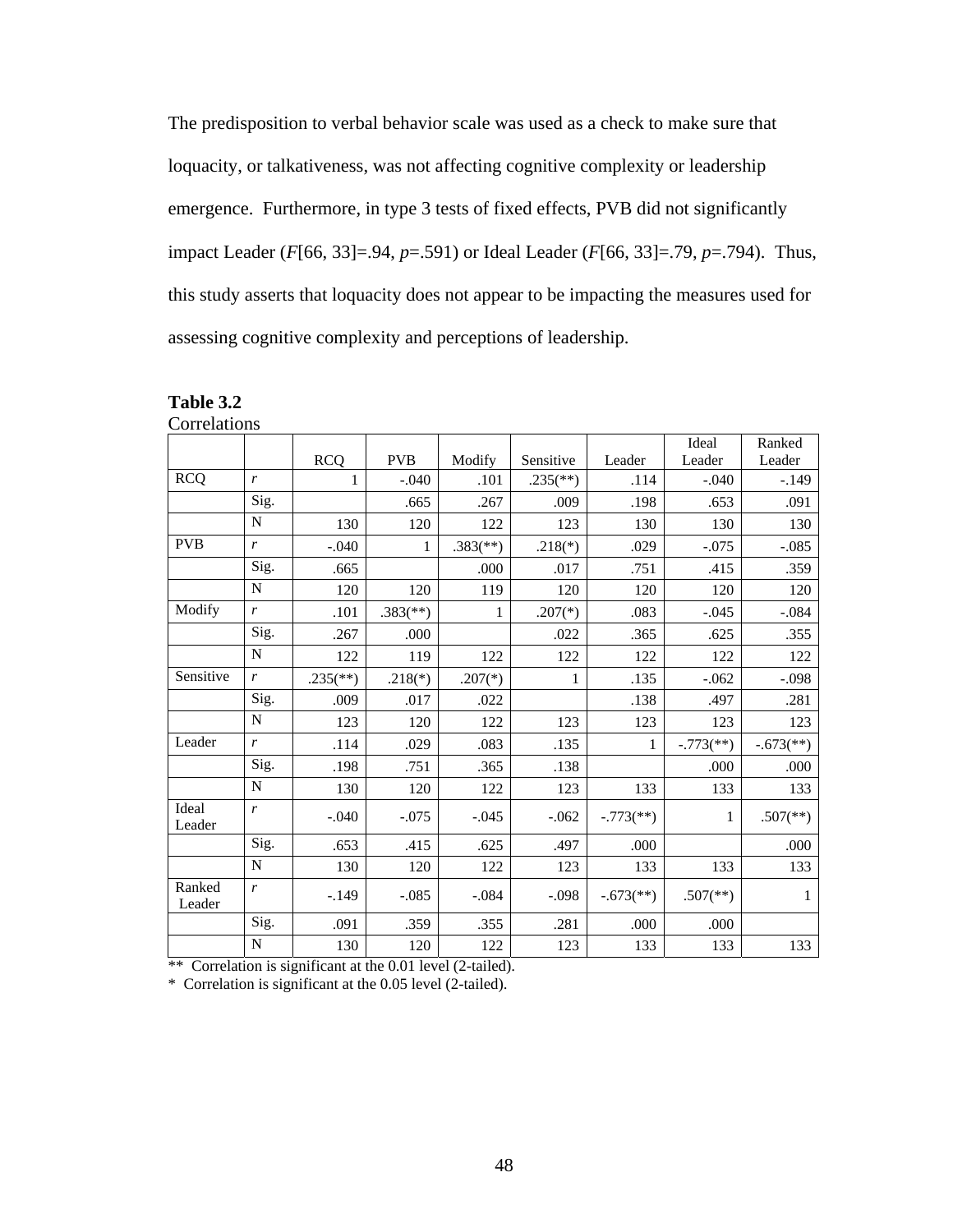#### Group Effect

Statistical analysis procedures used to test the hypotheses would vary based on whether there is a significant group effect for the leadership variables. Through univariate analysis of variance, the group effect for each of the leadership variables was tested. There was a significant group effect for Leader  $(F[24, 103] = 2.07, p = .006)$  and Ideal Leader ( $F[24, 103] = 1.902$ ,  $p = .014$ ). However, there was not a significant group effect for Ranked Leader (*F*[24, 103]=.495, *p*=.975).

#### Leader

Due to significant group effect, hierarchical linear modeling was used in analysis and data were converted into z-scores (with 0 replacing missing data). Type 1 tests of fixed effects were used and Table 3.3 depicts the findings. Hypothesis 1 stated that cognitively complexity is directly related to leadership emergence. However, RCQ scores did not have a significant impact on Leader (*F*[29, 61]=1.17, *p*=.286). Thus, Hypothesis 1 was not supported.

Hypothesis 2 predicted that self-monitoring would directly influence leadership emergence. Ability to modify self-presentation did not significantly impact Leader (*F*[19, 66]=1.58, *p*=.082). Sensitivity to the expressive behavior of others did not impact Leader ( $F[18,66] = .85$ ,  $p = .638$ ). Thus, Hypothesis 2 was not supported.

Finally, cognitive complexity and self-monitored were tested for a significant interaction impacting leadership. RCQ and Modify interacted in such a way that they began to approach significance in terms of their influence on Leader (*F*[80, 19]=1.39,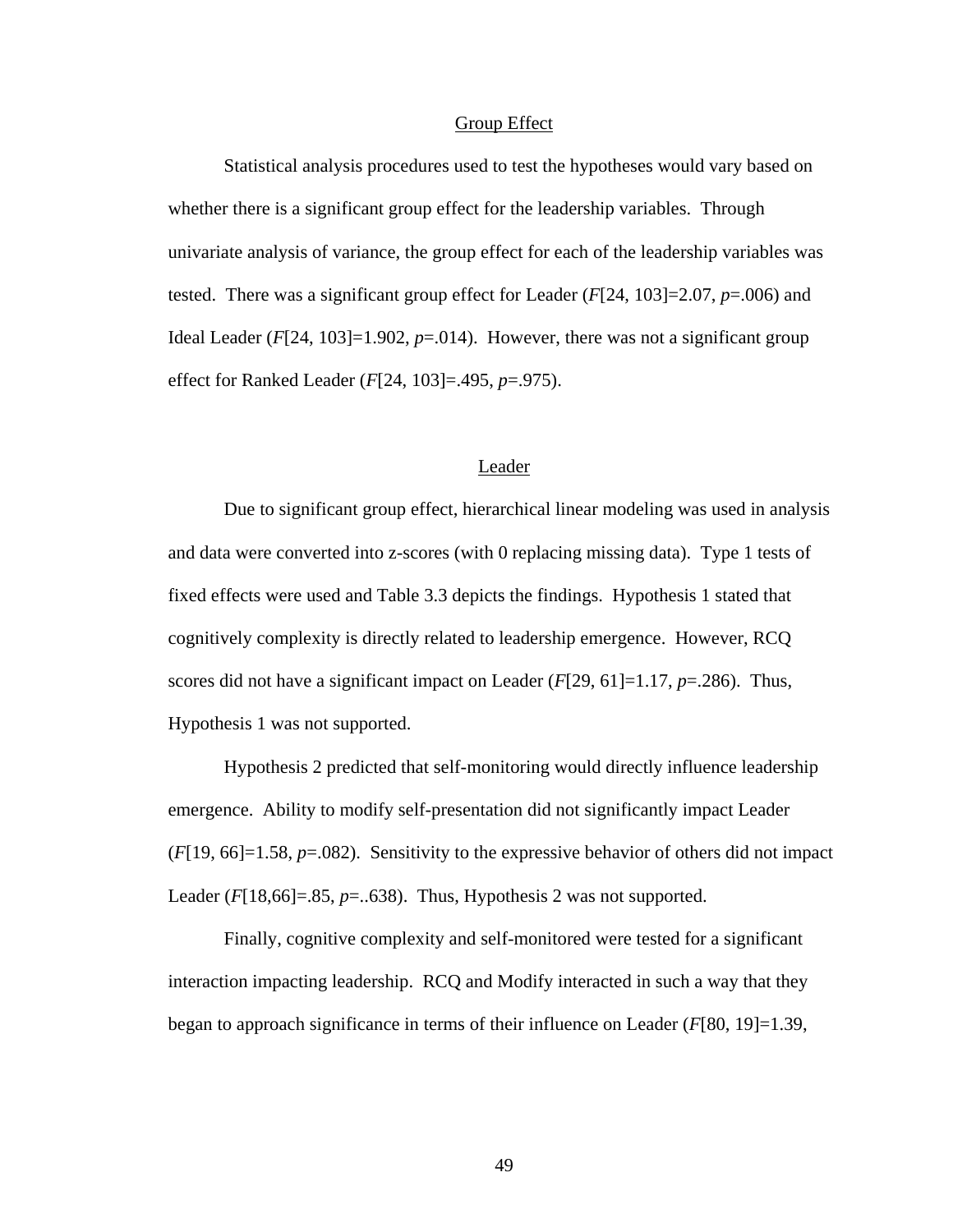*p*=.150). RCQ and Sensitive interacted in such way that they began to approach significance in terms of their impact on Leader  $(F[82, 17]=1.44, p=.112)$ . However, there seems to be no all encompassing interaction between cognitive complexity and selfmonitoring that results in a significant impact on leadership emergence.

| Table 3.3 |  |
|-----------|--|
|-----------|--|

Leader

| Independent Variables | DF     |      | Sig. |
|-----------------------|--------|------|------|
| <b>RCQ</b>            | 29, 61 | 1.17 | .286 |
| Modify                | 19,66  | 1.58 | .082 |
| Sensitive             | 18,66  | .85  | .638 |
| RCQ and Modify        | 80, 19 | 1.39 | .150 |
| RCQ and Sensitive     | 82.17  | .44  | .112 |

#### Ideal Leader

Hierarchical linear modeling was used in analysis and type 1 tests of fixed effects were used. Results are displayed in Table 3.4. Hypothesis 1 stated that cognitive complexity directly impacted leadership emergence. However, RCQ scores did not significantly effect Ideal Leader (*F*[29, 61]=1.13, *p*=.332). Thus, Hypothesis 1 was not supported.

Hypothesis 2 predicted that self-monitoring would directly influence leadership emergence. Ability to modify self-presentation did not impact Ideal Leader (*F*[19, 66]=1.04, *p*=.430). Sensitivity to the expressive behavior of others did not impact Ideal Leader (*F*[18,66]=1.03, *p*=.437). Thus, Hypothesis 2 was not supported.

Finally, cognitive complexity and self-monitoring were further explored for a combined effect on Ideal Leader. RCQ and Modify did interact to significantly impact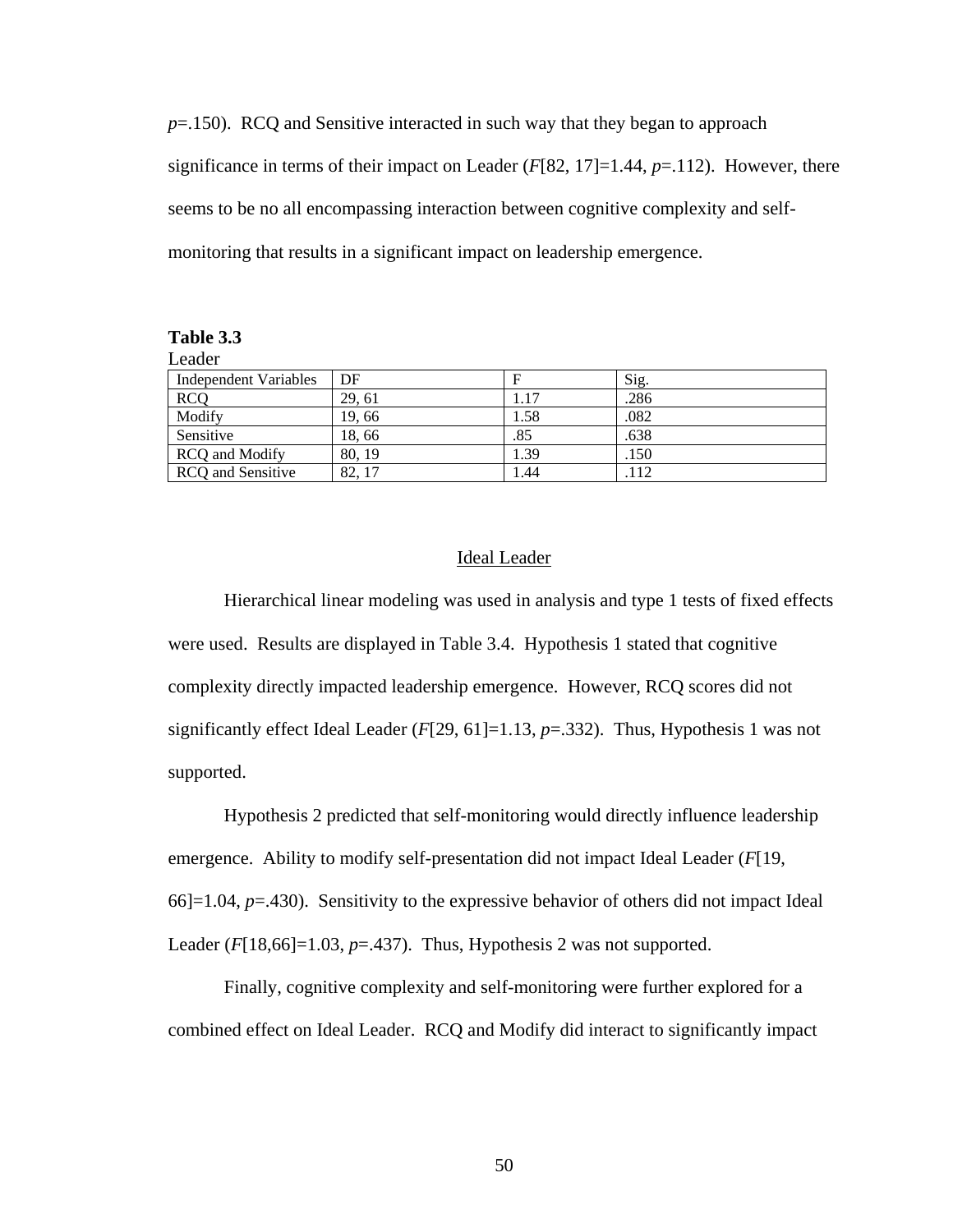Ideal Leader (*F*[80, 19]=1.74, *p*=.049). RCQ and Sensitive did not significantly interact to influence Ideal Leader (*F*[82, 17]=.98, *p*=.542). Thus, it appears that RCQ and Modify interact in such a fashion to impact ideal leadership, but RCQ and Sensitive do not.

| Ideal Leader             |        |      |      |
|--------------------------|--------|------|------|
| Independent Variables    | DF     |      | Sig. |
| <b>RCQ</b>               | 29.61  | 1.13 | .332 |
| Modify                   | 19.66  | 1.04 | .430 |
| Sensitive                | 18,66  | 1.03 | .437 |
| <b>RCQ</b> and Modify    | 80, 19 | 1.74 | .049 |
| <b>RCQ</b> and Sensitive | 82.17  | .98  | .542 |

**Table 3.4** 

#### Ranked Leader

Because there was no significant group effect, linear regression was used to test both hypotheses and address the research question. Results are listed in Table 3.5. Hypothesis 1 states that cognitive complexity is directly related to leadership emergence. RCQ did not have a significant impact on Ranked Leader (*F*[1, 126]=1.578, *p*=.211). Thus, Hypothesis 1 was not supported.

Hypothesis 2 states that self-monitoring is directly related to leadership emergence. Sensitivity to the expressive behavior of others did not have a significant impact on Ranked Leader (*F*[1, 126]=1.158, *p*=.284). Ability to modify self-presentation also did not have a significant impact on Ranked Leader (*F*[1, 126]=.801, *p*=.372). Thus, Hypothesis 2 not supported.

Next, relationships between the variables were tested for a mediating effect on ranked leadership. RCQ did not have an effect on Modify (*F*[1, 226]=1.229, *p*=.270). In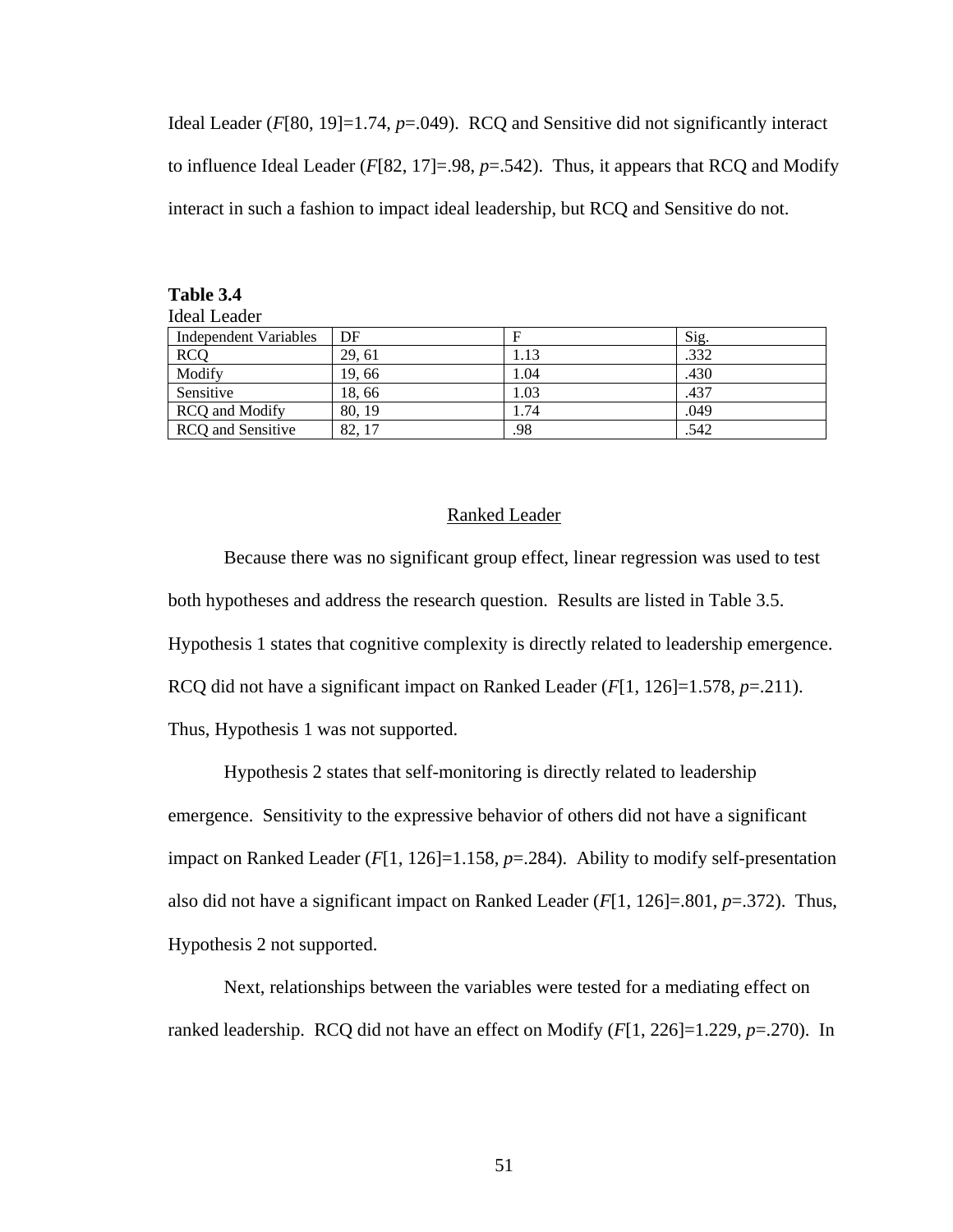addition, RCQ and Modify together did not have a significant impact on Ranked Leader (*F*[2, 125]=1.088, *p*=.340). Therefore, Modify does not mediate the RCQ-leadership relationship. However, RCQ did have a significant effect on Sensitive (*F*[1, 126]=7.265, *p*=.008), but RCQ and Sensitive together did not have a significant impact on Ranked Leader (*F*[2, 125]=1.112, *p*=.458). Therefore, Sensitive does not mediate the RCQleadership relationship. Finally, RCQ, Modify, and Sensitive together were found to have no combined impact on Ranked Leader (*F*[3, 124]=.872, *p*=.458).

Finally, relationships between the variables were tested for a moderating effect on ranked leadership. Adding the product of Modify and RCQ to Modify and RCQ did not have an effect on Ranked Leader (*F*[3, 124]= 1.464, *p*= .228). Adding the product of Sensitive and RCQ to Sensitive and RCQ did not have an impact on Ranked Leader (*F*[3, 124]= .810, *p*= .490). Thus, there was no moderating effect between self-monitoring and cognitive complexity on ranked leadership.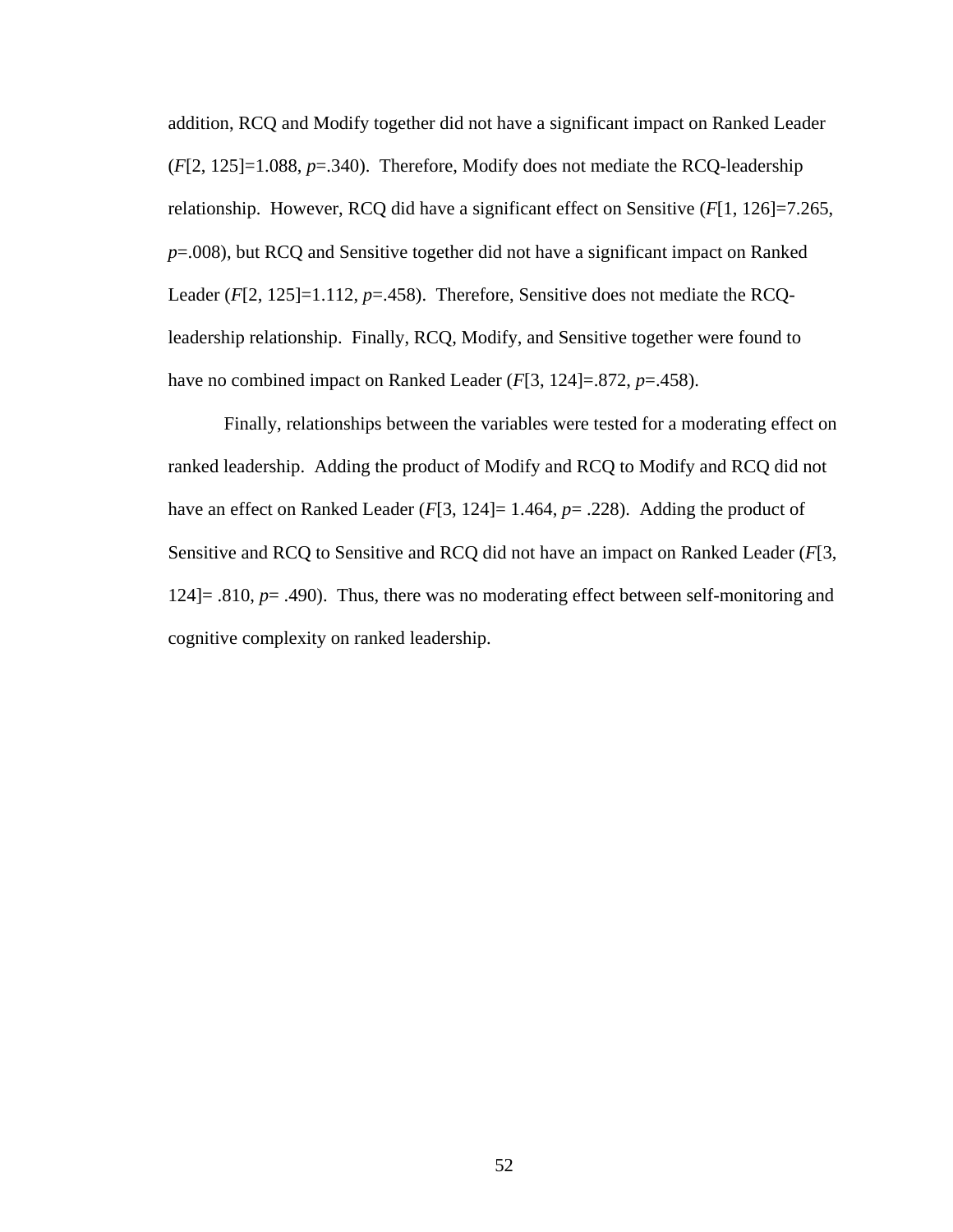### **Table 3.5**

| <b>Ranked Leader</b>          |           |        |             |      |
|-------------------------------|-----------|--------|-------------|------|
| <b>Independent Variables</b>  | Dep.      | DF     | $\mathbf F$ | Sig. |
| <b>RCQ</b>                    | Ranked    | 1, 126 | 1.578       | .211 |
|                               | Leader    |        |             |      |
| Sensitive                     | Ranked    | 1, 126 | 1.158       | .284 |
|                               | Leader    |        |             |      |
| Modify                        | Ranked    | 1, 126 | .801        | .372 |
|                               | Leader    |        |             |      |
| <b>RCQ</b>                    | Modify    | 1, 126 | 1.229       | .270 |
| <b>RCO</b>                    | Sensitive | 1, 126 | 7.265       | .008 |
| <b>RCQ</b> and Modify         | Ranked    | 2, 125 | 1.088       | .340 |
|                               | Leader    |        |             |      |
| <b>RCQ</b> and Sensitive      | Ranked    | 2, 125 | 1.112       | .332 |
|                               | Leader    |        |             |      |
| RCQ and Modify and Sensitive  | Ranked    | 3, 124 | .872        | .458 |
|                               | Leader    |        |             |      |
| RCQ and Modify and RCQ*Modify | Ranked    | 3, 124 | 1.464       | .228 |
|                               | Leader    |        |             |      |
| RCQ and Sensitive and         | Ranked    | 3, 124 | .810        | .490 |
| RCO*Sensitive                 | Leader    |        |             |      |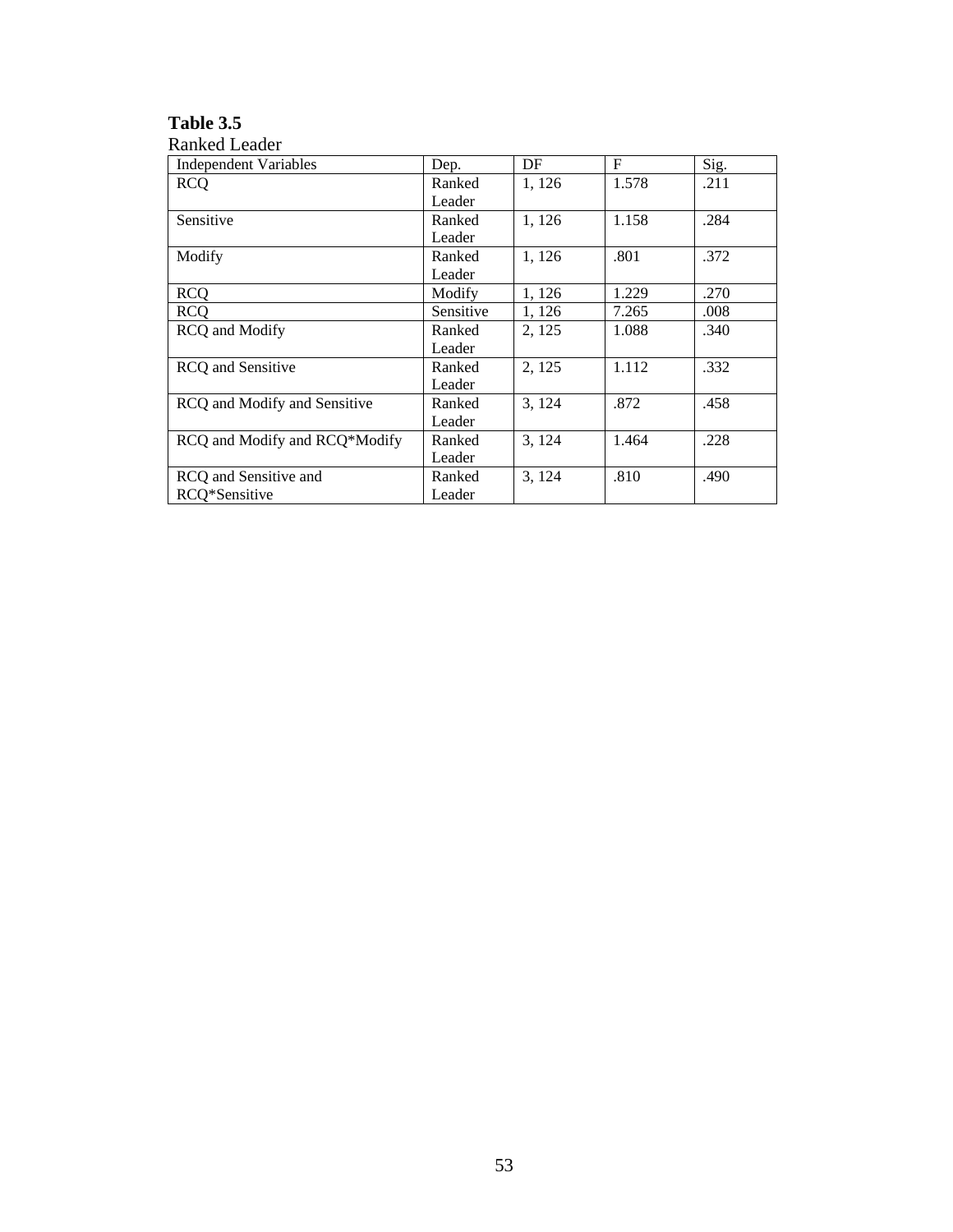# **Chapter 4**

#### **DISCUSSION**

Leadership emergence refers to an individual's ability to exercise significant influence over group members and, thus, be perceived as group leader despite having no designated authority. Cognitive complexity and self-monitoring are psychological individual-difference characteristics that influence communicative behaviors, which, in turn, influence leadership perceptions. For example, cognitive complexity impacts an individual's ability to form sophisticated impressions of others (O'Keefe, 1984), engage in person-centered communication (Burleson, 1987), and skillfully interact with others in a social setting (Burleson & Caplan, 1998). Self-monitoring impacts an individual's ability to exercise expressive control and monitor their behavior in specific situations (Snyder, 1974). It would follow that these two variables, either independently or interdependently, are impacting communicative behaviors that influence emergent leadership. If an individual is adept at managing their communication to such an extent that they can skillfully interact with others on a more personalized level and/or tailor their own behavior to be appropriate in a specific situation, they may increase other's perceptions of their leadership skill.

This study provides a test of these proposed relationships using questionnaire data from student groups. Several measures were completed by participants that assessed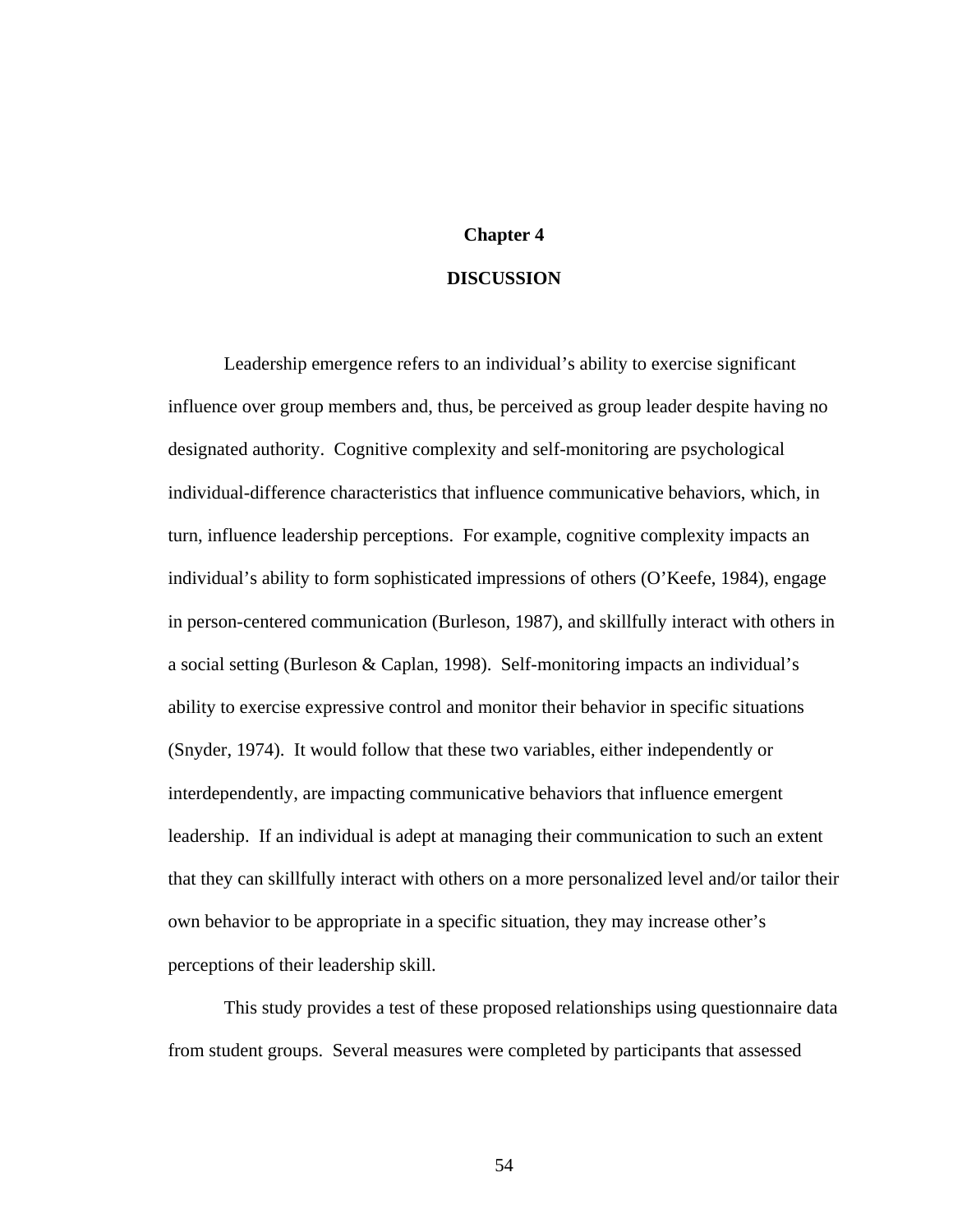cognitive complexity, two dimensions of self-monitoring (ability to modify selfpresentation and sensitivity to the expressive behavior of others), and predisposition to verbal behavior. Predisposition to verbal behavior serves as a covariate to partial out the impact of sheer talk on leadership perceptions. In addition, perceived leadership was measured using three different methods. However, an analysis of the data presents very little support for the proposed linkages among these variables. Therefore, this chapter will discuss the findings, propose some possible explanations for the lack of significant results, and address the strengths and weaknesses of the study.

#### Findings

Two hypotheses were tested. Hypothesis 1 stated that cognitive complexity was directly related to leadership emergence, while Hypothesis 2 stated that self-monitoring was directly related to leadership emergence. Neither of the hypotheses was supported. RCQ scores, a measure of cognitive complexity, were not found to be related to the three measures of leadership emergence. Additionally, each dimension of self-monitoring, ability to modify self-presentation and sensitivity to the expressive behavior of others, did not influence any of the ways in which leadership emergence was assessed. However, it should be noted that the ability to modify self-presentation approached significance in terms of its impact the measure of leadership in which group members rated each other on leadership-relevant characteristics.

A research question was posed concerning whether or not cognitive complexity and self-monitoring interact to influence emergent leadership. However, there was very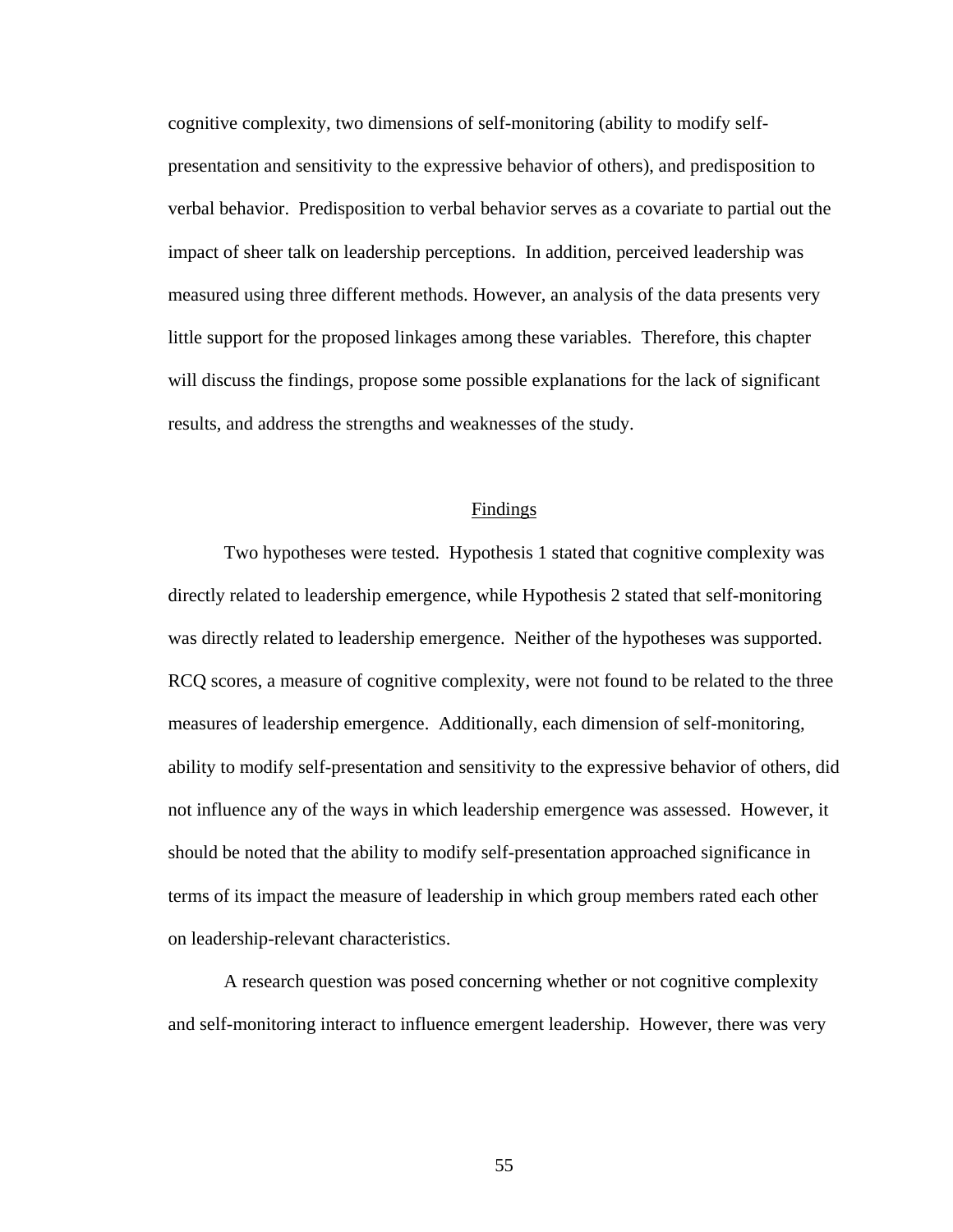little evidence of any such interaction. Ability to modify self-presentation indicated a potential mediating role in the relationship between cognitive complexity and leadership emergence. Ability to modify self-presentation and cognitive complexity had a significant impact on the measure of leadership that looked at how closely one's perceptions of each group member's leadership skill was in line with their own perceptions of ideal leadership. In addition, these two variables approached significance in terms of their impact on the measure of leadership based on ratings of group member ratings of leadership-relevant characteristics. However, there was not a significant relationship between these two variables on ranked leadership. While an interaction between sensitivity to the expressive behavior of others and cognitive complexity approached significance in the measure of leadership in which group members rated each other on leadership-relevant characteristics, this dimension of self-monitoring did not fully mediate the cognitive complexity and leadership relationship. Despite the significant relationship between cognitive complexity and one dimension of selfmonitoring on just one of three measures of emergent leadership, combining both dimensions of self-monitoring does not indicate a full mediation between cognitive complexity and emergent leadership. Finally, there does not appear to be a moderating relationship on emergent leadership between cognitive complexity and each dimension of self-monitoring. Thus, it would appear that cognitive complexity and self-monitoring are not fully interacting in such a fashion that leadership emergence is influenced.

Although not relevant to leadership emergence, the only significant finding was that cognitive complexity has an impact on one of the dimensions of self-monitoring,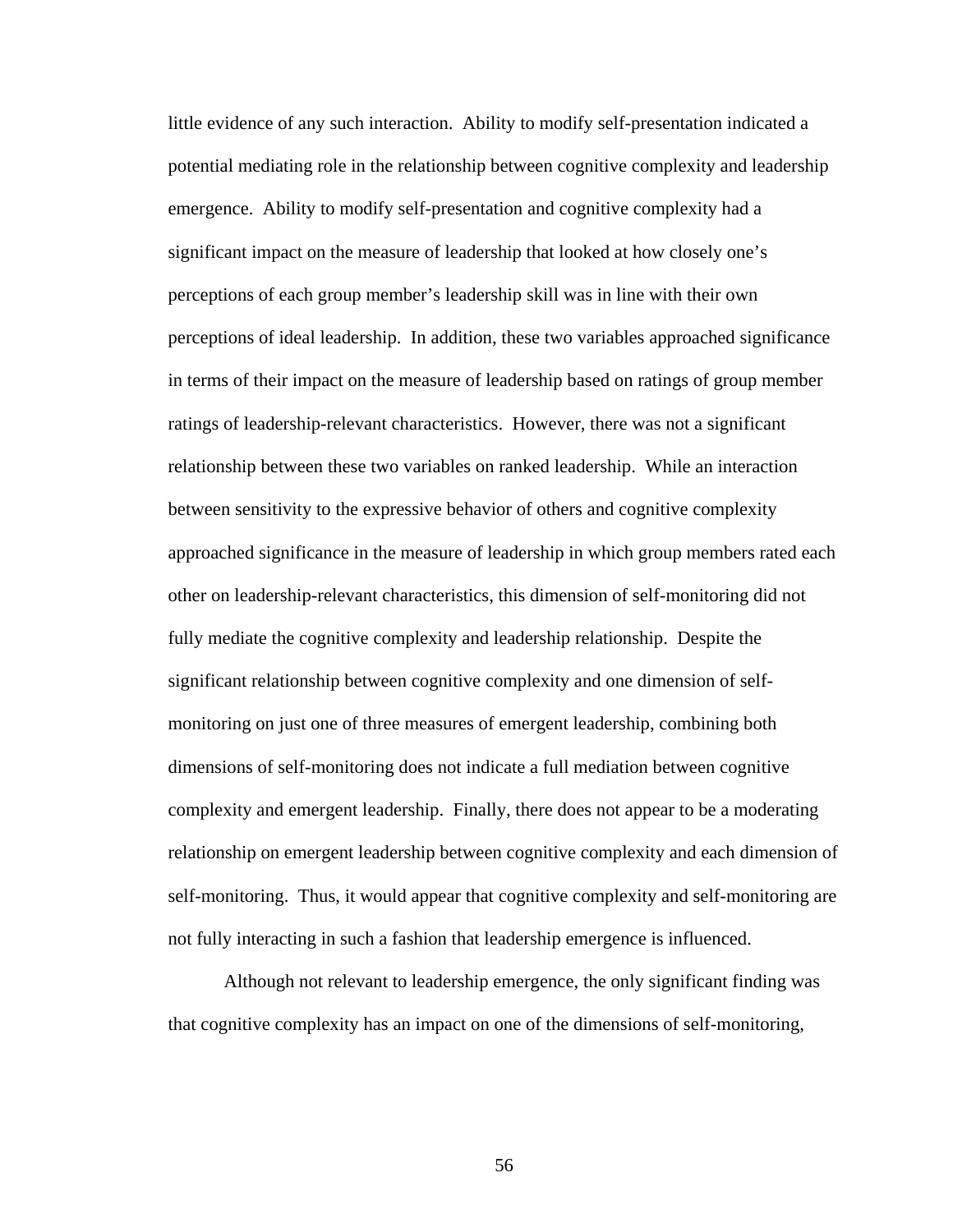sensitivity to the expressive behavior of others. This finding makes logical sense. Individuals characterized as cognitively complex engage in more person-centered communication and are able to accurately assess the needs, qualities, and feelings of others (Zorn, 1991). Thus, it would follow that these individuals would also be adept at reading and responding to social cues, as well as able to effectively gauge what is appropriate in a given situation (Gangestad & Snyder, 2000). It seems likely that an individual's ability to richly process information may lead to higher levels of sensitivity regarding their behavior and communication towards others.

Additionally, the PVB scale was utilized in this study to ascertain that loquacity was not influencing any of the relevant variables. Some interesting findings, although not relevant to the hypotheses or research question, were brought to light. First, loquacity was unrelated to cognitive complexity, supporting findings by several constructivist researchers (e.g. Burleson, Applegate, & Neuwirth, 1981; Burleson, Waltman, & Samter, 1987). Second, loquacity was not correlated to each of the leadership measures, indicating that predisposition to verbal behavior did not enhance one's likelihood of emerging as leader. Finally, although not a relationship touched upon in past literature, predisposition to verbal behavior was significantly correlated with both dimensions of self-monitoring. This finding suggests that research may need to take a second look at self-monitoring.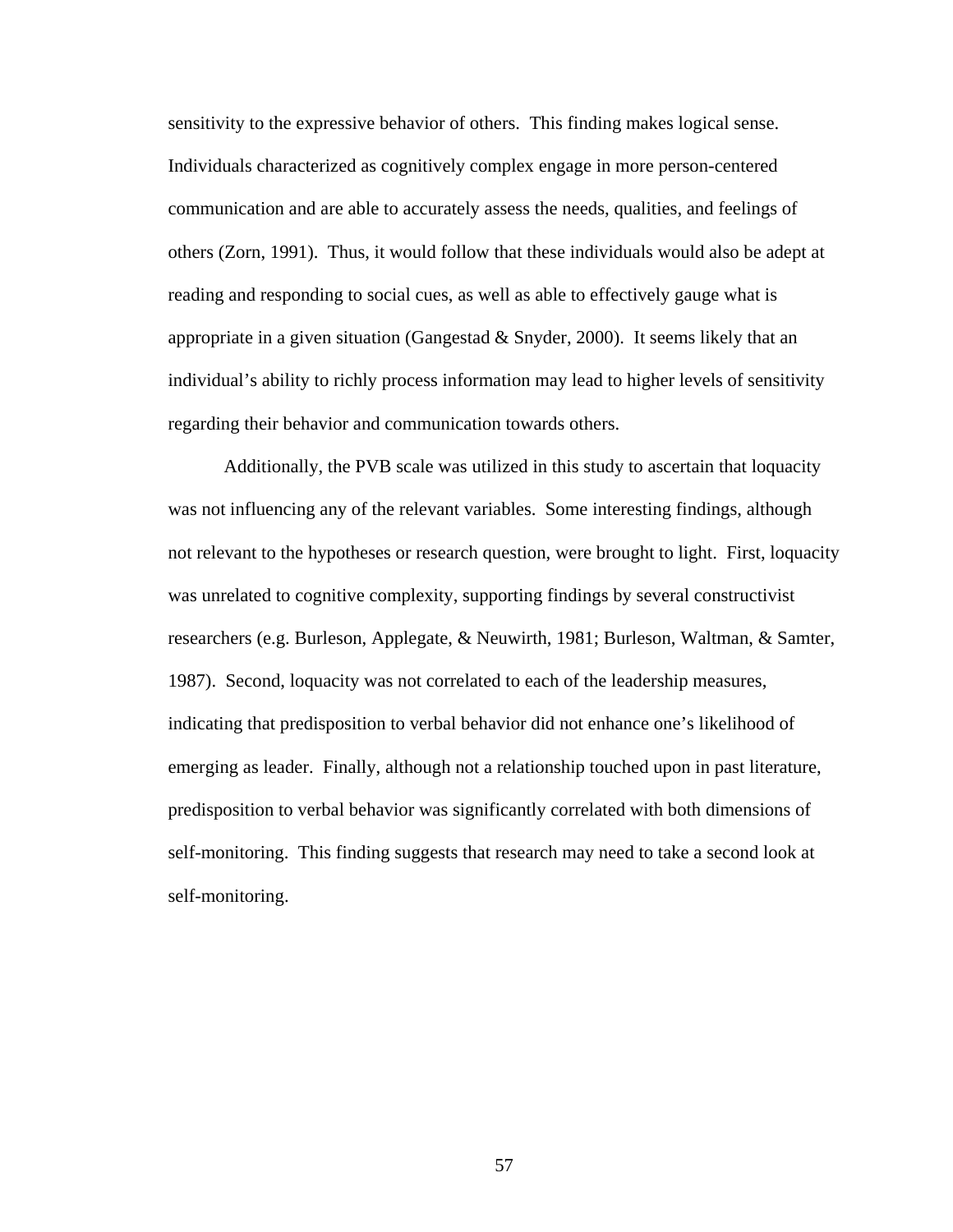#### Proposed Explanations

 Despite a failure to support the hypotheses, other studies have reported findings consistent with the proposed hypotheses. It is important to note that the discrepancy between this study and earlier research is not due to measurement problems. All of the measures used in the study were highly reliable. Past research has strongly supported the validity of cognitive complexity (Burleson & Caplan, 1998)) and self-monitoring (Day et al., 2002)). This study reported extremely high intercoder reliability for the RCQ. In addition, the Revised Self-Monitoring Scale had a high internal consistency overall and each dimension, ability to modify self-presentation and sensitivity to the expressive behavior of others, was internally consistent. The 16 leadership-relevant characteristics were found to be reliable as a way of assessing behavior of group members, as well as measuring implicit leadership theory. Furthermore, the three leadership measures were highly inter-correlated, providing evidence of convergent validity. Thus, the instruments used in measuring the three main variables functioned in the expected manner.

 Given that there were no issues with the measurements used, it is necessary to look to differences between this and the previous studies for possible explanations for the differing findings. The proposed link between cognitive complexity and leadership emergence has been supported in past research. Zorn (1991) reported a moderate relationship between transformational leadership and RCQ scores. Transformational leadership was assessed through a questionnaire which identified four transformational factors: charisma, individualized consideration, intellectual stimulation, and inspiration. Zorn (1991) found that the person-centered level of employees was significantly, but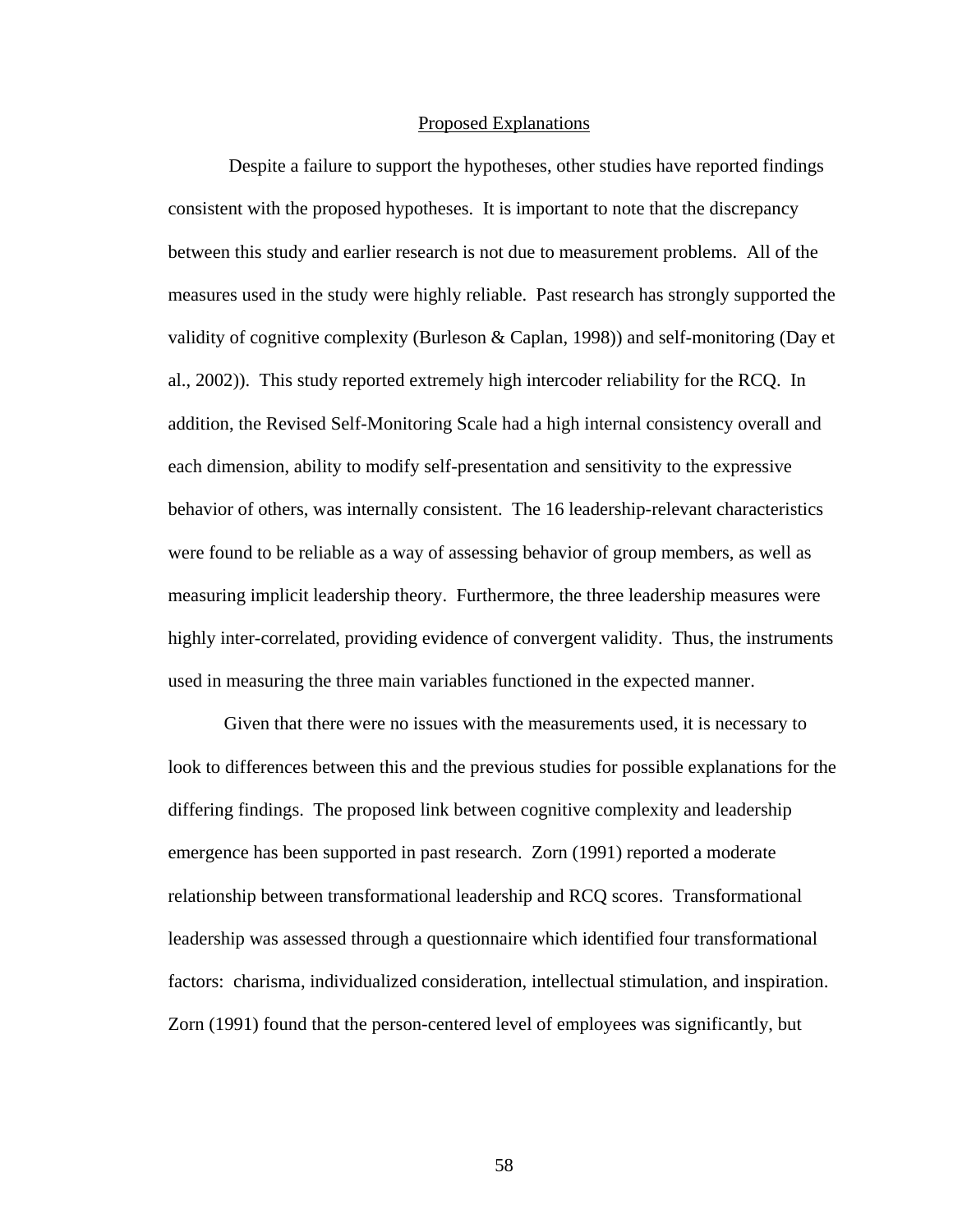weakly correlated to charisma and intellectual stimulation. Furthermore, business owners who scored high on the RCQ were perceived by their employees to be charismatic, as well as using inspirational leadership and individualized consideration (Zorn, 1991).

Differences between the current study and Zorn's (1991) study may account for why this study did not find a similar relationship between cognitive complexity and leadership. First, and most important, Zorn (1991) focused on transformational leadership. Although there are some commonalities between transformational and emergent leadership, especially in regards to perception, it would seem that they may manifest differently in terms of their relationship with cognitive complexity. Second, leadership was assessed using different measures. Leadership behavior was measured with Bass' (1985) Multifactor Leadership Questionnaire. Furthermore, leadership messages, as recalled by each business owner and employee, were coded for personcenteredness (Zorn, 1991). In addition, the leadership role in Zorn's (1991) study was already fulfilled, as opposed to this study's emphasis on an emergent leader. Third, Zorn (1991) used dyads consisting of a business owner and employee, as opposed to the group focus of the current study. The emphasis on an interpersonal, versus a group, dynamic may have been a significant influence on the relationship between cognitive complexity and leadership. Finally, the present study used three measures of leadership, two of which stemmed from an investigation of implicit leadership theory (see Pavitt et al., 1995). According to Weiss and Adler (1981), implicit theories of leadership are unrelated to cognitive complexity differences. In other words, while cognitive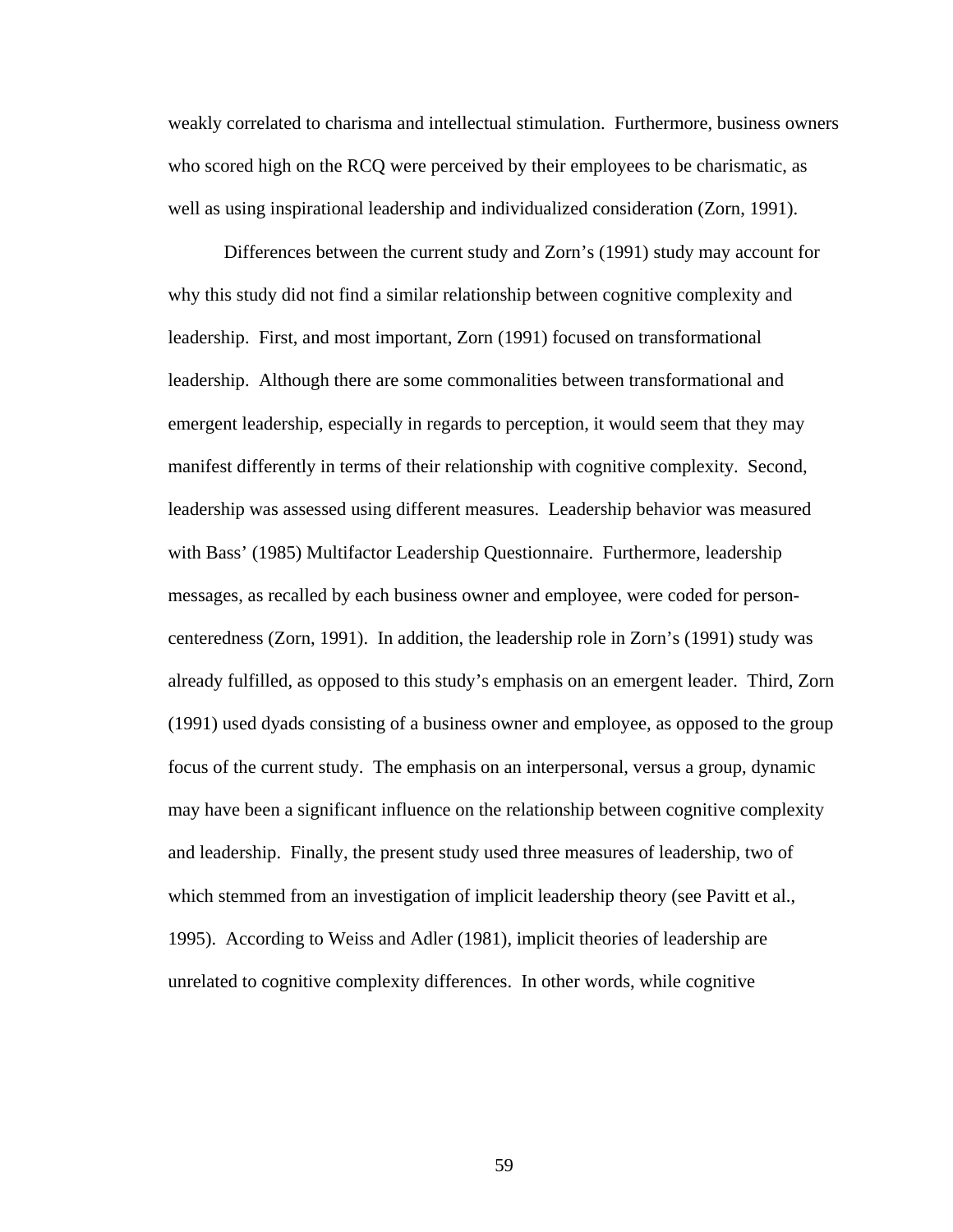complexity may influence one's perceptions of leadership (Zorn, 1991), it does not influence their beliefs regarding "ideal" leadership.

Despite not being fully supported in the current study, there has also been research supporting a relationship between self-monitoring and leadership emergence. Zaccaro et al. (1991), Cronshaw and Ellis (1991) and Ellis et al. (1988) indicated that self-monitoring has a direct relationship with leadership. Similar to the present study, the past studies both used groups of students and administered a self-monitoring scale. However, Zaccaro et al. (1991) and Cronshaw and Ellis (1991) used zero-history groups completing experimental tasks, while Ellis et al. (1988) relied on standing student groups completing a series of assignments, presentations, and tasks for course credit. Using a ranked leadership measure similar to the one used in this study, Zaccaro et al. (1991) and Cronshaw and Ellis (1991) found that self-monitoring impacted leadership rankings. In contrast, Ellis et al. (1988) linked participants' ratings of each other in terms of exhibited leadership to self-monitoring skill. Thus, each study either used different types of groups than the present study or measured leadership differently.

The greatest difference between these three studies and the present study was the use of the Self-Monitoring Scale (Snyder, 1974), instead of the Revised Self-Monitoring Scale (Lennox & Wolfe, 1984). However, Kolb (1998) used the Revised Self-Monitoring Scale and found a significant relationship between self-monitoring and leadership. Although, similar to this study, Kolb's (1998) sample consisted of student groups working together on a graded course project and used forced ranking as one measure of leadership, she also used several different measures of leadership.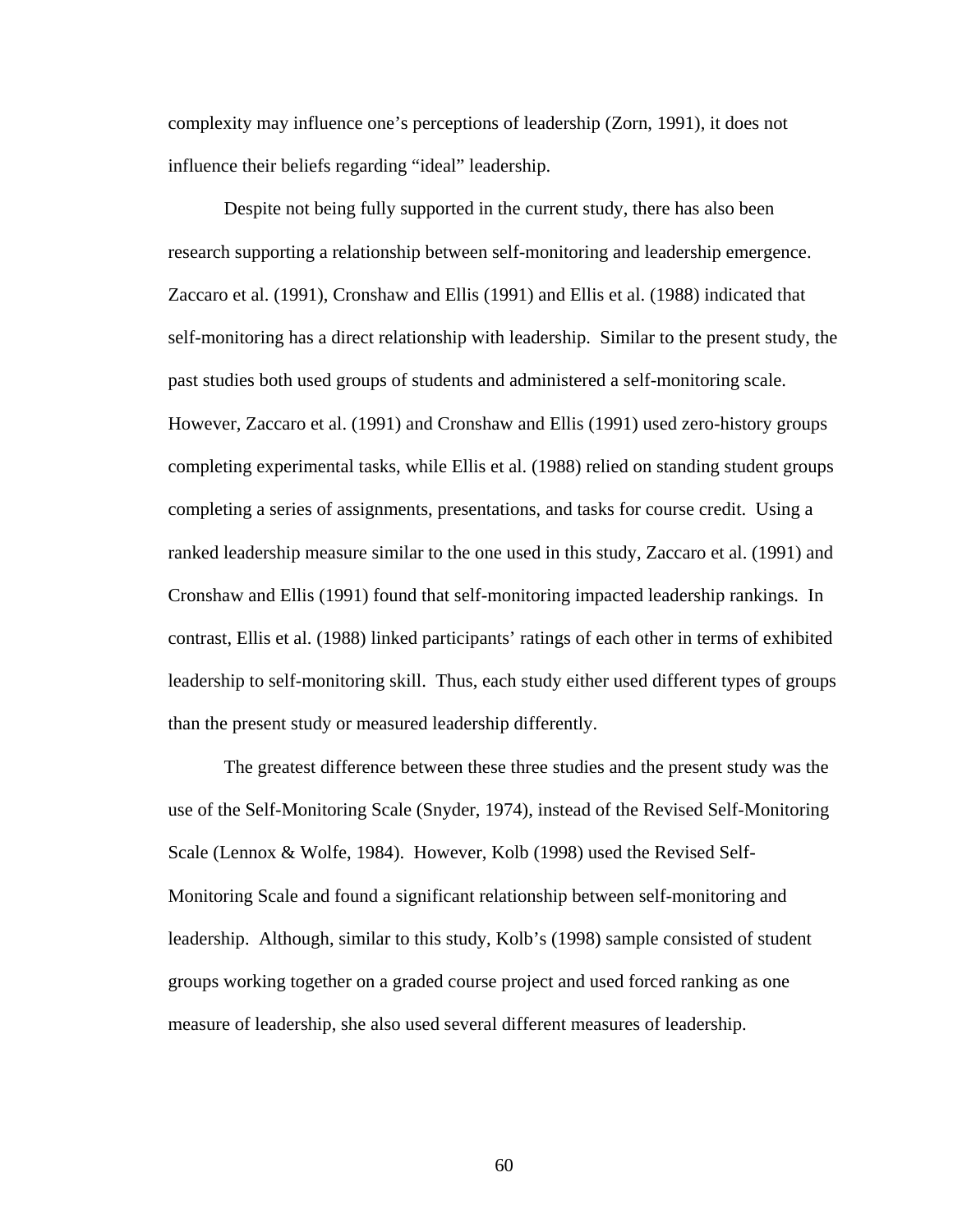Importantly, Kolb (1998) found that self-monitoring was only significantly correlated to group-reported leadership for female participants. For males, the correlation was not significant. Alternately, when emergent leadership was reported by groups using the forced rankings of each group member, a smaller sample of just the highest ranked or most preferred male leaders was found to significantly correlate with self-monitoring. For highest ranked female leaders, self-monitoring was not significantly correlated with leadership. These sex differences may indicate that the present study needed to also address gender questions in the relationship between self-monitoring and leadership emergence.

#### Strengths and Limitations

Although this study lacked significant findings in regards to the relationships among self-monitoring, cognitive complexity, and leadership emergence, this study boasts several strong points. First, data collection went well with a high response rate and no apparent hitches along the way. Second, the rich and layered manner in which leadership was measured, along with the high inter-correlations among the three measurement methods, provides confidence in the validity of this study's leadership measurement. Third, there was high reliability for all of the measures used in the study.

Some limitations might have served as a catalyst for the lack of significant findings. First, although leadership was measured in several ways, the validity of these methods can be questioned. Despite the reliability of the 16 characteristics, they had never been used as a leadership emergence scale. Furthermore, even though leadership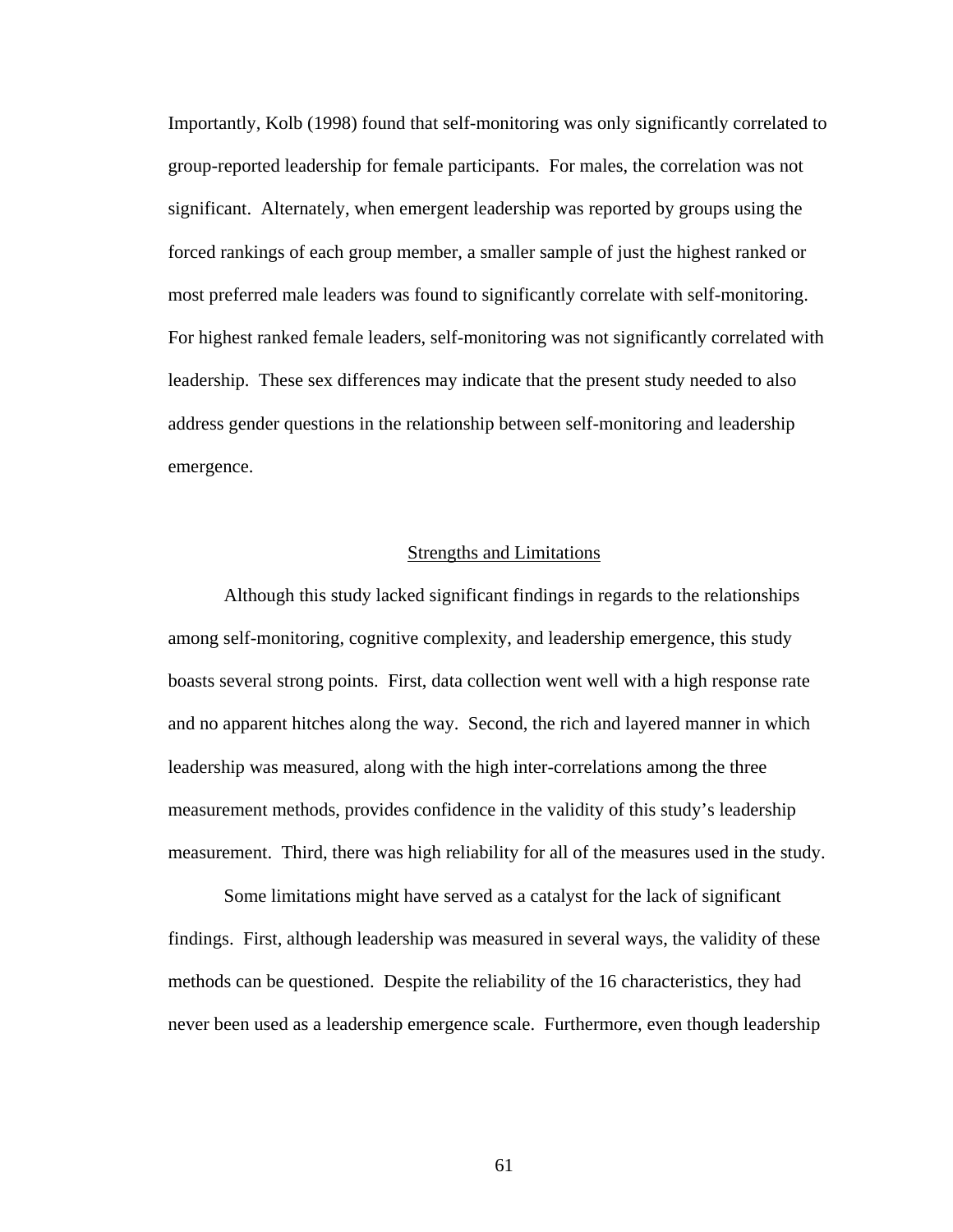was measured in three different ways, two of the ways were based on the 16 leadershiprelevant characteristics. If these characteristics were not measuring leadership emergence in the expected way, then that would hurt two of the three leadership measures. However, all three measures of leadership (including rankings which were not connected to the 16 characteristics) were inter-correlated, so it remains unclear as to whether or not the 16 characteristics served as an accurate measure of emergent leadership.

Furthermore, other limitations arise out of the groups used. The sample size of twenty-six groups was lower than desirable. Additionally, groups may not have been working together long enough. With a larger sample size and longer-term groups, finer differences may have been flushed out of the data and indicated a relationship between self-monitoring, cognitive complexity, and emergent leadership. Relationships approaching significance may have become stronger, suggesting more support for the hypotheses. While the groups worked together on a graded assignment for about a month, there may have been significant differences with groups who had multiple graded assignments over the course several months. In addition, there were some fine differences in group size, group formation, and nature of the group assignments that may have impacted the results.

Finally, although student groups were used, this does not qualify as a weakness or limitation. While there are some areas, as discussed, where the group sample could have been strengthened, these student groups qualified as real, full-fledged groups. According to Bales and Strodtbeck (1951), full-fledged groups possess certain characteristics. Fullfledged, real groups, as opposed to experimental groups, should consist of normal,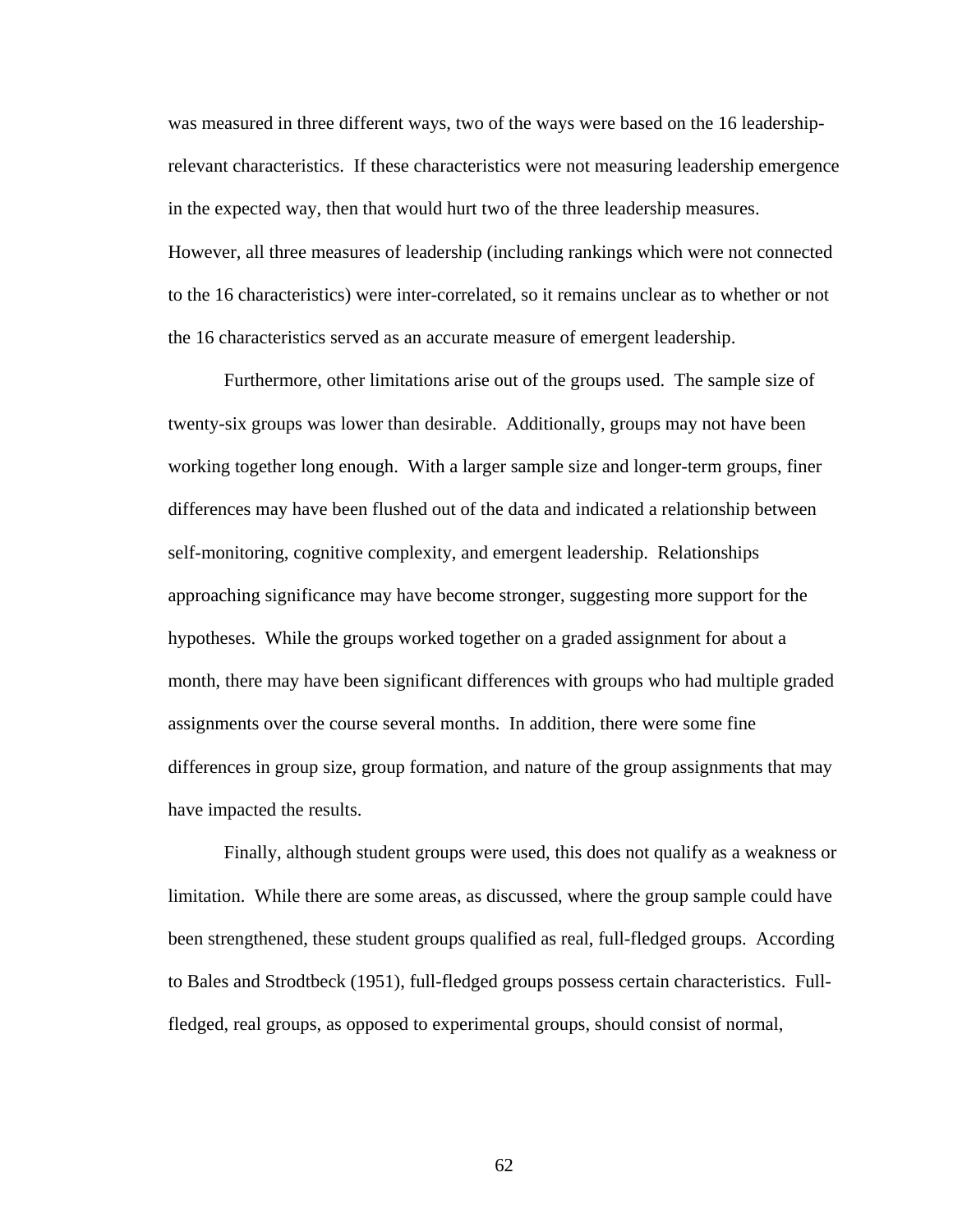regular adult (or near adult) members of our own culture. In addition, group members should be working towards a decision that matters to them and go through all the phases of group decision-making. In other words, groups must see the decision-making process through from start to end, engaging in orientation, evaluation, and control (Bales & Strodtbeck, 1951). Thus, the groups used in this study classify as real, full-fledged groups. They were regular adults working together on a graded group project. It can be assumed that they each had a stake in the outcome. In addition, these groups spent several weeks working together on the project, having to come up with a topic, discuss how to present the material, and, finally, present their project to their class and instructor. These student groups fulfilled the full cycle of decision-making.

While cognitive complexity and self-monitoring were fully related with leadership emergence in this study, there were still some potential relationships approaching significance that suggest valuable areas for further research. Long-term standing groups should be studied and, in addition to other measures of leadership, straight rankings of group members' leadership should be taken as a valid measure of emergent leadership. Furthermore, the impact of sex or gender on cognitive complexity, self-monitoring, and leadership may shed additional light. Finally, it may help to first develop a comprehensive understanding of the link between self-monitoring and cognitive complexity before moving on to their relationship with emergent leadership in groups. Understanding the impact of each dimension of self-monitoring on cognitive complexity may help to shed light on the variables relationship with leadership.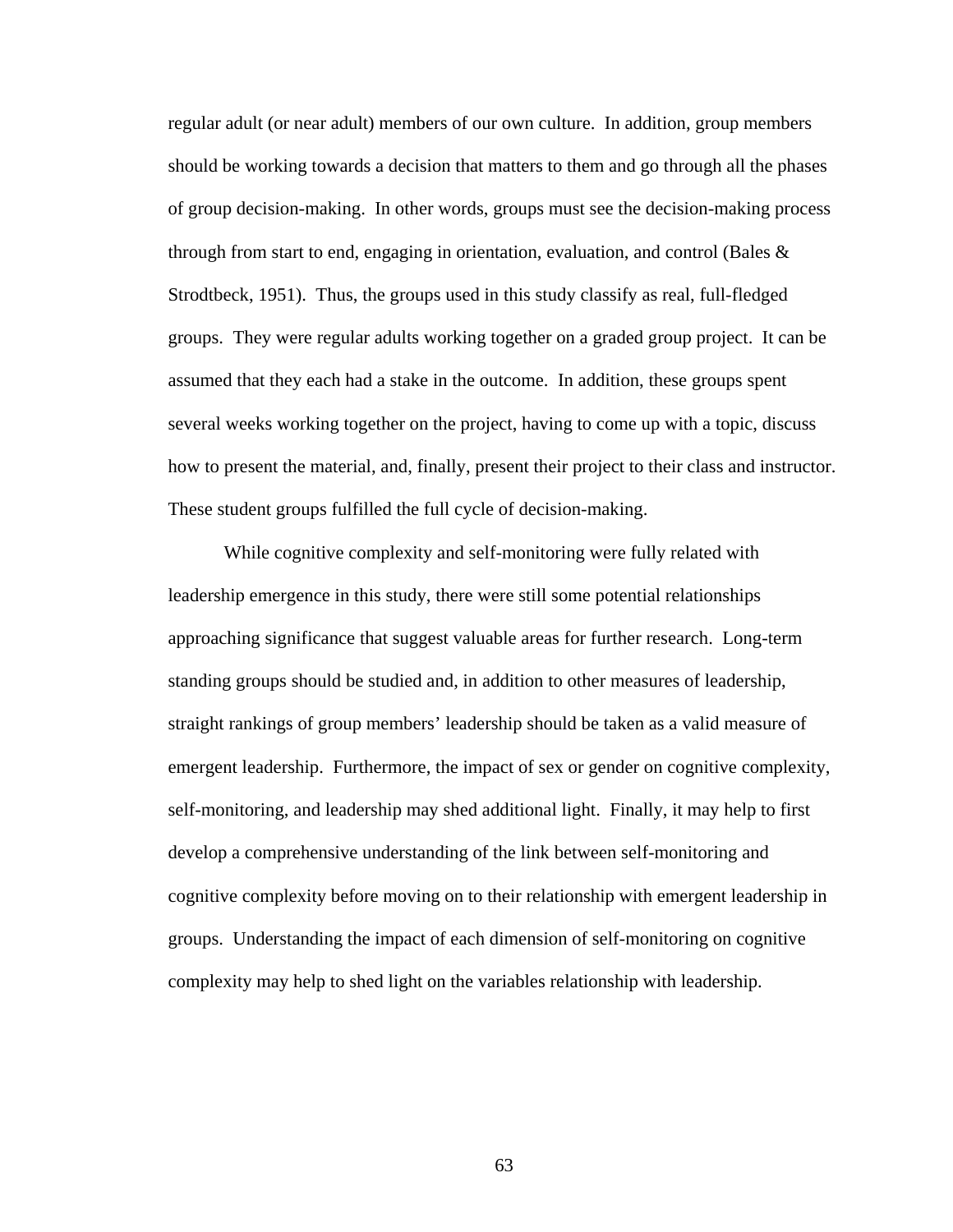# **Appendix A**

## **LEADERSHIP MEASURE**

For each group member, including you, please indicate how much they displayed the characteristics by marking an "X" in the appropriate blank.

NAME (group member): \_\_\_\_\_\_\_\_\_\_\_\_\_\_\_\_\_\_\_\_\_\_

| Enthusiastic                          | Not at all $\angle$ $\angle$ $\angle$ $\angle$ $\angle$ $\angle$                                                                                                                                                                                                                                                                      | Very much so |
|---------------------------------------|---------------------------------------------------------------------------------------------------------------------------------------------------------------------------------------------------------------------------------------------------------------------------------------------------------------------------------------|--------------|
| Forceful                              | Not at all                                                                                                                                                                                                                                                                                                                            | Very much so |
| Understanding                         | Not at all $\Big $ $\Big $ $\Big $ $\Big $ $\Big $ $\Big $ $\Big $ $\Big $ $\Big $ $\Big $ $\Big $ $\Big $ $\Big $ $\Big $ $\Big $ $\Big $ $\Big $ $\Big $ $\Big $ $\Big $ $\Big $ $\Big $ $\Big $ $\Big $ $\Big $ $\Big $ $\Big $ $\Big $ $\Big $ $\Big $ $\Big $ $\Big $ $\Big $ $\Big $ $\Big $                                    | Very much so |
| Supportive                            | Not at all $\qquad$ $\qquad$ $\qquad$ $\qquad$ $\qquad$ $\qquad$ $\qquad$ $\qquad$ $\qquad$ $\qquad$ $\qquad$ $\qquad$ $\qquad$ $\qquad$ $\qquad$ $\qquad$ $\qquad$ $\qquad$ $\qquad$ $\qquad$ $\qquad$ $\qquad$ $\qquad$ $\qquad$ $\qquad$ $\qquad$ $\qquad$ $\qquad$ $\qquad$ $\qquad$ $\qquad$ $\qquad$ $\qquad$ $\qquad$ $\qquad$ | Very much so |
| Intelligent                           | Not at all $\frac{1}{2}$ = $\frac{1}{2}$ = $\frac{1}{2}$                                                                                                                                                                                                                                                                              | Very much so |
| Creative                              | Not at all $\angle$ $\angle$ $\angle$ $\angle$ $\angle$ $\angle$                                                                                                                                                                                                                                                                      | Very much so |
| Friendly                              | Not at all $\qquad$ $_{---}$                                                                                                                                                                                                                                                                                                          | Very much so |
| Organized                             | Not at all $\frac{1}{2}$ - - - - - -                                                                                                                                                                                                                                                                                                  | Very much so |
| Stated the group's procedure          | Not at all $\frac{1}{2}$ - $\frac{1}{2}$ - $\frac{1}{2}$                                                                                                                                                                                                                                                                              | Very much so |
| Encouraged group member participation | Not at all $\frac{1}{2}$ = $\frac{1}{2}$ = $\frac{1}{2}$                                                                                                                                                                                                                                                                              | Very much so |
| Encouraged harmony among members      |                                                                                                                                                                                                                                                                                                                                       | Very much so |
| Summarized the group's decision       | Not at all $\frac{1}{2}$ - - - - - - -                                                                                                                                                                                                                                                                                                | Very much so |
| Facilitated group discussion          |                                                                                                                                                                                                                                                                                                                                       | Very much so |
| Played devil's advocate               |                                                                                                                                                                                                                                                                                                                                       |              |
| Managed conflict                      | Not at all $\frac{1}{2}$ $\frac{1}{2}$ $\frac{1}{2}$ $\frac{1}{2}$                                                                                                                                                                                                                                                                    | Very much so |
| Kept group discussion organized       | Not at all $\bar{z}$                                                                                                                                                                                                                                                                                                                  | Very much so |

Please rank order the group members, including you, in terms of who exhibited the most leadership skill.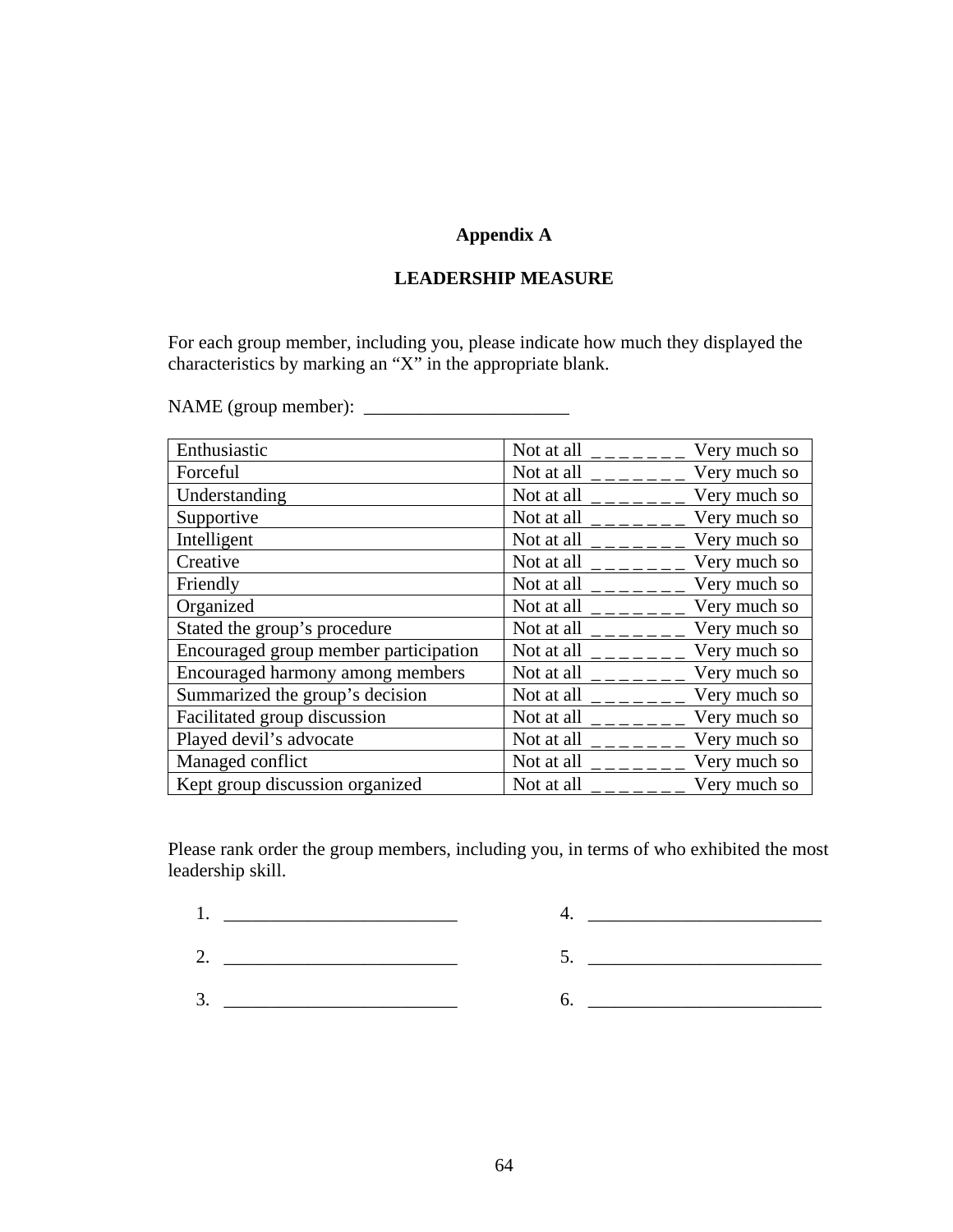| Enthusiastic                          | Not at all $\frac{\ }{2}$ - $\frac{\ }{2}$ - $\frac{\ }{2}$                                                                                                                                                                                                                                                                           | Very much so |
|---------------------------------------|---------------------------------------------------------------------------------------------------------------------------------------------------------------------------------------------------------------------------------------------------------------------------------------------------------------------------------------|--------------|
| Forceful                              |                                                                                                                                                                                                                                                                                                                                       | Very much so |
| Understanding                         |                                                                                                                                                                                                                                                                                                                                       | Very much so |
| Supportive                            | Not at all $\frac{\ }{2}$ - $\frac{\ }{2}$ - $\frac{\ }{2}$                                                                                                                                                                                                                                                                           | Very much so |
| Intelligent                           | Not at all $\frac{1}{1}$ $\frac{1}{1}$                                                                                                                                                                                                                                                                                                | Very much so |
| Creative                              |                                                                                                                                                                                                                                                                                                                                       | Very much so |
| Friendly                              | Not at all $\frac{\ }{2}$ - $\frac{\ }{2}$ - $\frac{\ }{2}$                                                                                                                                                                                                                                                                           | Very much so |
| Organized                             | Not at all $\frac{1}{2}$ - $\frac{1}{2}$ - $\frac{1}{2}$                                                                                                                                                                                                                                                                              | Very much so |
| Stated the group's procedure          |                                                                                                                                                                                                                                                                                                                                       | Very much so |
| Encouraged group member participation | Not at all $\frac{1}{2}$ = $\frac{1}{2}$ = $\frac{1}{2}$ = $\frac{1}{2}$                                                                                                                                                                                                                                                              | Very much so |
| Encouraged harmony among members      | Not at all $\frac{1}{2}$ - $\frac{1}{2}$ - $\frac{1}{2}$                                                                                                                                                                                                                                                                              | Very much so |
| Summarized the group's decision       |                                                                                                                                                                                                                                                                                                                                       | Very much so |
| Facilitated group discussion          | Not at all $\frac{1}{2}$ $\frac{1}{2}$ $\frac{1}{2}$ $\frac{1}{2}$                                                                                                                                                                                                                                                                    | Very much so |
| Played devil's advocate               | Not at all $\frac{1}{2}$ - $\frac{1}{2}$ - $\frac{1}{2}$ - $\frac{1}{2}$                                                                                                                                                                                                                                                              | Very much so |
| Managed conflict                      | Not at all $\qquad$ $\qquad$ $\qquad$ $\qquad$ $\qquad$ $\qquad$ $\qquad$ $\qquad$ $\qquad$ $\qquad$ $\qquad$ $\qquad$ $\qquad$ $\qquad$ $\qquad$ $\qquad$ $\qquad$ $\qquad$ $\qquad$ $\qquad$ $\qquad$ $\qquad$ $\qquad$ $\qquad$ $\qquad$ $\qquad$ $\qquad$ $\qquad$ $\qquad$ $\qquad$ $\qquad$ $\qquad$ $\qquad$ $\qquad$ $\qquad$ | Very much so |
| Kept group discussion organized       | Not at all $\qquad$                                                                                                                                                                                                                                                                                                                   | Very much so |

In your opinion, what does a good leader do? Put an "X" in the appropriate blank.

How many times did your group meet outside of class? Please circle one.

- a. 0 times
- b. 1 time
- c. 2 times
- d.  $3+ \text{times}$

How much time was spent working on this project **as a group**?

- a. less than 1 hour
- b. 1 hour
- c. 2 hours
- d.  $3+ hours$

What is your sex?

a. Male b. Female

\_\_\_\_\_\_\_\_\_\_\_\_\_\_\_\_\_\_\_\_\_\_\_\_\_\_\_\_\_\_\_\_\_\_

What was the topic of your group presentation?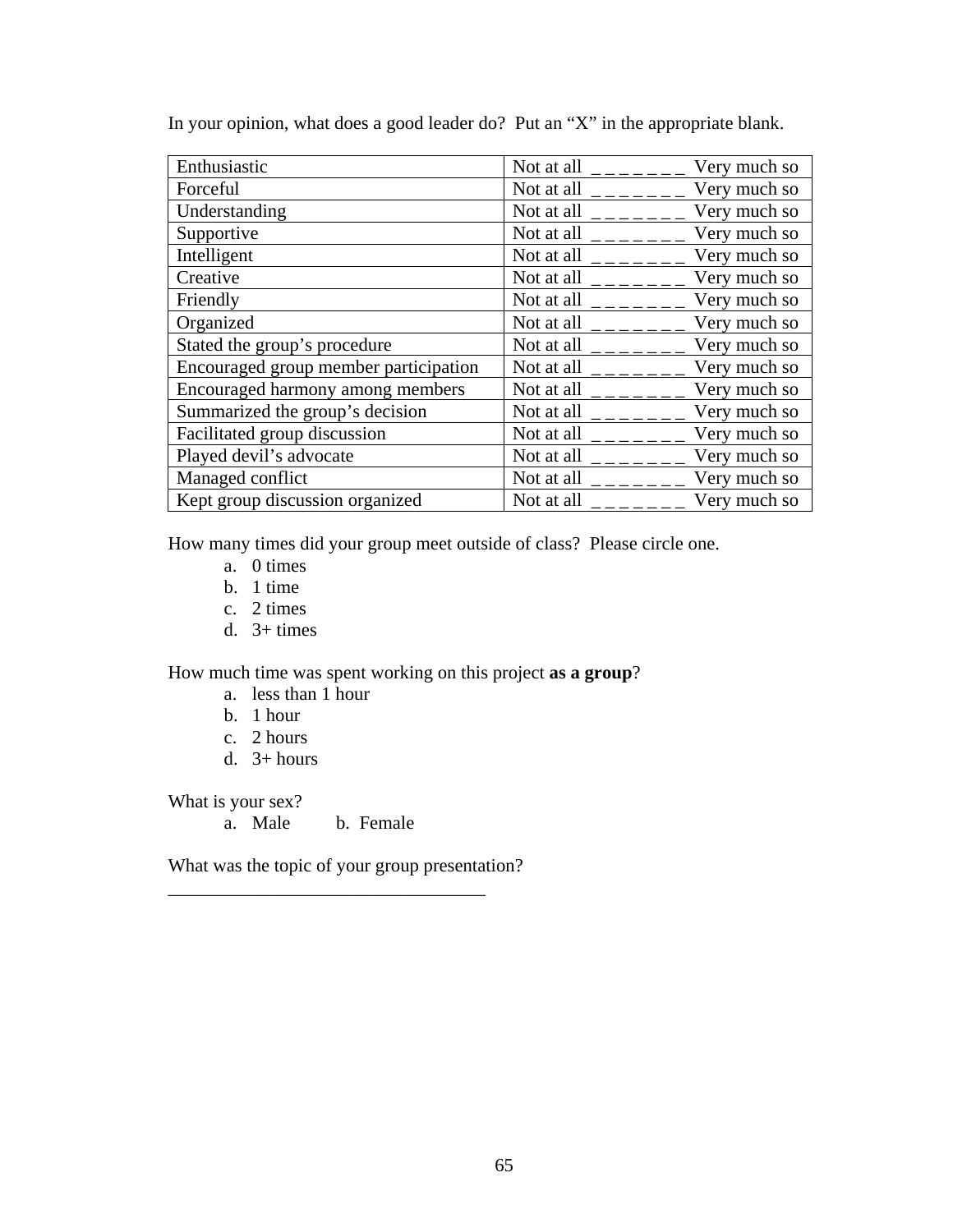## **Appendix B**

# **ROLE CATEGORY QUESTIONNAIRE**

Please describe a peer whom you like. You will have five minutes to write your detailed impression of this person. Describe this person as fully as possible and pay particular attention to this person's habits, beliefs, ways of treating others, mannerisms, and similar attributes.

Please describe a peer whom you dislike. You will have five minutes to write your detailed impression of this person. Describe this person as fully as possible and pay particular attention to this person's habits, beliefs, ways of treating others, mannerisms, and similar attributes.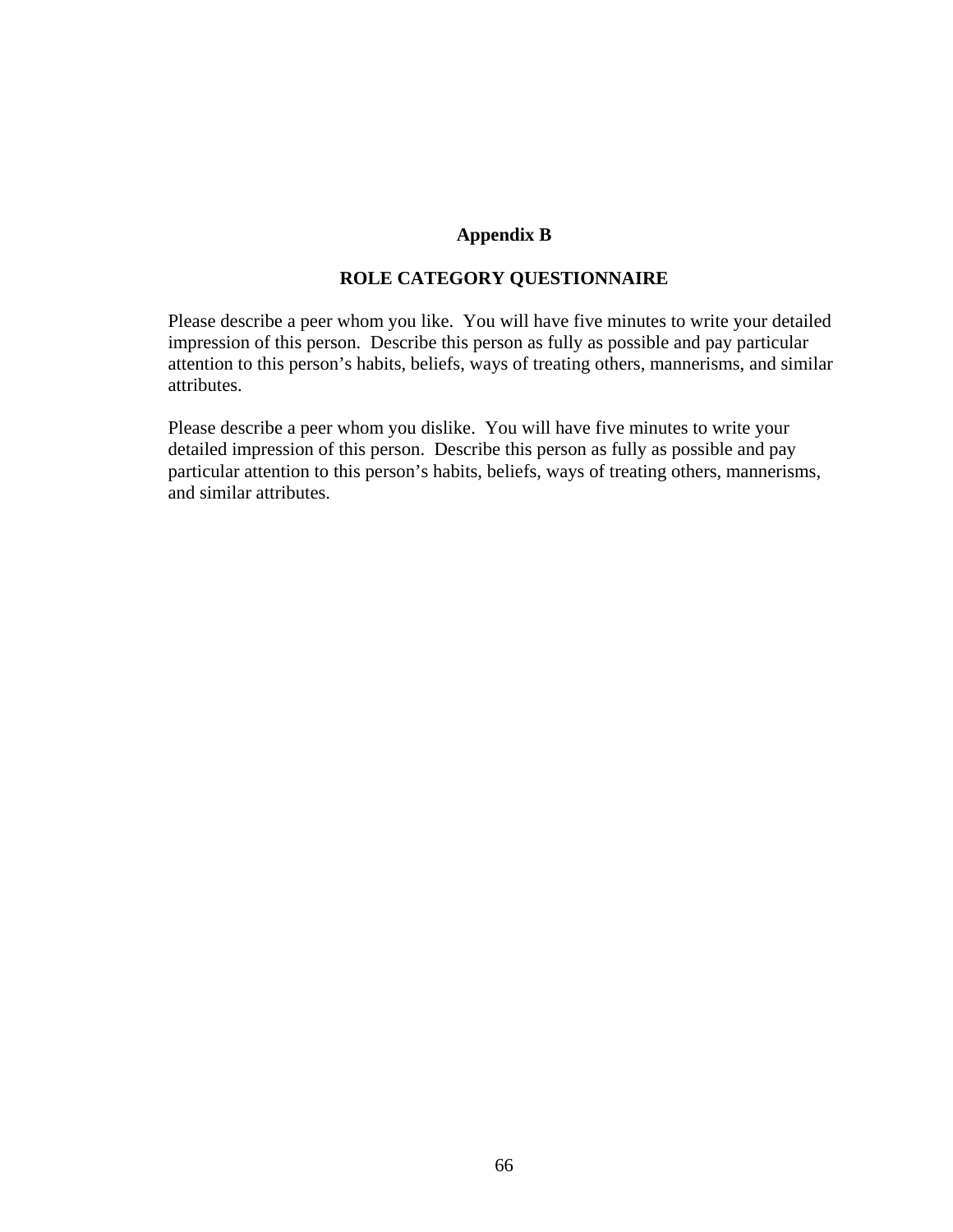# **Appendix C**

## **REVISED SELF-MONITORING SCALE**

Please circle the answer that best corresponds to your behavior, where 5= certainly, always true; 4= generally true; 3= somewhat true, but with exception; 2= somewhat false, but with exception;  $1=$  generally false;  $0=$  certainly, always false.

| 1. In social situations, I have the ability to alter my<br>behavior if I feel that something else is called for.                    | 0 1 2 3 4 5 |
|-------------------------------------------------------------------------------------------------------------------------------------|-------------|
| 2. I am often able to read people's true emotions correctly<br>through their eyes.                                                  | 0 1 2 3 4 5 |
| 3. I have the ability to control the way I come across to<br>people, depending on the impressions I wish to give them.              | 0 1 2 3 4 5 |
| 4. In conversations, I am sensitive to even the slightest<br>change in the facial expression of the person I am<br>conversing with. | 0 1 2 3 4 5 |
| 5. My powers of intuition are quite good when it comes to<br>understanding others' emotions and motives.                            | 0 1 2 3 4 5 |
| 6. I can usually tell when others consider a joke to be in<br>bad taste, even though they may laugh convincingly.                   | 0 1 2 3 4 5 |
| 7. When I feel that the image I am portraying isn't<br>working, I can readily change it to something that does.                     | 0 1 2 3 4 5 |
| 8. I can usually tell when I've said something<br>inappropriate by reading it in the listener's eyes.                               | 0 1 2 3 4 5 |
| 9. I have trouble changing my behavior to suit different<br>people and different situations.                                        | 0 1 2 3 4 5 |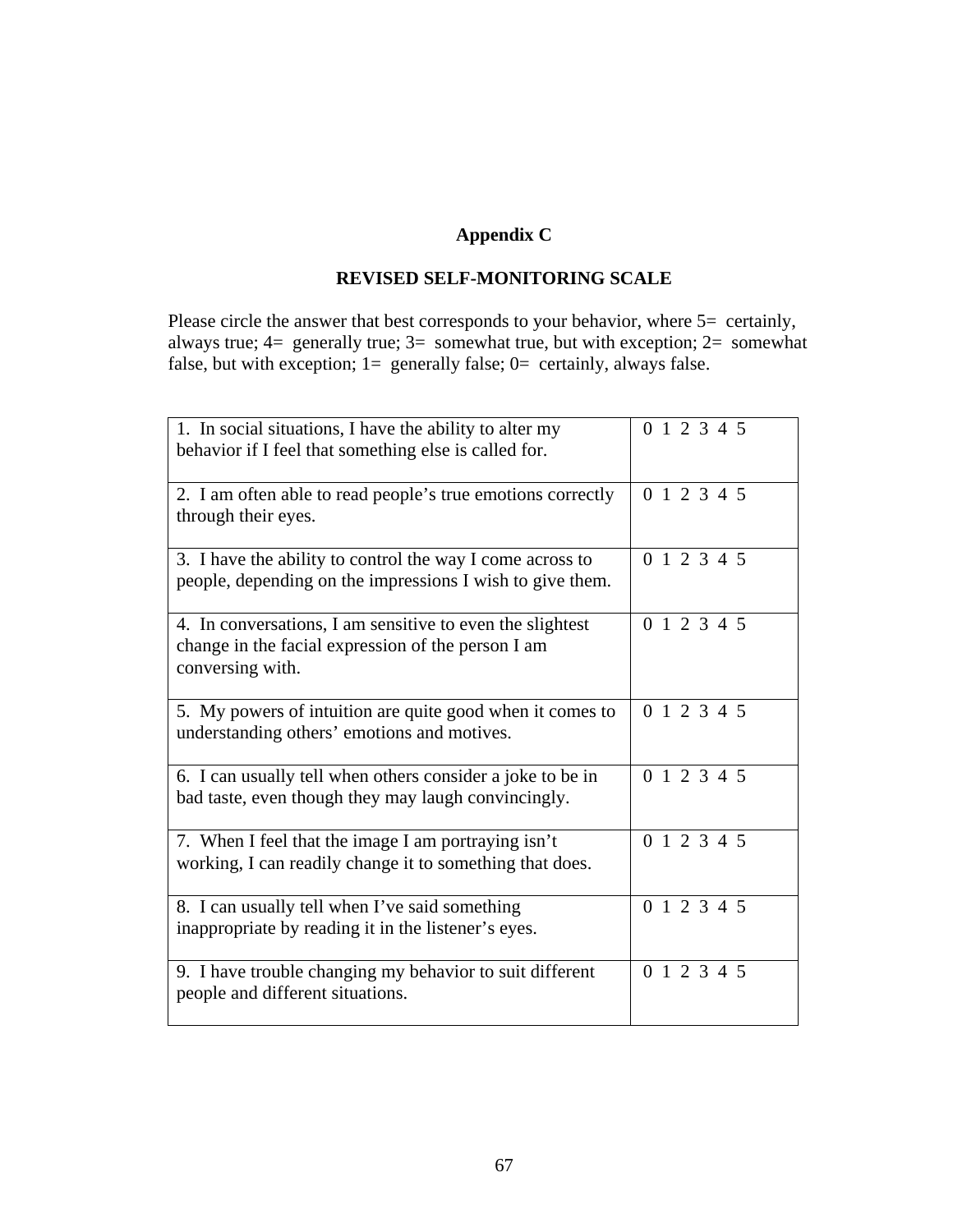| 10. I have found that I can adjust my behavior to meet the<br>requirements of any situation I find myself in. | 0 1 2 3 4 5 |
|---------------------------------------------------------------------------------------------------------------|-------------|
| 11. If someone is lying to me, I usually know it at once<br>from that person's manner of expression.          | 0 1 2 3 4 5 |
| 12. Even when it might be to my advantage, I have<br>difficulty putting up a good front.                      | 0 1 2 3 4 5 |
| 13. Once I know what the situation calls for, it's easy for<br>me to regulate my actions accordingly.         | 0 1 2 3 4 5 |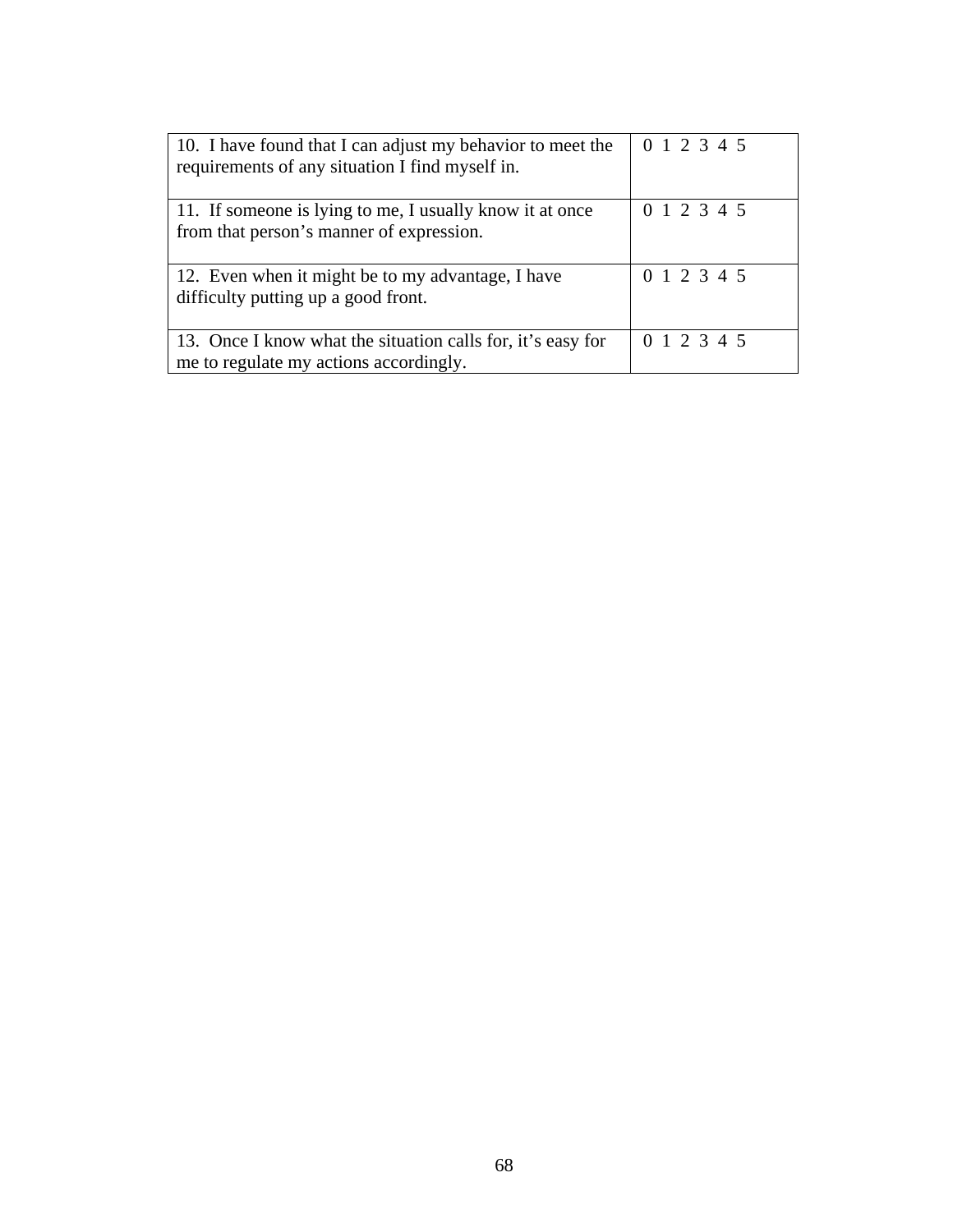# **Appendix D**

### **PREDISPOSITION TO VERBAL BEHAVIOR SCALE**

In the following items, please describe how you express yourself orally to others. Think about how your verbal behavior would be in general situations. Circle the appropriate response where YES!=very strong agreement with the statement; YES=strong agreement with the statement; yes=mild agreement with the statement; ?=don't know or neutral feelings about the statement; no=mild disagreement with the statement; NO=strong disagreement with the statement; and NO!=very strong disagreement with the statement.

| 1.  | I am inclined to let other people start  | YES! YES yes ? no NO NO! |
|-----|------------------------------------------|--------------------------|
|     | conversations.                           |                          |
| 2.  | I have a tendency to dominate            | YES! YES yes ? no NO NO! |
|     | informal conversations with other        |                          |
|     |                                          |                          |
|     | people.                                  |                          |
| 3.  | When I am with other people I            | YES! YES yes ? no NO NO! |
|     | generally talk often.                    |                          |
| 4.  | In most social situations I tend to      | YES! YES yes ? no NO NO! |
|     | direct the course of conversation.       |                          |
| 5.  | When I am with others it generally       | YES! YES yes ? no NO NO! |
|     |                                          |                          |
|     | takes me quite a while to warm up        |                          |
|     | enough to say very much.                 |                          |
| 6.  | I generally rely on others to keep       | YES! YES yes ? no NO NO! |
|     | conversations going.                     |                          |
| 7.  | In most social situations I generally    | YES! YES yes ? no NO NO! |
|     |                                          |                          |
|     | speak quite frequently.                  |                          |
| 8.  | I tend to hesitate when I speak.         | YES! YES yes ? no NO NO! |
|     |                                          |                          |
| 9.  | I generally prefer to listen rather than | YES! YES yes ? no NO NO! |
|     | to speak.                                |                          |
|     |                                          |                          |
| 10. | In most social situations I tend to      | YES! YES yes ? no NO NO! |
|     | come on strong.                          |                          |
| 11. | I find myself pausing often when I       | YES! YES yes ? no NO NO! |
|     |                                          |                          |
|     | speak.                                   |                          |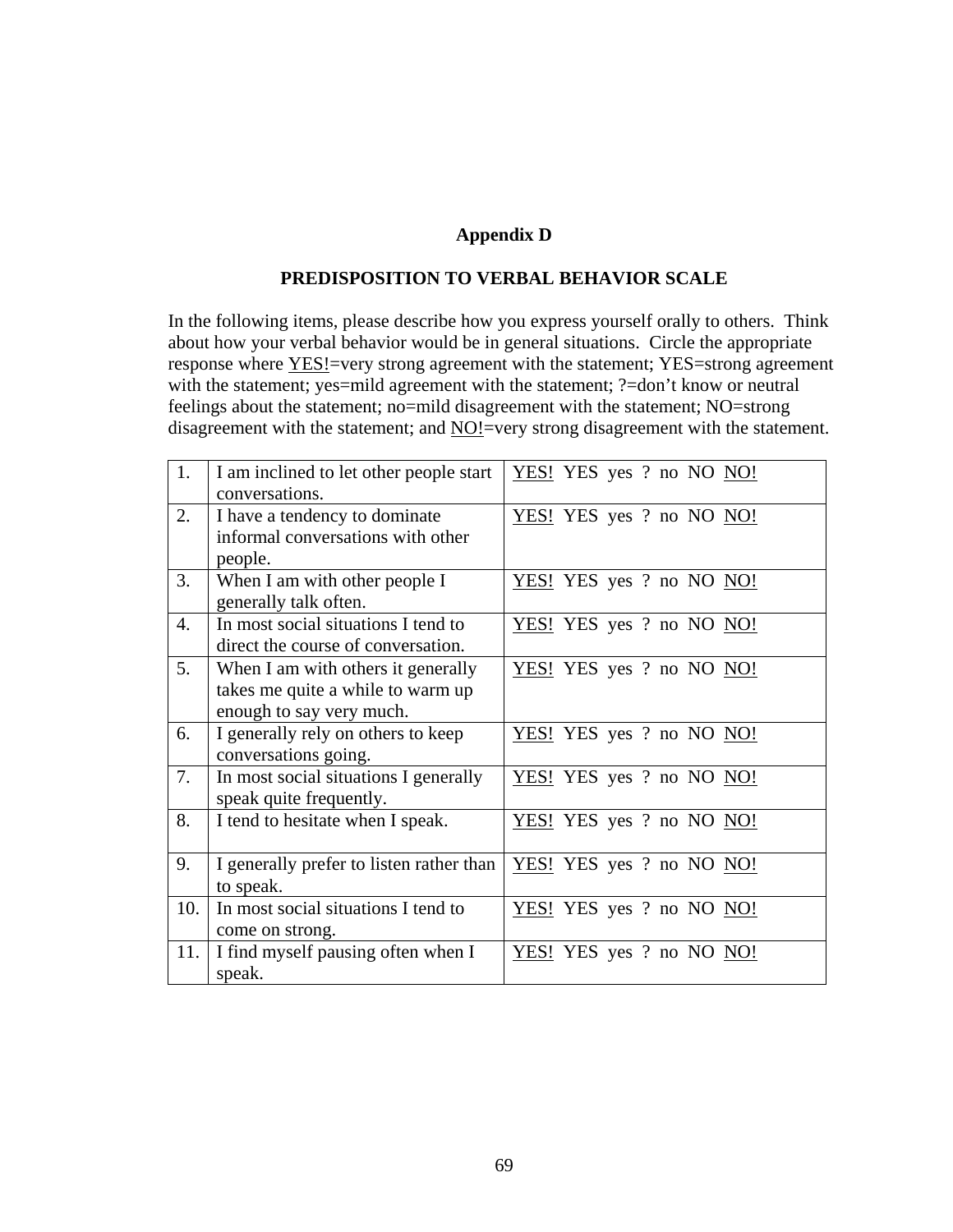| 12.  | I am inclined to jump into informal     | YES! YES yes ? no NO NO! |
|------|-----------------------------------------|--------------------------|
|      | conversations.                          |                          |
| 13.  | I tend to feel inhibited when I talk to | YES! YES yes ? no NO NO! |
|      | others.                                 |                          |
| 14.  | I generally find that I express myself  | YES! YES yes ? no NO NO! |
|      | quite freely.                           |                          |
| 15.  | I try to take charge of things when I   | YES! YES yes ? no NO NO! |
|      | am with people.                         |                          |
| 16.  | I often don't express my views in       | YES! YES yes ? no NO NO! |
|      | normal conversations with others.       |                          |
| 17.1 | I would describe myself as dominant     | YES! YES yes ? no NO NO! |
|      | in social situations.                   |                          |
| 18.  | When I am with others I am inclined     | YES! YES yes ? no NO NO! |
|      | to talk forcefully.                     |                          |
| 19.  | I have a tendency to let other people   | YES! YES yes ? no NO NO! |
|      | determine the course of conversation.   |                          |
| 20.  | In one-to-one conversations I tend to   | YES! YES yes ? no NO NO! |
|      | talk more than half the time.           |                          |
| 21.  | In most social situations I tend to     | YES! YES yes ? no NO NO! |
|      | speak for long periods of time.         |                          |
| 22.  | I am inclined to let other people talk  | YES! YES yes ? no NO NO! |
|      | for long periods of time.               |                          |
| 23.  | I prefer to keep my comments brief.     | YES! YES yes ? no NO NO! |
| 24.  | I probably speak for shorter periods of | YES! YES yes ? no NO NO! |
|      | time than the average person.           |                          |
| 25.  | In most social situations I am inclined | YES! YES yes ? no NO NO! |
|      | to let other people get in the last     |                          |
|      | word.                                   |                          |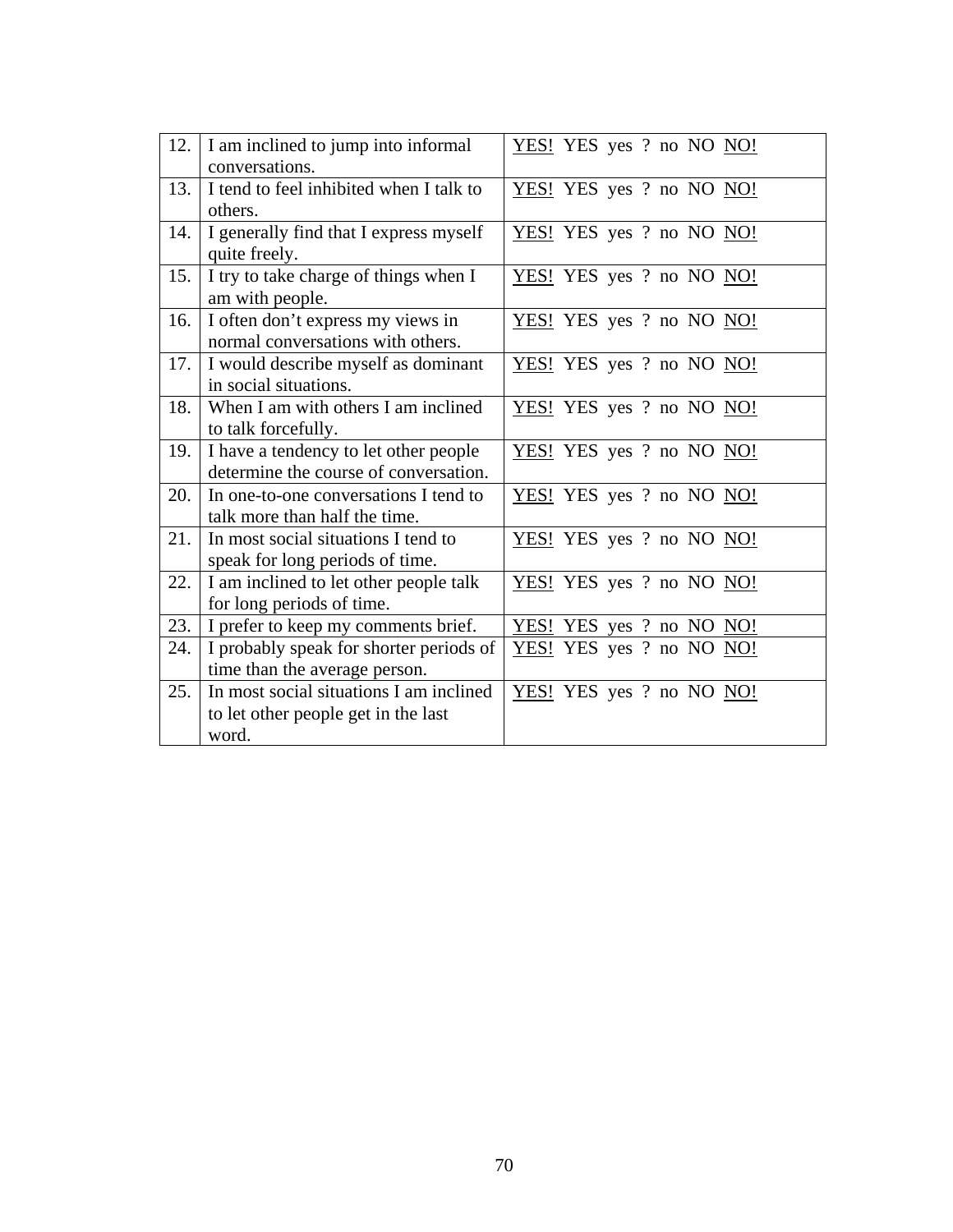#### **REFERENCES**

- Andrews, P.H. (1984). Performance self-esteem and perceptions of leadership emergence: A comparative study of men and women. Western Journal of Speech Communication, 48, 1-13.
- Baker, D.C. (1990). A qualitative and quantitative analysis of verbal style and the elimination of potential leaders in small groups. Communication Quarterly, 38, 13-26.
- Bales, R.F. (1953). The equilibrium problem in small groups. In T. Parsons, R.F. Bales,  $& A. Shils (Eds.), Working papers in the theory of action (111-161). Glencoe, IL:$ Free Press.
- Bales, R.F., & Strodtbeck, F.L. (1951). Phases in group problem-solving. Journal of Abnormal and Social Psychology, 46, 485-495.
- Barge, J.K. (1989). Leadership as a medium: A leaderless group discussion model. Communication Quarterly, 37, 237-247.
- Barge, J.K., & Hirokawa, R.Y. (1989). Toward a communiation competency model of group leadership. Small Group Behavior, 20, 167-189.
- Barge, J.K., & Schlueter, D.W. (1991). Leadership as organizing: A critique of leadership instruments. Management Communication Quarterly, 4, 541-570.
- Bass, B.M. (1985). Leadership and performance beyond expectations. New York: Free Press.
- Beatty, M.J., & Payne, S.K., (1984). Loquacity and quantity of constructs as predictors of social perspective-taking. Communication Quarterly, 32, 207-210.
- Briggs, S.R., Cheek, J.M., & Buss, A.H. (1980). An analysis of the self-monitoring scale. Journal of Personality and Social Psychology, 38, 679-686.
- Bunyi, J.M., & Andrews, P.H. (1985). Gender and leadership emergence: An experimental study. The Southern Speech Communication Journal, 50, 246-260.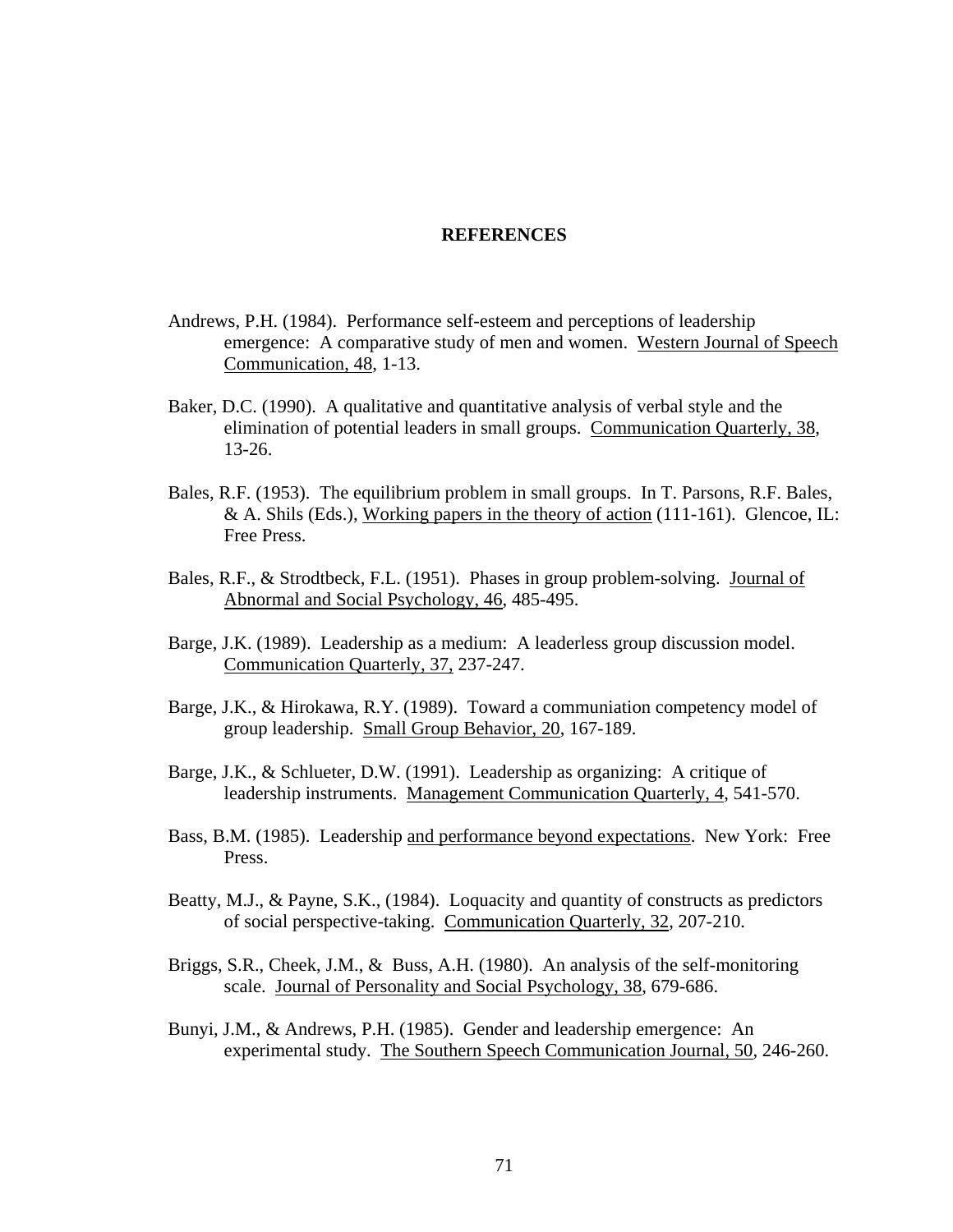- Burleson, B.R. (1982). The development of comforting communication skills in childhood and adolescence. Child Development, 53, 1578-1588.
- Burleson, B.R. (1984). Age, social-cognitive development, and the use of comforting strategies. Communication Monographs, 51, 140-15.
- Burleson, B.R. (1987). Cognitive complexity. In J.C. McCroskey & J.A. Daly (Eds.), Personality and interpersonal communication (305-349). Newbury Park, CA: Sage.
- Burleson, B.R. (1994). Friendship and similarities in social-cognitive and communication abilities: Social skill bases of interpersonal attraction in childhood. Personal Relationships, 1, 371-389.
- Burleson, B.R., Applegate, J.L., & Neuwirth, C.M. (1981). Is cognitive complexity loquacity? A reply to Powers, Jordan, and Street. Human Communication Research, 7, 212-225.
- Burleson, B.R., & Caplan, S.E. (1998). Cogntive complexity. In J.C. McCroskey, J.A. Daly, M.M. Martin, & M.J. Beatty (Eds.), Communication and personality: Trait perspectives (233-286). Creskill, NJ: Hampton Press.
- Burleson, B.R., & MacGeorge, E.L. (2002). Supportive communication. In M.L. Knapp, & J.A. Daly (Eds.), Handbook of interpersonal communication  $(3^{rd}$  ed.) (374-424). Thousand Oaks, CA: Sage.
- Burleson, B.R., & Samter, W. (1985). Consistencies in theoretical and naïve evaluations of comforting messages: Two empirical studies. Communication Monographs, 52, 103-123.
- Burleson, B.R., & Waltman, M.S. (1988). Cognitive complexity: Using the role category questionnaire measure. In C.H. Tardy (Ed.), A handbook for the study of human communication: Methods and instruments for observing, measuring, and assessing communication processes (1-29). Norwood, NJ: Ablex Publishing.
- Burleson, B.R., Waltman, M.S., & Samter, W. (1987). More evidence that cognitive complexity is not loquacity: A reply to Beatty and Payne. Communication Quarterly, 35, 317-328.
- Bryman, A. (1996). Leadership in organizations. In Handbook of organization studies, 276-292.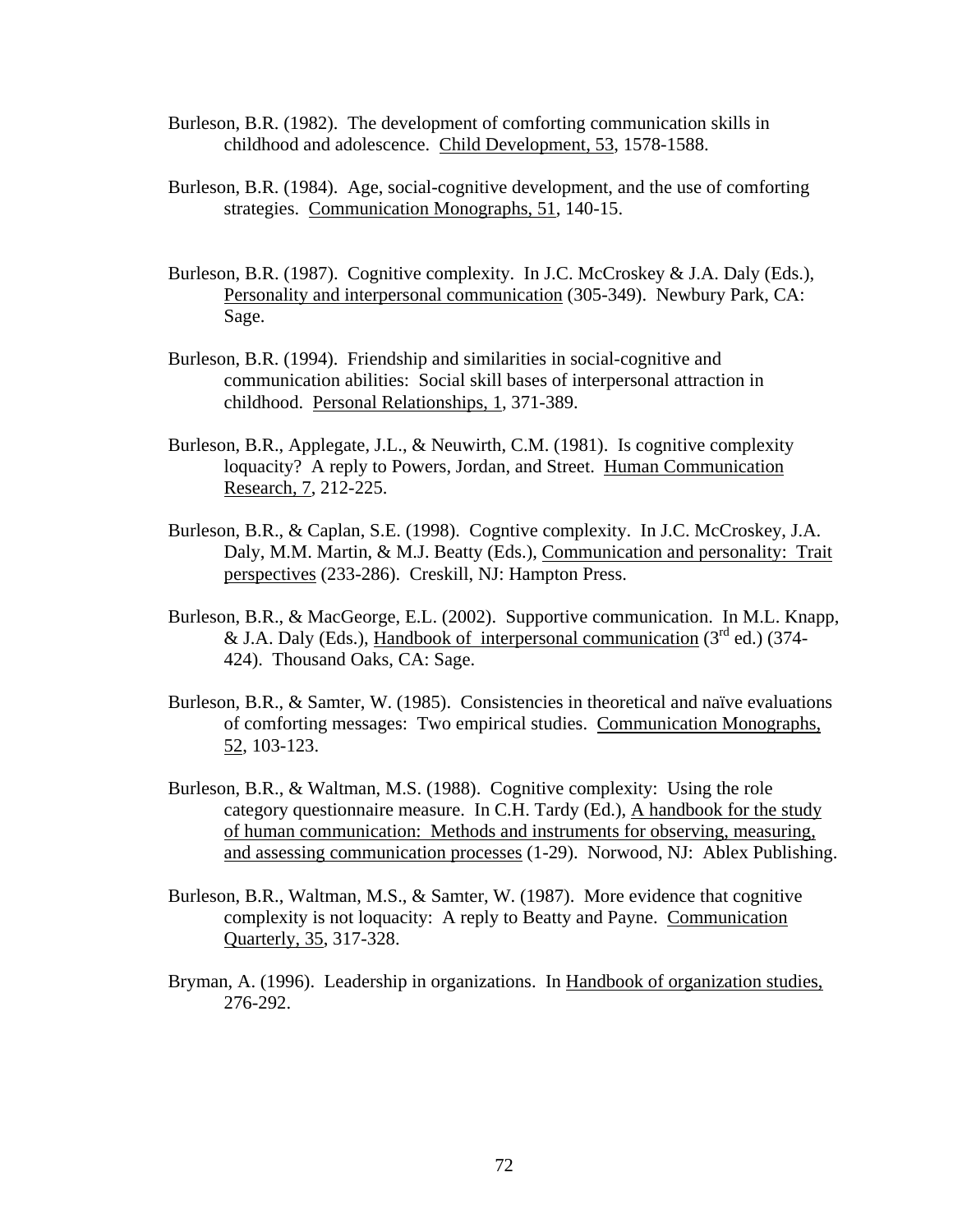- Calder, B.J. (1977). An attribution theory of leadership. In B.M. Staw & G.R. Salancik (Eds.), New directions in organizational behavior (179-204). Chicago: St. Clair Press.
- Crockett, W.H. (1965). Cognitive complexity and impression formation. In B.A. Maher (Ed.), Progress in experimental personality research (vol. 2). New York: Academic Press.
- Cronshaw, S.F., & Ellis, R.J. (1991). A process of self-monitoring and leader emergence. Small Group Research, 22, 403-420.
- Day, D.V, Schleiber, D.J., Unckless, A.L., & Hiller, N.J. (2002). Self-monitoring personality at work: A meta-analytic investigation of construct validity. Journal of Applied Psychology, 87, 390-401.
- Delia, J.G., Clark, R.A., & Switzer, D.E. (1974). Cognitive complexity and impression formation in informal social interaction. Speech Monographs, 41, 299-308.
- Delia, J.G., O'Keefe, B.J., & O'Keefe, D.J. (1982). The constructivist approach to communication. In F.E.X. Dance (Ed.), Human communication theory: Comparative essays (147-191). New York: Harper & Row.
- deTurck, M.A., & Miller, G. (1990). Training observers to detect deception: Effects of self-monitoring and rehearsal. Human Communication Research, 16, 603-620.
- Eagly, A.H., & Karau, S.J. (1991). Gender and the emergence of leaders: A metaanalysis. Journal of Personality and Social Psychology, 60(5), 685-710.
- Fiedler, F. E., & Chemers, M. M. (1973). Leadership and effective management. Glenview, IL: Scott, Foresman.
- Fisher, B.A. (1986). Leadership: When does the difference make a difference? In R.Y. Hirokawa & M.S. Poole (Eds.), Communication and group decision-making (197- 215), Beverly Hills, CA: Sage.
- French, J.P. Jr*.*, & Snyder, R. (1959). Leadership and interpersonal power. In D. Cartwright (Ed.), Studies in social power (pp. 118-149). Ann Arbor: University of Michigan, Research Center for Group Dynamics, Institute for Social Research.
- Frey, L.R. (1989). Exploring the input-throughput-output relationship in small groups: Communicative pre-dispositions, argumentation and leadership. World Communication, 18, 43-70.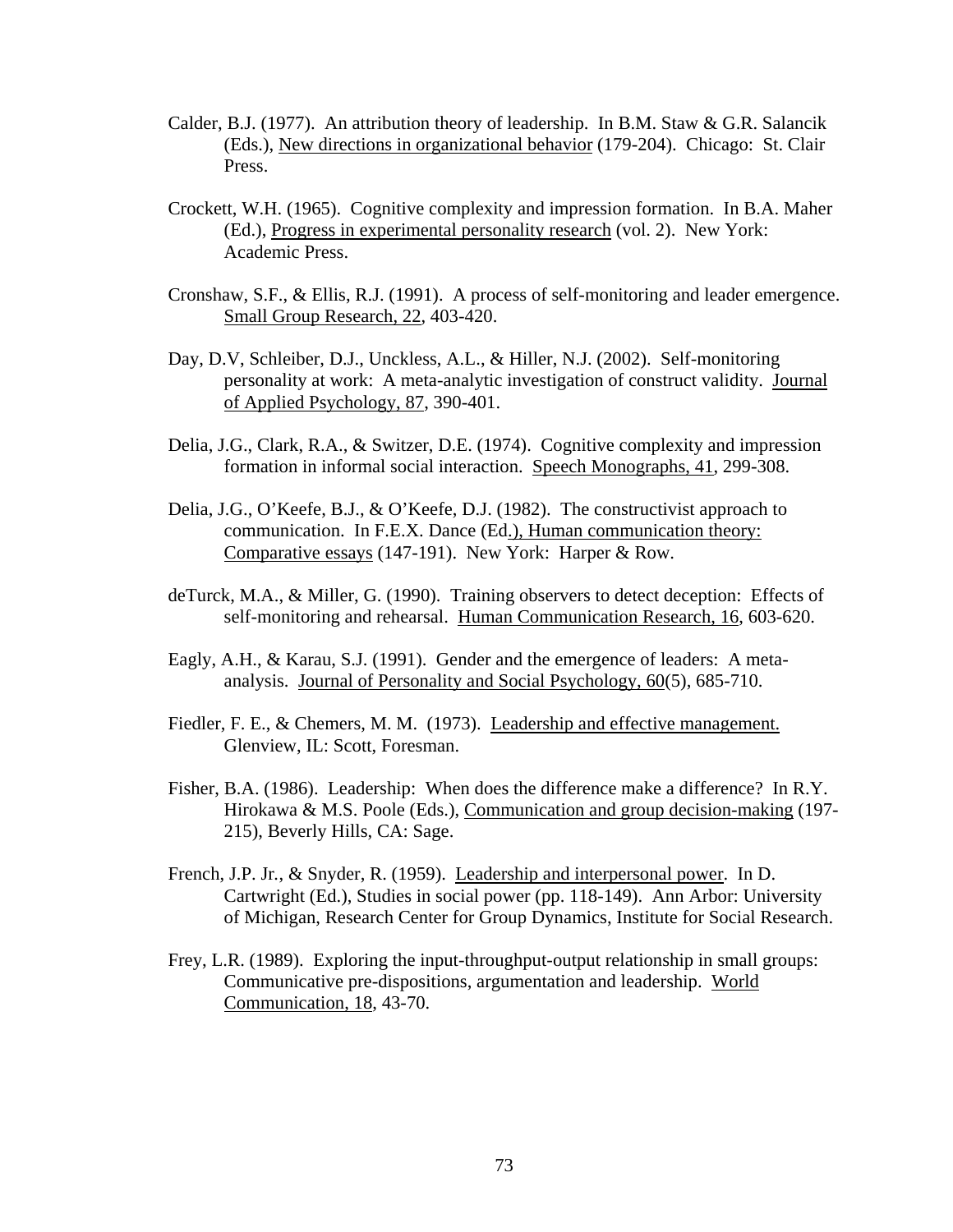- Gaines, Jr., S.O., Work, C., Johnson, H., Youn, M.S.P., & Lai, K. (2000). Impact of attachment style and self-monitoring on individuals' responses to accommodative dilemmas across relationship types. Journal of Social and Personal Relationships, 17, 767-789.
- Gangestad, S., & Snyder, M. (1985). "To carve nature at its joints": On the existence of discrete classes in personality. Psychological Review, 92, 317-349.
- Gangestad, S., & Snyder, M. (2000). Self-monitoring: Appraisal and reappraisal. Psychological Bulletin, 126, 530-555.
- Gardner, W.L. (2003). Perceptions of leader charisma, effectiveness, and integrity. Management Communication Quarterly, 16, 502-527.
- Geier, J.G. (1967). A trait approach to the study of leadership in small groups. Journal of Communication, 17, 316-323.
- Goffman, E. (1959). The presentation of self in everyday life. New York, NY: Doubleday Anchor.
- Hale, C.L., & Delia, J.G. (1976). Cognitive complexity and social perspective taking. Communication Monographs, 43, 195-203.
- Hare, A. P., & Bales, R. F. (1963). Seating position and small group interaction. Sociometry, 26, 480-486.
- Hersey, P., & Blanchard, K. H. (1969). Life cycle theory of leadership. Training and Development Journal, 23(5), 26-34.
- Hollander, E.P. (1958). Conformity, status, and idiosyncrasy credit. Psychological Review, 65, 117-127.
- Howells, L.T., & Becker, S.W. (1962). Seating arrangement and leadership emergence. Journal of Abnormal and Social Psychology, 64, 148-150.
- Ifert, D.E., & Roloff, M.E. (1997). Overcoming expressed obstacles to compliance: The role of sensitivity to the expressions of others and ability to modify selfpresentation. Communication Quarterly, 45, 55-67.
- Johnson, S.D., & Bechler, C. (1998). Examining the relationship between listening effectiveness and leadership emergence: Perceptions, behaviors, and recall. Small Group Research, 29, 452-471.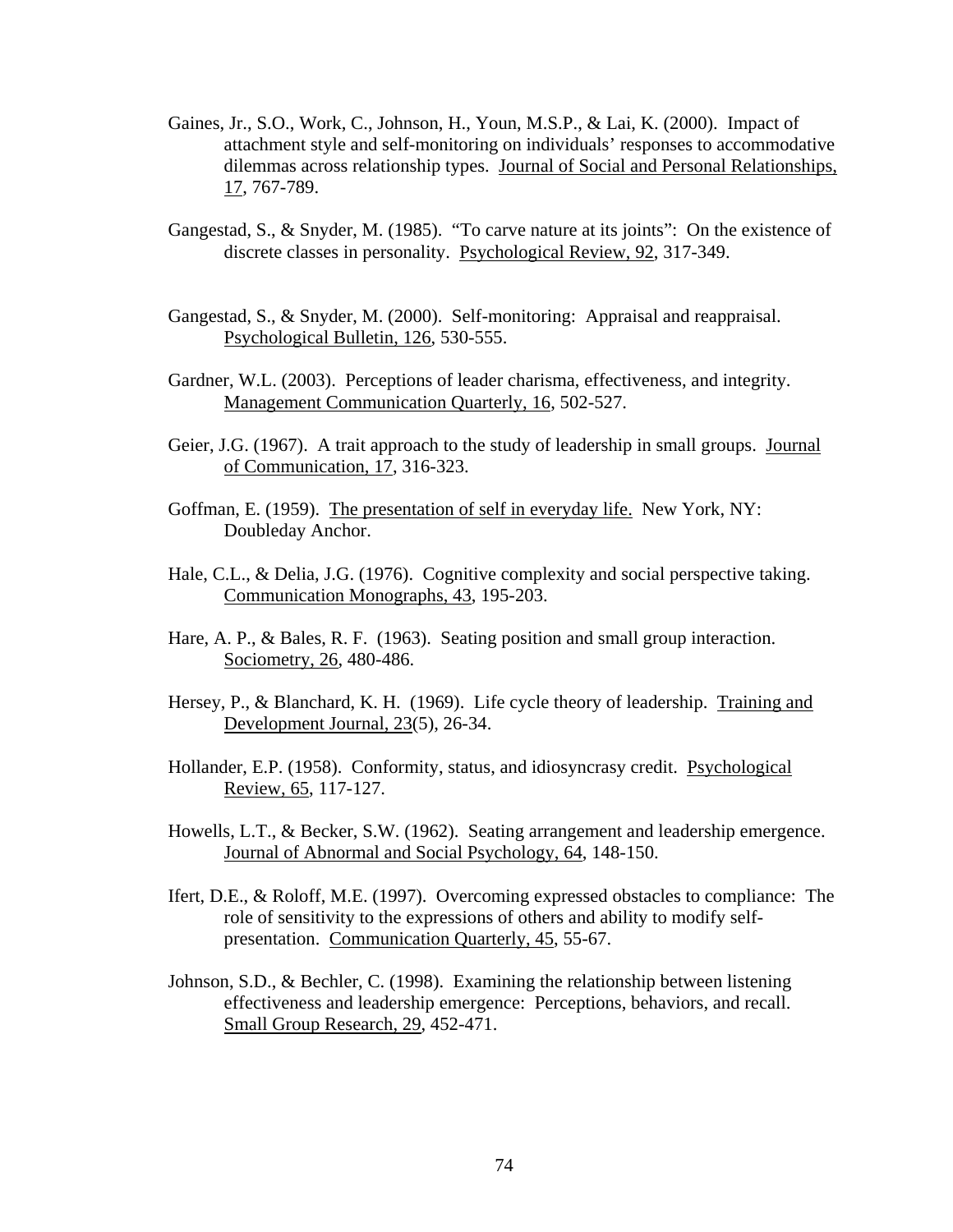- Jordan, J.M., & Roloff, M.E. (1997). Planning skills and negotiator goal accomplishment: The relationship between self-monitoring and plan generation, plan enactment, and plan consequences. Communication Research, 24, 31-63.
- Kelly, G.A. (1955). The psychology of personal constructs (2 vols.). New York: W.W. Norton.
- Ketrow, S.M. (1991). Communication role specializations and perceptions of leadership. Small Group Research, 22, 492-514.
- Knott, K.B., & Natalle, E.J. (1997). Sex differences, organizational level, and superiors' evaluation of managerial leadership. Management Communication Quarterly, 10, 523-540.
- Kolb, J.A. (1998). The relationship between self-monitoring and leadership in student project groups. The Journal of Business Communication, 35, 264-283.
- Lennox, R.D., & Wolfe, R.N. (1984). Revision of the self-monitoring scale. Journal of Personality and Social Psychology, 46, 1349-1364.
- Meyer, J.R. (2001). Pursuing relational goals in requests: The effects of dispositional factors and type of relationship. Southern Communication Journal, 67, 51-65.
- Morris, C.G., & Hackman, J.R. (1969). Behavioral correlates of perceived leadership. Journal of Personality and Social Psychology, 13, 350-361.
- Mortensen, C.D., 1966. Should the discussion group have an assigned leader? Speech Teacher, 15, 34-41.
- Mortensen, C.D, Arnston, P.H., & Lustig, M. (1977). The measurement of verbal predispositions: Scale development and application. Human Communication Research, 3, 146-158.
- O'Keefe, B.J. (1984). The evolution of impressions in small working groups: Effects of construct differentiation. In H.E. Sypher & J.L. Applegate (Eds.), Communication by children and adults: Social cognitive and strategic processes (262-291). Beverly Hills, CA: Sage.
- O'Keefe, B.J., & Delia, J.G. (1982). Impression formation and message production. In M.E. Roloff & C.R. Berger (Eds.), Social cognition and communication (pp. 33- 72). Beverly Hills, CA: Sage.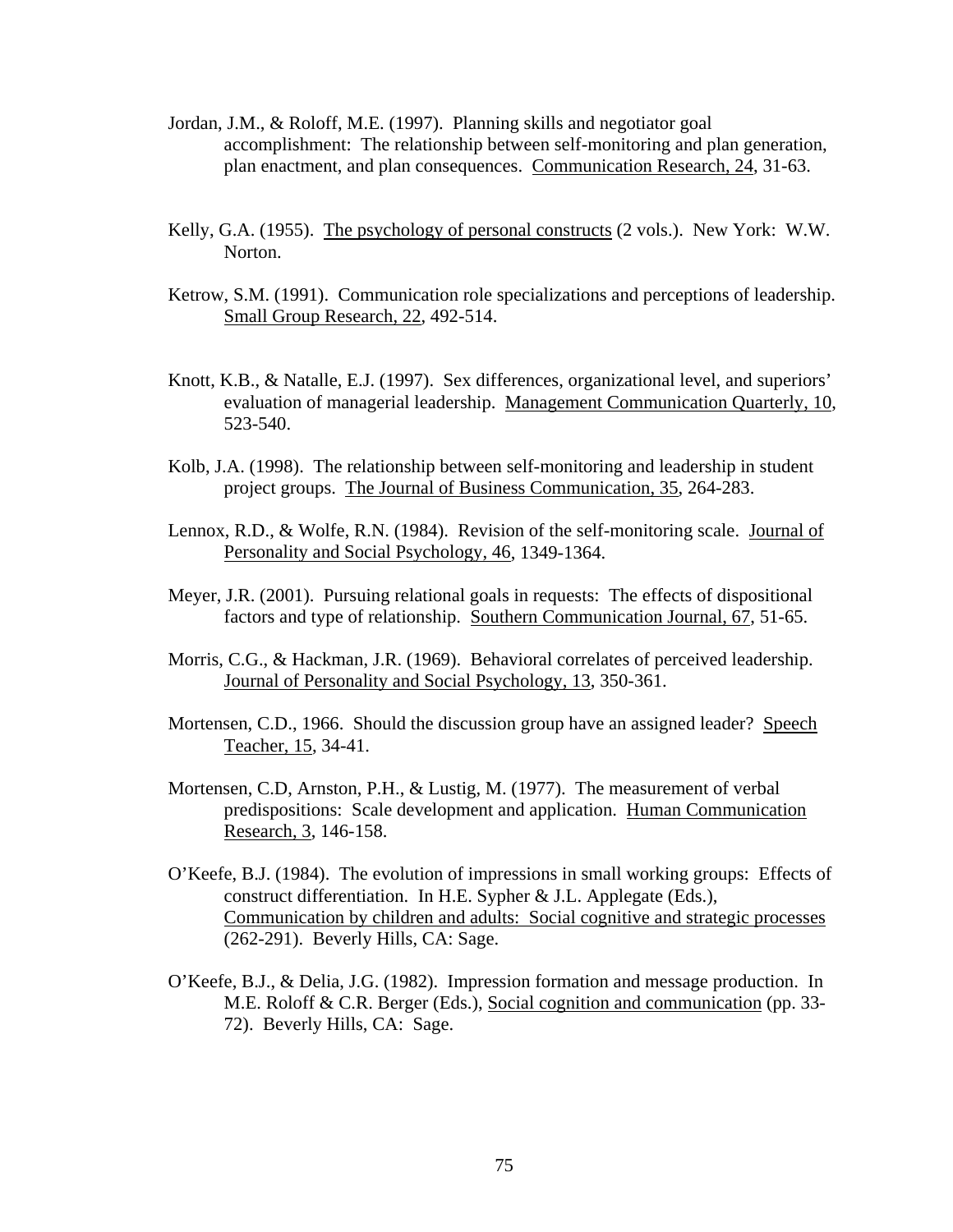- O'Keefe, B.J., & McCornack, S.A. (1987). Message design logic and message goal structure: Effects on perceptions of message quality in regulative communication situations. Human Communication Research, 14, 68-92.
- O'Keefe, D.J., & Sypher, H.E. (1981). Cognitive complexity measures and the relationship of cognitive complexity to communication. Human Communication Research, 8, 72-92.
- O'Keefe, D.J., Shepherd, G.J., & Streeter, T. (1981). Role category questionnaire measures of construct differentiation: Reliability and comparability of alternative forms. Paper presented at the International Communication Association convention, Minneapolis, MN.
- Pavitt, C. (1998). Small group communication: A theoretical approach  $(3<sup>rd</sup>$  ed., on-line). Available: http//www.udel.edu/communication/COMM356/pavitt.
- Pavitt, C. (1999). Theorizing about the group communication-leadership relationship. In L.R. Frey, D.S. Gouran, & M.S. Poole (Eds.), The handbook of group communication theory and research (313-334). Newbury Park, CA: Sage.
- Pavitt, C., Whitchurch, G.G., McClurg, H., & Petersen, N. (1995). Melding the objective and subjective sides of leadership: Communication and social judgments in decision-making groups. Communication Monographs, 62, 243-264.
- Pavitt, C., Whitchurch, G., Siple, H., & Petersen, N. (1997). Communication and emergent group leadership: Does content count? Communication Research Reports, 14, 470-480.
- Pellegrini, R. J. (1971). Some effects of seating position on social perception. Psychological Reports, 28, 887-893.
- Peterson, M.F., & Sorenson, R.L. (1991). Cogntive processes in leadership: Interpreting and handling events in an organizational context. Communication Yearbook, 14, 501-534.
- Powers, W.G., Jordan, W.J., & Street, R.L. (1979). Language indices in the measurement of cognitive complexity: Is complexity loquacity? Human Communication Research, 6, 69-73.
- Richmond, V.P., Wagner, J.P., & McCroskey, J.C. (1983). The impact of perceptions of leadership style, use of power, and conflict management style on organizational outcomes. Communication Quarterly, 31(1), 27-36.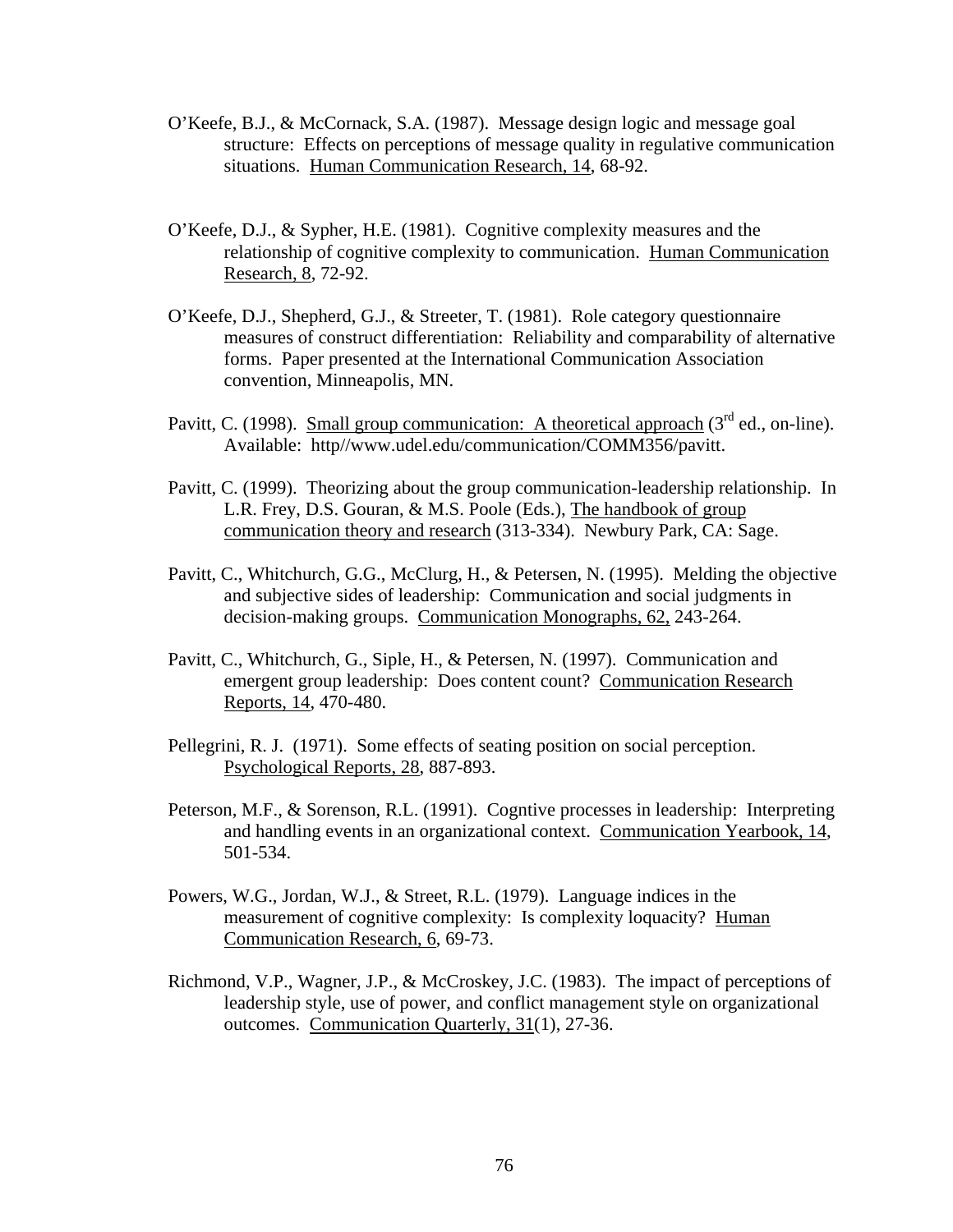- Robson, D.C. (2000). Stereotypes and the female politician: A case study of Senator Barbara Mikulski. Communication Quarterly, 48, 205-222.
- Rubin, R.B., & Henzl, S.A. (1984). Cognitive complexity, communication competence, and verbal ability. Communication Quarterly, 32(4), 263-270.
- Samter, W., & Burleson, B.R. (1984). Cognitive and motivational influences on spontaneous comforting behavior. Human Communication Research, 11, 231- 260.
- Schneider, D.J., Hastorf, A.H., & Ellsworth, P.C. (1979). Person perception  $(2^{nd}$  ed.). Reading, MA: Addison-Wesley Publishing Company.
- Schultz, B. (1978). Predicting emergent leaders: An exploratory study of the salience of communicative functions. Small Group Behavior, 9, 109-114.
- Schultz, B. (1986). Communicative correlates of perceived leaders in the small group. Small Group Behavior, 17, 51-65.
- Serafini, D.M., & Pearson, J.C. (1984). Leadership behavior and sex role socialization: Two sides of the same coin. Southern Speech Communication Journal, 49, 396- 405.
- Shockley-Zalabak, P. (2002). Fundamentals of Organizational Communication: Knowledge, Sensitivity, Skills, Values. Boston, MA: Allyn & Bacon.
- Smith, D.M. (1997). Women and leadership. In P. Nordhouse (Ed.) Leadership, 204- 238. Thousand Oaks, CA: Sage.
- Snyder, M. (1974). Self-monitoring of expressive behavior. Journal of Personality Psychology, 30, 526-537.
- Snyder, M., & Cantor, N. (1980). Thinking about ourselves and others: Self-monitoring and social knowledge. Journal of Personality and Social Psychology, 39, 222- 234.
- Snyder, M., & Gangestad, S. (1982). Choosing social situations: Two investigations of self-monitoring processes. Journal of Personality and Social Psychology, 43, 123-135.
- Snyder, M., & Gangestad, S. (1986). On the nature of self-monitoring: Matters of assessment, Matters of validity. Journal of Personality and Social Psychology, 51, 125-139.